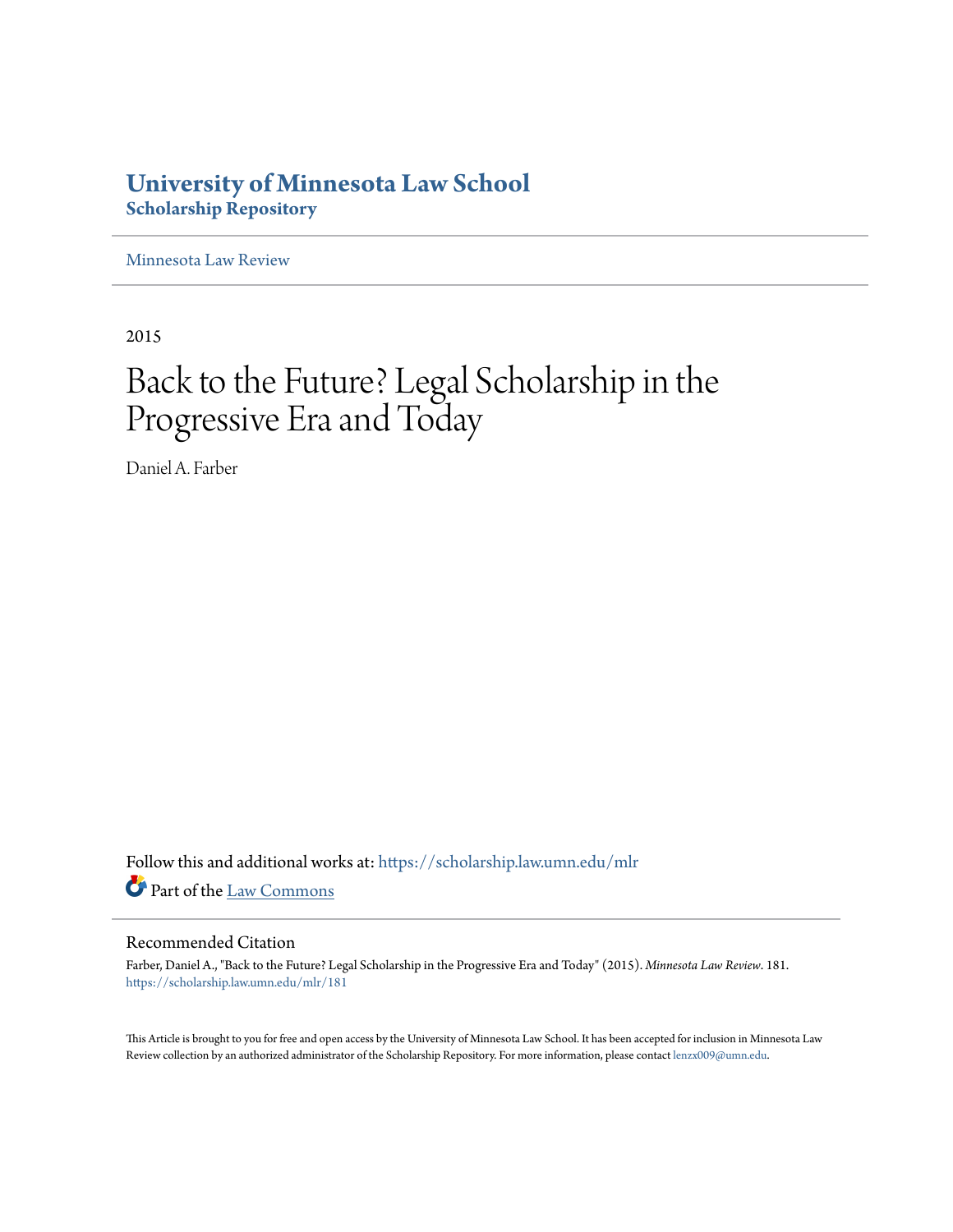# **Volume 100 Lead Piece**

# **Back to the Future? Legal Scholarship in the Progressive Era and Today**

# **Daniel A. Farber†**

*"'Forewords' are rightly subject to suspicion . . . ."*<sup>1</sup>

It is a great honor to have the opportunity to introduce Volume 100 of the *Minnesota Law Review.* One time-tested approach on such occasions is to pontificate about the current state of legal scholarship. Another is to prognosticate about the future of legal scholarship. With depressing regularity, it turns out that the future of legal scholarship is very much like the prognosticator's own work. Taking a different tack, I decided to look back at the very first issue of the *Review*, to get a better sense of where it started in comparison to where it and other law reviews are today. It turned out to be an unexpectedly interesting exercise. Origins are often illuminating, and in the case of the *Minnesota Law Review*, there is much to be learned from the *Review*'s first issue in 1917.

1

<sup>†</sup> Sho Sato Professor, University of California, Berkeley. I want to express my appreciation for the *Minnesota Law Review*'s invitation to write the Introduction to Volume 100. I would also like to thank Andrew Bradt, Dianne Farber, and Anne Joseph O'Connell for comments on an earlier draft, and Joan Howland, Michael Hannon, and Suzanne Thorpe of the University of Minnesota law library for their help in tracking down information about the *Review*'s first editors. Copyright © 2015 by Daniel A. Farber.

 <sup>1.</sup> William R. Vance, Book Note*,* 32 YALE L.J. 853, 853 (1923). As discussed in Part II, Vance was the second Dean of the University of Minnesota Law School and his tenure included the time when the law review was founded.

 <sup>2.</sup> The reader may wonder how this could be Volume 100 when the founding was only ninety-eight years ago. Part of the answer is that Issue 1 came out in January, so its anniversary will not be until January 2016. And the numbering is always one year ahead of the elapsed time, because the first volume is numbered as one rather than as zero. Since the law review was zero years old when the first issue appeared, the age of the *Review* is always a year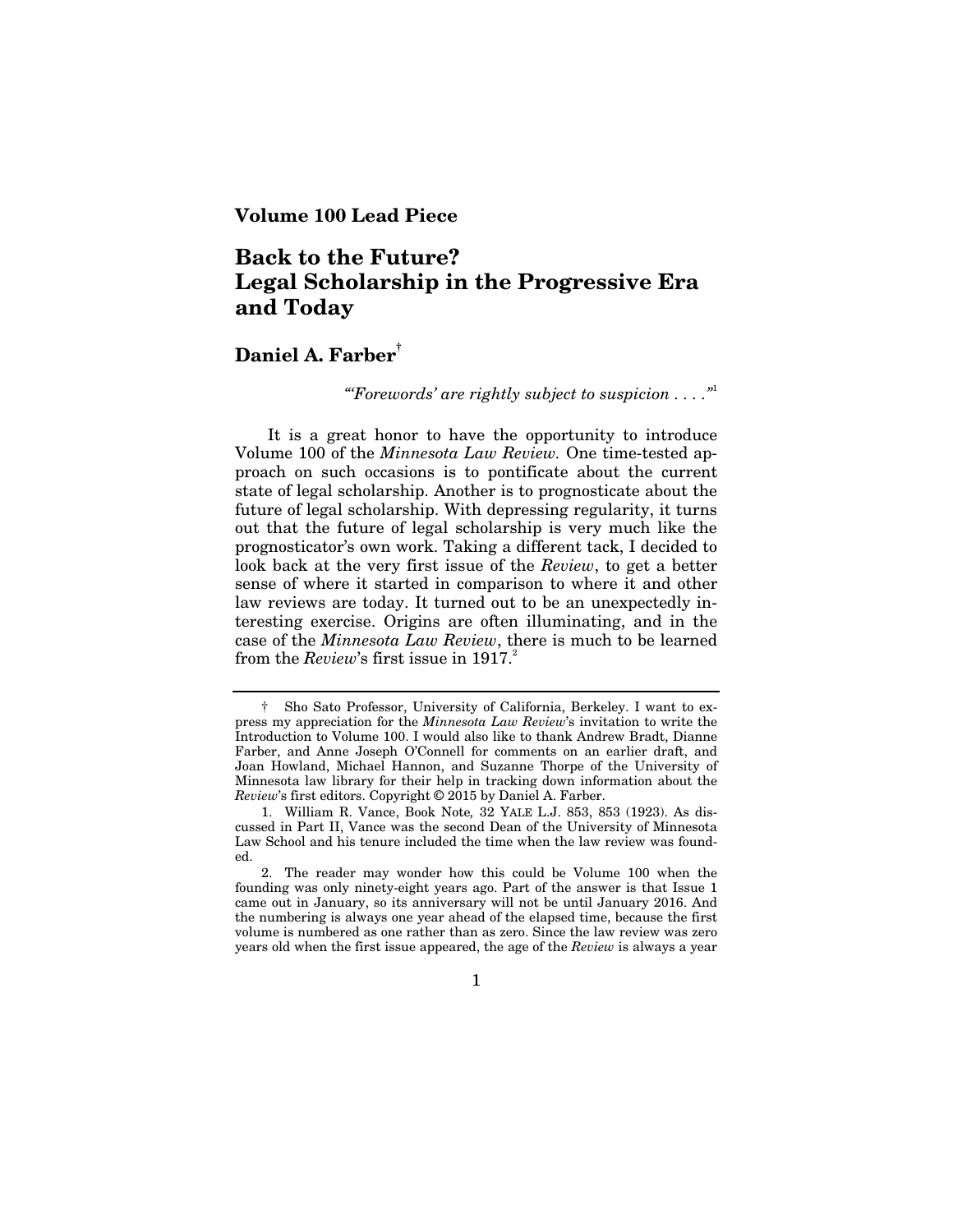When I looked it up, Issue 1 turned out to be something of a surprise in several dimensions.<sup>3</sup> Given the reputation of legal scholarship before the New Deal, I had expected dry doctrinal analysis of problems directly relating to legal practice, which means mostly about private law. What I found was something different. Much of what I read in Issue 1 was at odds with the standard lore about the evolution of American legal scholarship. To begin with, notably, while student-edited law journals are thought to be characteristic of American law schools, Issue 1 was a hybrid, with a faculty-edited article section and a student-edited notes section. The early twentieth century is often thought to be the heyday of formalism. Yet the *Foreword* by the editor-in-chief unabashedly refers to the need for law reform and for law to evolve as society itself changes.<sup>4</sup> At least one of the articles, dealing with the need for improved child welfare laws, is almost exclusively policy oriented.<sup>5</sup> And Issue 1's lead article was written by a political scientist, not a lawyer.<sup>6</sup> Altogether, this made Issue 1 far more "modern" than I expected.

We are often told that law today is far more international than in the past, and also that law reviews no longer address the practical needs of lawyers and judges as they used to.<sup>7</sup> The implications are that in the old days, the reviews gave little room to international or comparative law and focused only on problems that would arise in litigation. But only one of the four articles in Issue 1 could provide any direct assistance to law-

 7. One of the best known such complaint in modern times came from Judge Harry Edwards, a former Michigan law professor:

[M]any "elite" law faculties in the United States now have significant contingents of "impractical" scholars, who are "disdainful of the practice of law." The "impractical" scholar—that is the term I will use produces abstract scholarship that has little relevance to concrete issues, or addresses concrete issues in a wholly theoretical manner. As a consequence, it is my impression that judges, administrators, legislators, and practitioners have little use for much of the scholarship that is now produced by members of the academy.

Harry T. Edwards, *The Growing Disjunction Between Legal Education and the Legal Profession*, 91 MICH. L. REV. 34, 35 (1992). For more recent complaints in a similar vein from judges (including Chief Justice Roberts), see Adam Liptak, *The Lackluster Reviews That Lawyers Love To Hate*, N.Y. TIMES, Oct. 21, 2015, http://www.nytimes.com/2013/10/22/us/law-scholarships-lacklusterreviews.html.

behind the volume number.

 <sup>3.</sup> Throughout this Article, "Issue 1" will refer exclusively to Issue 1 of Volume 1, although I will also discuss some articles in the first issue of Volume 100. The latter issue will be referred to as the "current issue" throughout.

 <sup>4.</sup> *See infra* text accompanying notes 159–63.

 <sup>5.</sup> *See infra* text accompanying notes 234–49.

 <sup>6.</sup> *See infra* text accompanying note 293–310.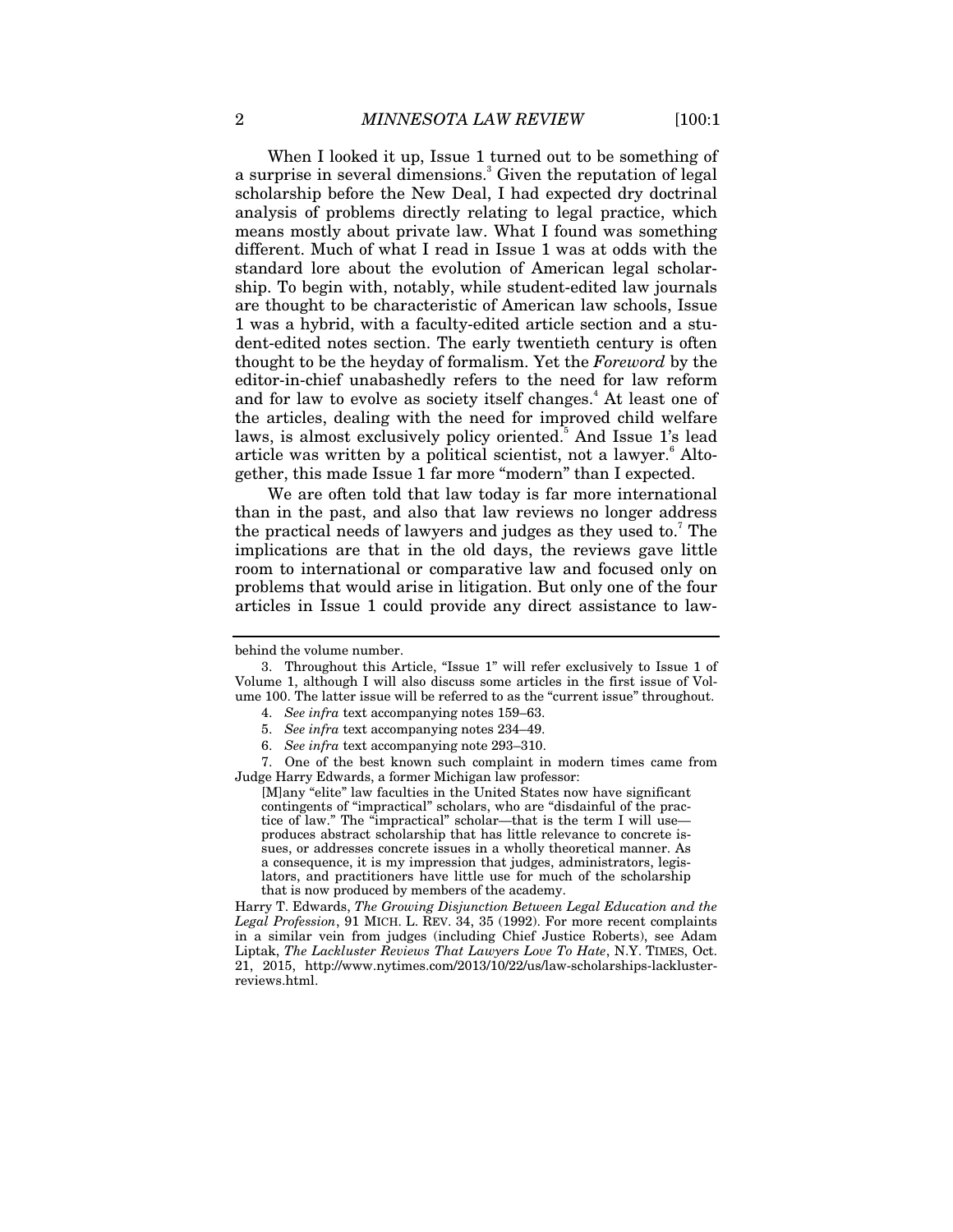yers (and that on a rather obscure subject), while two of the remaining three have international scope. The first article in the Issue discusses a recent case involving American neutrality on what proved to be the eve of World War I—the article itself, advocating stricter adherence to neutrality, appeared only weeks before German attacks on U.S. ships pushed America into the war.<sup>8</sup> The second article is a comparative study of the law of negotiable instruments, with a view to deciding what approach should be incorporated in a future American codification  $\overline{a}$ (now Article 3 of the Uniform Commercial Code).<sup>9</sup> The third article did have possible utility for practicing lawyers; it addressed property rights to underwater lands such as lake bottoms.10 The fourth article advocates new legislation dealing with child welfare and juvenile courts.<sup>11</sup> Admittedly, the student comments mostly deal with more workaday legal issues along with a couple of constitutional topics, $12$  but the faculty-

10. *See* Oscar Hallam, *Rights in Soil and Minerals Under Water*, 1 MINN. L. REV. 34 (1917).

11. *See* Edward F. Waite, *New Laws for Minnesota Children*, 1 MINN. L. REV. 48 (1917).

12. A listing of the student notes is instructive:

A. Note, *Accident Insurance—Murder by Beneficiary—Accidental Death— Recovery by Estate*, 1 MINN. L. REV. 66 (1917).

B. Note, *Negotiability of a Bill of Lading Under the Federal Bills of Lading Act*, 1 MINN. L. REV. 68 (1917).

C. Note, *Carriers Liability to Bona Fide Holder of Order Bill of Lading Issued Without Actual Receipt of Goods*, 1 MINN. L. REV. 70 (1917).

D. Note, *Unconstitutionality of Legislative Fiat Defining Property—Right to Labor as Property—Injunction to Protect Personal Rights*, 1 MINN. L. REV. 71 (1917) [hereinafter *Property Rights Note*].

E. Note, *Breach of Statutory Duty as Negligence Per Se*, 1 MINN. L. REV. 76 (1917).

F. Note, *Liability of the Initial Carrier Under the Carmack Amendment for Losses Occurring on the Lines of Connecting Carriers*, 1 MINN. L. REV. 79 (1917).

G. Note, *Husband and Wife—Action by Wife Against Husband—Personal Tort—Married Women's Act*, 1 MINN. L. REV. 82 (1917) [hereinafter *Hus-*

<sup>8.</sup> *See* C. D. Allin, *The Case of the Appam*, 1 MINN. L. REV. 1 (1917).

<sup>9.</sup> *See* Ernest G. Lorenzen, *The Rules of the Conflict of Laws Applicable to Bills and Notes: A Study in Comparative Law*, 1 MINN. L. REV. 10 (1917). The Uniform Commercial Code does not appear to address this issue even today. Under § 3-305(a)(1)(i)–(ii), minority age and lack of capacity are defenses good against even a holder in due course, but the Code does not specify what law applies in determining capacity. *See* U.C.C. § 3-305(a)(1)(i)–(ii) (2002). Comment 3 to § 1-301 of the UCC now states a preference for application of the Code to transactions because of its "comprehensiveness, by the policy of uniformity, and by the fact that it is in large part a reformulation and restatement of the law merchant and of the understanding of a business community which transcends state and even national boundaries." U.C.C. § 1-301 cmt. 3 (2008).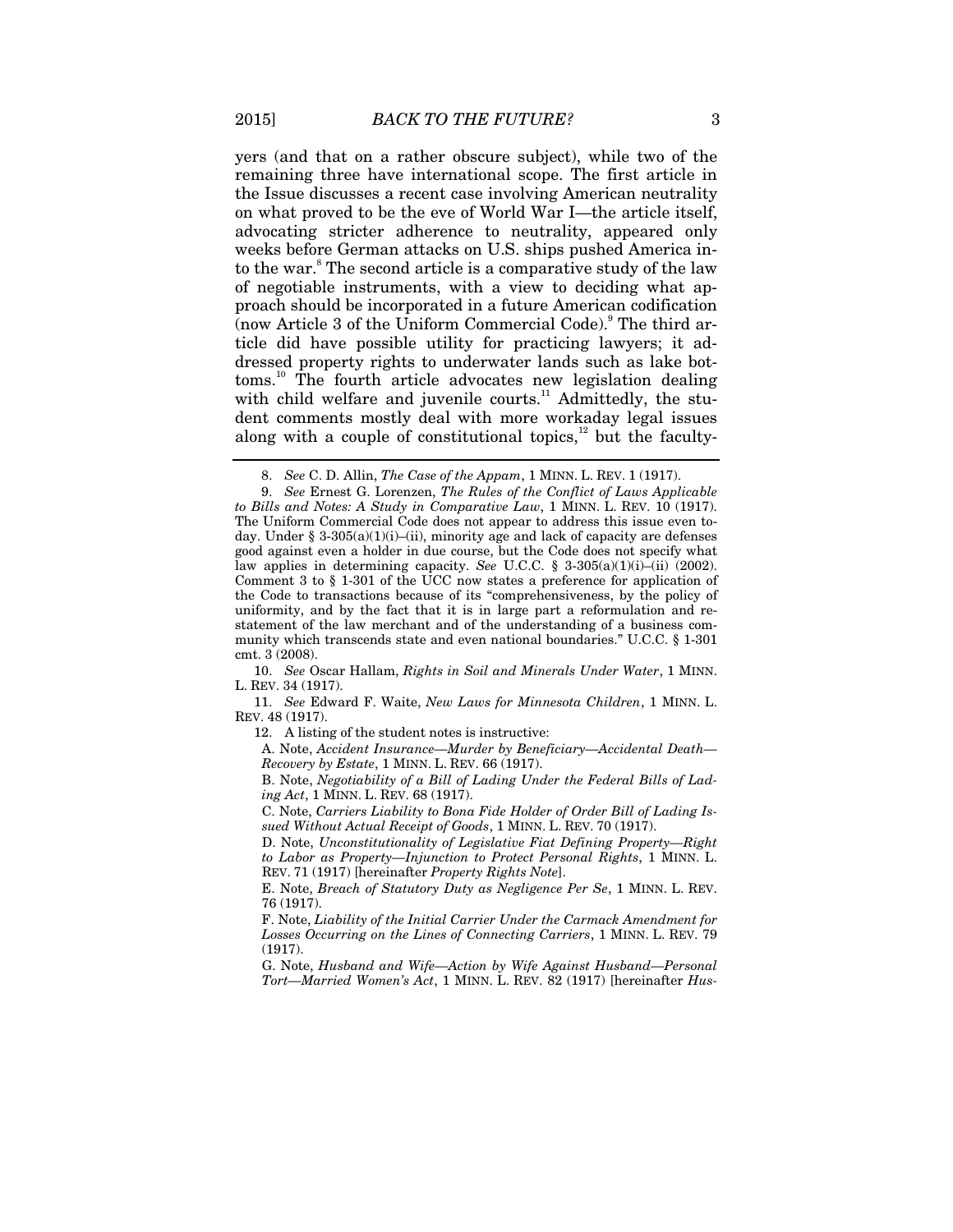edited section seems focused on law reform or international issues.

Issue 1 also reminds us of how deeply legal scholarship is embedded in the concerns of its time, the article about American neutrality being the most striking example. In many respects, Issue 1 seems redolent of the Progressive Era, which was then—unknown to the participants—near its end. This is particularly apparent in the article on child welfare, which hits some strikingly modern notes in its general argument about society's responsibility to prevent abuse or neglect and particularly in its solicitude for children born outside of marriage. This view was fifty years ahead of the U.S. Supreme Court.<sup>13</sup> Yet the article also shows the darker side of the Progressive movement, with a defense of eugenics and a passage showing what we might consider today to be striking racial insensitivity.

In general, Issue 1 is much more like today's legal scholarship than I expected. The historical era also had some strong resemblances to our own: progressives battling with champions of small government, accompanied by worries over America's role in the world. In contrast, law schools themselves were far different than today's institutions, in ways that were sometimes startling. And Issue 1 was strikingly different from current law reviews in one respect: it included four articles, seven student comments, and seventeen short case notes, plus a *Foreword*<sup>14</sup> and a report from the state bar association<sup>15</sup>—all in 106 pages. The current issue of the *Review* also contains four articles, but many fewer student works, while still requiring many more pages. No reader of the modern law review will regard this as unusual; the only surprise may be that "'twas not

*band and Wife*].

The last note is particularly interesting. It argues that married women should be allowed to sue their husbands for battery or negligent personal injury, although the author suggests that a legislative solution might be best given the important issue of public policy involved. *Husband and Wife*, *supra* note 12, at 84. It is intriguing to see this interest in issues of domestic violence at a time when women did not yet even have the right to vote.

These notes are followed by very brief discussions of seventeen recent cases. This degree of productivity is especially impressive considering the small size of the student staff (a total of fifteen, including three officers).

<sup>13.</sup> *See* Levy v. Louisiana, 391 U.S. 68, 72 (1968) (holding that denial of right of recovery because a person is a non-marital child of the deceased violates the Equal Protection Clause); Glona v. Am. Guar. & Liab. Ins. Co., 391 U.S. 73, 75–76 (1968) (overturning the Louisiana wrongful death statute barring recovery for damages to the parent of a non-marital child).

<sup>14.</sup> *See* Henry J. Fletcher, *Foreword*, 1 MINN. L. REV. 63, 63–66 (1917).

<sup>15.</sup> *See* Stiles W. Burr, *The Minnesota State Bar Association*, 1 MINN. L. REV. 98, 98–104 (1917).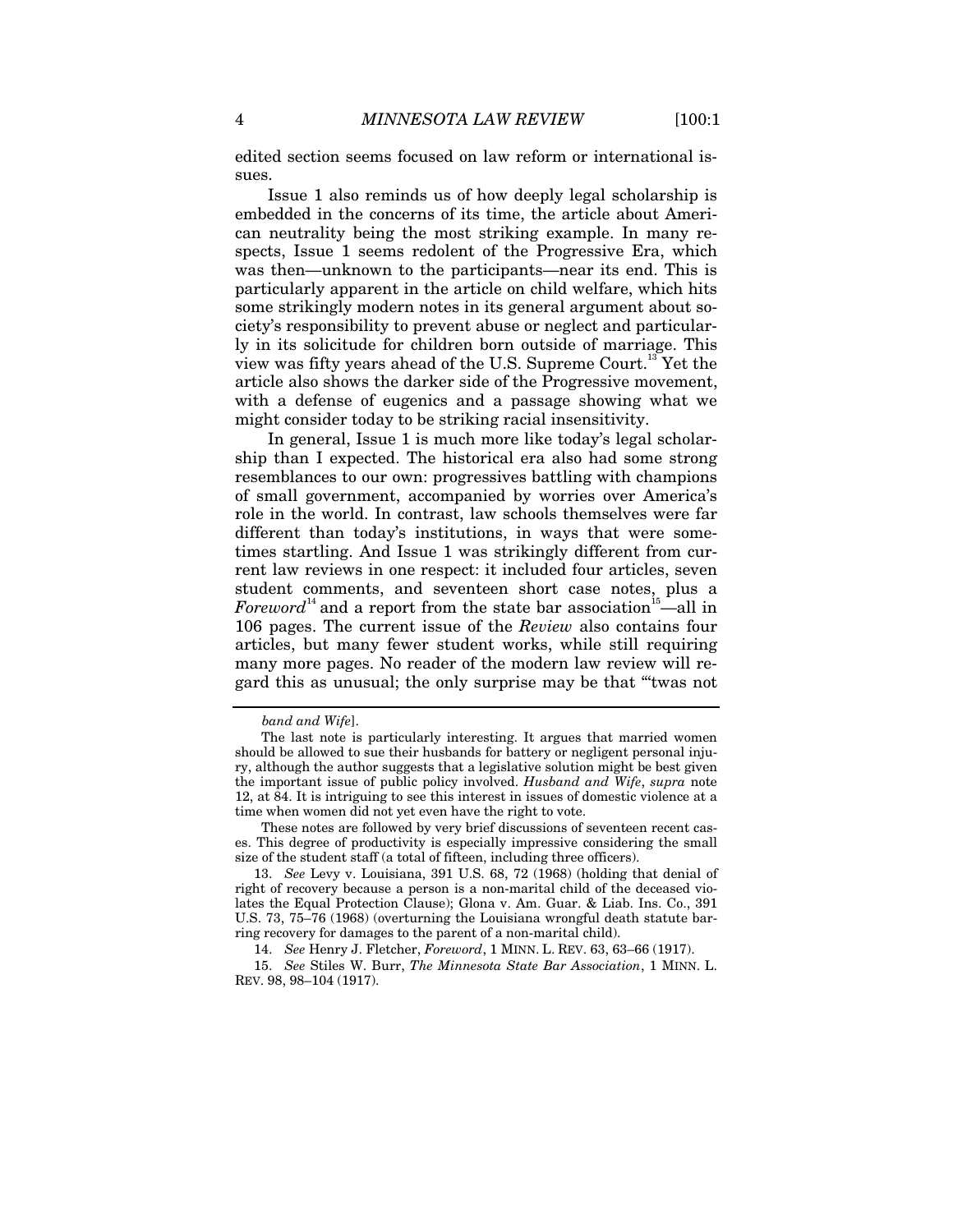always thus."

In this Article, I will put Issue 1 into context, or rather, into several contexts: the evolution of the American law school and the University of Minnesota Law School in particular, the origins of the student law review, and developments in legal thought at the turn of the previous century. I will then examine the articles in Issue 1 in terms of both their intellectual and institutional context and that of the major historical events that were happening outside of law school walls. By telling the story of Issue 1, I hope to illuminate issues about legal scholarship and its evolution more broadly.

The fascination that many people feel with genealogy seems to reflect the basic sense of the importance of knowing one's origins. On the whole, the legal academy seems to be very unreflective about its own origins and development. There are relatively few serious scholarly works on the subject, and most students and legal academics have only a vague idea of how the modern law school came into existence and developed. This Article can be considered, then, an effort to help bring to light the genealogy of the world that we live in as students, legal academics, and lawyers.

# I. THE LAW SCHOOL IN THE EARLY TWENTIETH **CENTURY**

Most law students probably assume that law schools have always been more or less like they are at the present: threeyear post-graduate programs undertaken by nearly all aspiring lawyers and taught by full-time faculty. But law schools were very different places in the early twentieth century. The outlines of the modern law school were beginning to emerge, but the differences seem almost as great as the similarities. Law reviews are an unquestioned feature of the law school landscape today, but they too have changed over time, as has the scholarship they publish. Part I provides a brief introduction to the history of law schools, law reviews, and legal scholarship. Part II will then turn specifically to a case study and describe how the process of evolution played out at the University of Minnesota Law School.

## A. FROM THE ORIGINS TO LANGDELL

In the nineteenth century, states did not require a law degree or even a college degree to become a lawyer.<sup>16</sup> Many law-

<sup>16.</sup> *See* LAWRENCE M. FRIEDMAN, A HISTORY OF AMERICAN LAW 463 (3d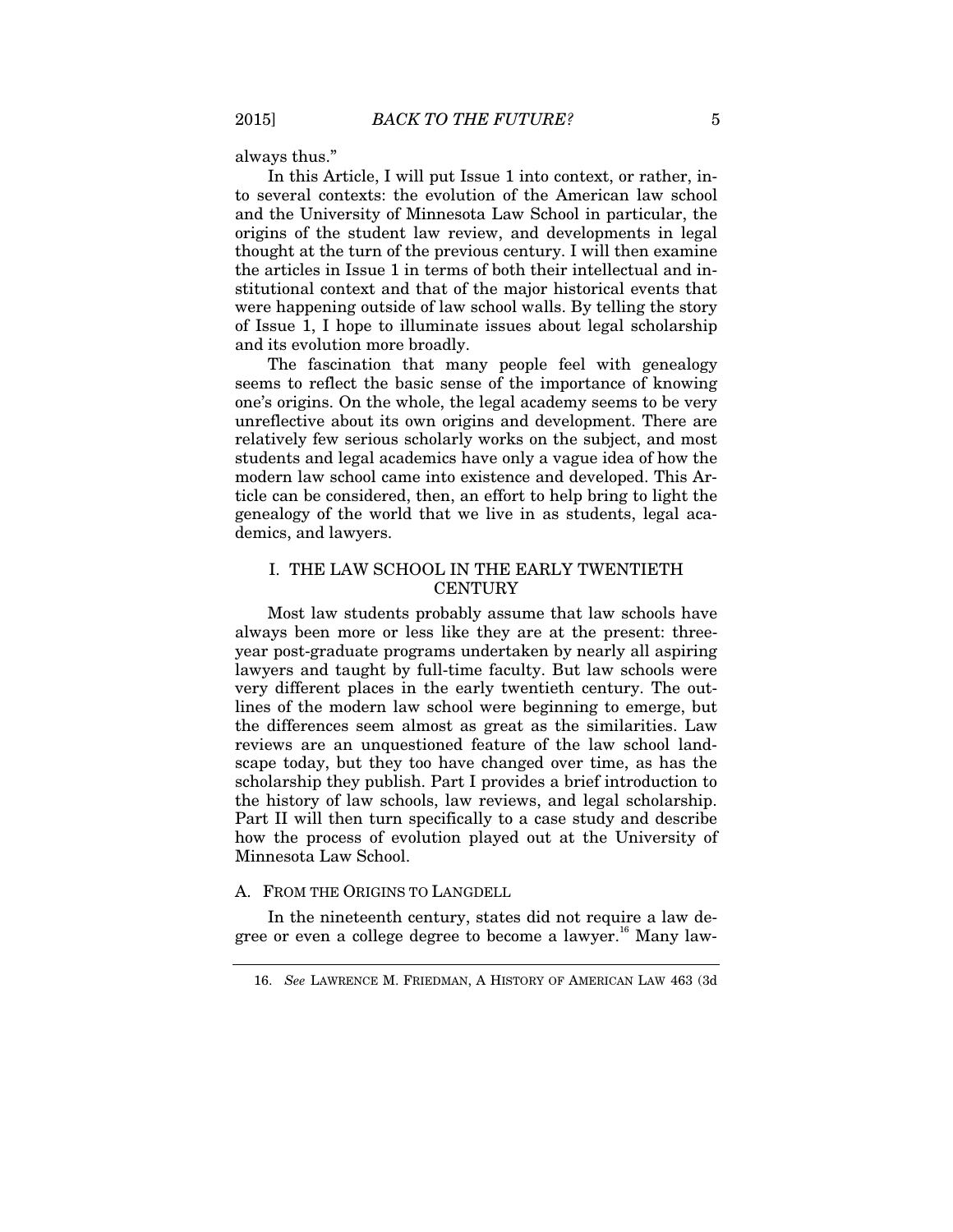yers joined the bar after clerking as apprentices in an attorney's office and with no other legal training.<sup>17</sup> The apprentice system involved studying some standard primers, copying the contents into notebooks, and learning from a lawyer in the workplace.<sup>18</sup> In the earlier part of the nineteenth century, law schools encountered hard times—Harvard had dwindled to a single student in 1829 and was resuscitated that year only by a combination of fortuities: the merger of an existing proprietary law school into Harvard and the hiring of Justice Story as a lecturer.<sup>19</sup> Law school tuition at Harvard during this early period was set at \$100, the same fee lawyers charged for studying law in their offices.<sup>20</sup> In that setting, it is not clear how law schools managed to attract students. But perhaps the motivation, both at the university law schools and the proprietary ones, was the "middle-class urge to get ahead through structured education" as opposed to the chaotic setting of law office education.<sup>21</sup>

Nevertheless, academic law schools seemed to lead a tenuous existence. Yale Law School also came close to disappearing in 1845 and again in 1869.<sup>22</sup> Each time it was kept alive by help from local lawyers in the New Haven area.<sup>23</sup> Part-time lecturers were the norm among law school teachers; it was not until 1904 that Yale had its first full-time faculty member, renowned Contracts expert Arthur Corbin.24 Until the 1870s, Yale Law School occupied only a single smelly room in a downtown building over a storefront.<sup>25</sup> It then made a deal with the local bar, which arranged to get the school free space on the third floor of a new county courthouse, in return for allowing local lawyers to have

ed. 2005).

<sup>17.</sup> *Id.* 

<sup>18.</sup> *See* John H. Langbein, *Blackstone, Litchfield, and Yale: The Founding of the Yale Law School*, *in* HISTORY OF THE YALE LAW SCHOOL: THE TERCEN-TENNIAL LECTURES 19 (Anthony T. Kronman ed., 2004) [hereinafter Langbein, *Blackstone*].

<sup>19.</sup> *Id.* at 23.

 <sup>20.</sup> Christopher C. Langdell, *The Harvard Law School, 1869–1894*, 2 HARV. GRADUATES' MAG. 490 (1894), *reprinted in* 1 THE HISTORY OF LEGAL EDUCATION IN THE UNITED STATES: COMMENTARIES AND PRIMARY SOURCES 518 (Steve Sheppard ed., 1999).

 <sup>21.</sup> ROBERT STEVENS, LAW SCHOOL: LEGAL EDUCATION IN AMERICA FROM THE 1850S TO THE 1980S 22 (1983).

 <sup>22.</sup> Langbein, *Blackstone*, *supra* note 18, at 36.

 <sup>23.</sup> John H. Langbein, *Law School in a University: Yale's Distinctive Path in the Later Nineteenth Century*, *in* HISTORY OF THE YALE LAW SCHOOL, *supra* note 18, at 59 [hereinafter Langbein, *University*].

<sup>24.</sup> *Id.* at 60.

<sup>25.</sup> *Id.* at 61.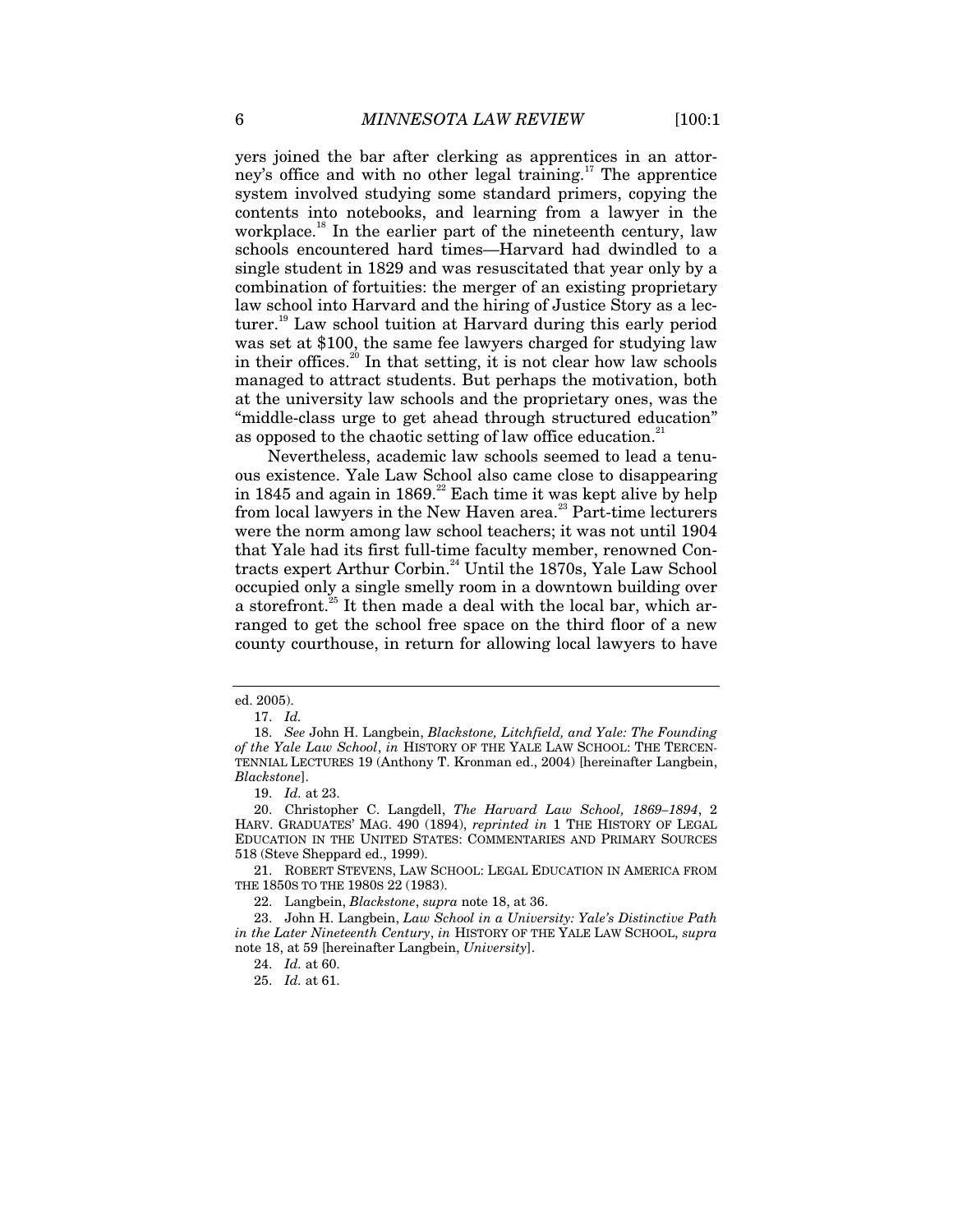access to Yale's law library.<sup>26</sup> In short, it survived on handouts from the lawyers nearby.

Slowly the tide began to turn. Aspiring lawyers, at least in the East, were frustrated by the apprentice system because access to the best positions was controlled by the elite at the top firms. Moreover, by 1900 lawyers no longer needed apprentices to act as "copyists, gophers, and drones," because of the advent of professional stenographers and typists.<sup>27</sup> Law schools began to take off. The number of law schools rose from 15 in 1850 to 102 in 1900; from 1870 to 1894, the student population rose from 1600 to 7600.<sup>28</sup> Most university law schools had to be selfsupporting, and it was an innovation when Michigan began to pay faculty out of university funds.<sup>29</sup>

Today, entering law students expect to read judicial opinions in "casebooks" and to be called on in class to tell the facts and holding. But this form of legal education was not always so. In general, according to legal historian Lawrence Friedman, law schools were dedicated to formalism and abstraction in the days before the case method, focusing dogmatically on internal logic of the law, with the basic aim of cramming students with rote learning.<sup>30</sup>

The case method now familiar to every American law student was introduced at Harvard in the later nineteenth century by Christopher Columbus Langdell, whom Professor Grant Gilmore unkindly describes as "an essentially stupid man who, early in his life, hit on one great idea to which, thereafter, he clung with all the tenacity of genius."<sup>31</sup> Gilmore's sarcasm was misplaced. Langdell had led a difficult life, having lost his mother when he was seven, worked in the mills, and worked his way through high school and college with help from two sisters, who also worked in the mills to help support  $\lim$ <sup>32</sup> By the time he was a law student himself, his eyes were so bad that other students had to read the materials to him.<sup>33</sup>

From 1870 to 1895, Langdell served as Dean of Harvard Law School, where he introduced the use of cases as the mate-

<sup>26.</sup> *Id.*

 <sup>27.</sup> FRIEDMAN, *supra* note 16, at 464.

<sup>28.</sup> *Id.*

<sup>29.</sup> *Id.* at 465.

<sup>30.</sup> *Id.* at 467.

 <sup>31.</sup> GRANT GILMORE, THE AGES OF AMERICAN LAW 38 (2d ed. 2014).

<sup>32.</sup> *See* THE CENTENNIAL HISTORY OF THE HARVARD LAW SCHOOL 1817– 1917 223–25 (1918) [hereinafter CENTENNIAL HISTORY].

<sup>33.</sup> *Id.* at 226.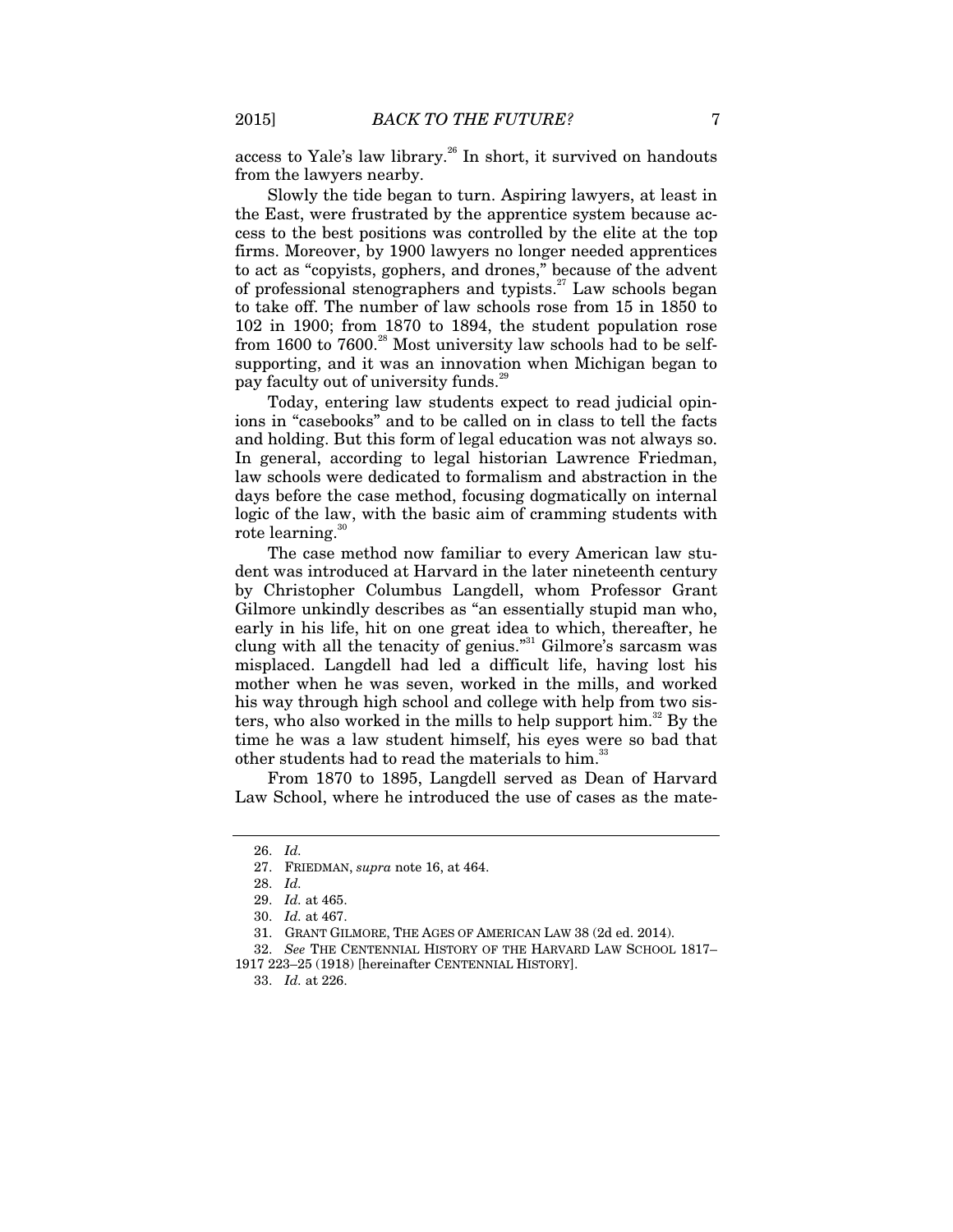rial studied by students.<sup>34</sup> Langdell's approach to legal education was based on the premise that the law was a science, with the law library as its laboratory;<sup>35</sup> his championship of the importance of the law library should make him the patron saint of law librarians. Langdell was a conceptualist who "believed that the very fact that law was scientific meant that it could be reduced to a few fundamental rules and principles."<sup>36</sup>

Langdell also began a new approach to faculty hiring. He maintained that "[w]hat qualifies a person, therefore, to teach law, is not experience in the work of a lawyer's office, not experience in dealing with men, not experience in the trial or argument of cases, not experience, in short, in using law, but experience in learning law."<sup>37</sup> Today's criticisms about the gap between law practice and current legal education and about the deficient practical experience of law professors,<sup>38</sup> apparently go back to the origin of the modern law school.

Langdell is identified with the Socratic method but it is not clear how much or how successfully he used that approach. Langdell himself often conducted his classes as lengthy monologues; apparently his eyesight was so impaired that he had difficulty calling on students.<sup>39</sup> When he did, his efforts at questioning were apparently not well received. One day, there was a "hurricane of derisive clapping and stamping" when a student turned the tables and began asking him a series of pointed questions.<sup>40</sup> Langdell himself was not a popular teacher; students called him an "old crank."<sup>41</sup> When he began to use the

*Id.*

36. *Id.* Kalman suggests that his approach to law was an offshoot of his amateur interest in botany, with both focusing on taxonomy and classification. *Id.*

 37. JOEL SELIGMAN, THE HIGH CITADEL: THE INFLUENCE OF HARVARD LAW SCHOOL 37 (1978).

 <sup>34.</sup> SAMUEL WILLISTON, LIFE AND LAW: AN AUTOBIOGRAPHY 76 (1940). According to Williston, at the outset

<sup>[</sup>t]he case method was primarily a method of study rather than of class-room instruction, involving as it did references to the original sources of the law, but Ames especially, followed by Keener and to some extent by the other teachers used the cases for class-room discussion in which the students took a large part.

 <sup>35.</sup> LAURA KALMAN, LEGAL REALISM AT YALE, 1927–1960 11 (1986).

 <sup>38.</sup> For example, consider Judge Edwards' lament that "[t]he simple truth is that there is no coherent bridge between legal education and the practice of law." Harry T. Edwards, *Reflections (on Law Review, Legal Education, Law Practice, and My Alma Mater)*, 100 MICH. L. REV. 1999, 2005 (2002).

 <sup>39.</sup> CENTENNIAL HISTORY, *supra* note 32, at 232–33.

 <sup>40.</sup> SELIGMAN, *supra* note 37, at 35.

 <sup>41.</sup> KALMAN, *supra* note 35, at 12.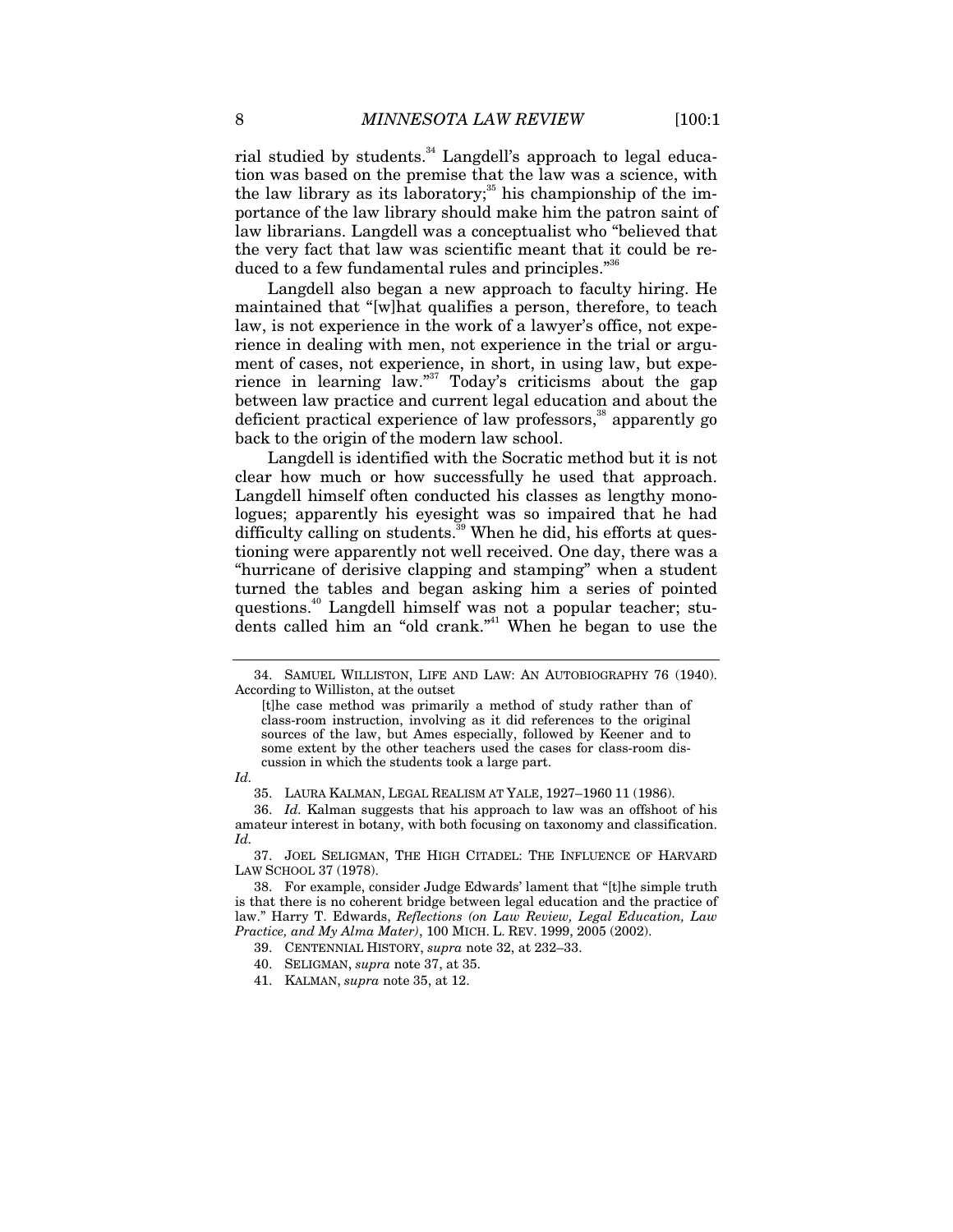case method at Harvard, his class dwindled to seven students.<sup>42</sup> It was really his disciple (and successor as Dean), James Ames, who successfully established the use of the Socratic method in the law schools. Ames was a classic Socratic teacher who "questioned much" and "answered little."<sup>43</sup> The Socratic method meant teaching students to extract the fundamental principle from each case for themselves.<sup>44</sup> It was this aspect of active learning that led the President of Harvard to compare this approach with the one used in Montessori schools.<sup>41</sup>

Sometimes this process might seem to the student like a badgering cross-examination of a hostile witness, $46$  but the goal was to lead the student on a path of intellectual discovery. A biographer's description of the law school teaching of Harlan Fiske Stone, later Chief Justice of the U.S. Supreme Court, at Columbia shows at least what the method aspired to. Stone would use a series of questions and answers, "kindly but firmly," until the "the student was made to see for himself the point the teacher was trying to bring out."<sup>47</sup> The goal, in Stone's view, was "leading of the entire class, step by step, through the intellectual processes by which the cases are analyzed and compared and their true legal significance developed."<sup>48</sup>

As Stone's biographer admitted, this approach was not always appreciated by students, who would have preferred a more direct explanation of the law.<sup>49</sup> This type of Socratic teaching still survives today, especially in first year classes, but generally only in diluted form. Unlike its original use, it is no longer associated with the idea that existing doctrines need little change and "should be applied 'with constant facility and

 <sup>42.</sup> FRIEDMAN, *supra* note 16, at 470.

 <sup>43.</sup> CENTENNIAL HISTORY, *supra* note 32, at 177–78.

 <sup>44.</sup> KALMAN, *supra* note 35, at 12. The hope, in any event, was that having to work out the meaning of the cases themselves would not only develop the analytic skills of the students but would also result in greater retention of the substance. *See* JOSEF REDLICH, THE COMMON LAW AND THE CASE METHOD IN AMERICAN UNIVERSITY LAW SCHOOLS: A REPORT TO THE CARNEGIE FOUN-DATION FOR THE ADVANCEMENT OF TEACHING 29 (1914).

 <sup>45.</sup> Charles W. Eliot, *Langdell and the Law School*, 9 HARV. L. REV. 518 (1895), *in* 1 THE HISTORY OF LEGAL EDUCATION IN THE UNITED STATES, *supra*  note 20, at 512.

 <sup>46.</sup> This image is found in popular depictions such as the movie, THE PA-PER CHASE (Twentieth Century Fox 1973).

 <sup>47.</sup> ALPHEUS THOMAS MASON, HARLAN FISKE STONE: PILLAR OF THE LAW 90 (1956).

<sup>48.</sup> *Id.*

<sup>49.</sup> *Id.*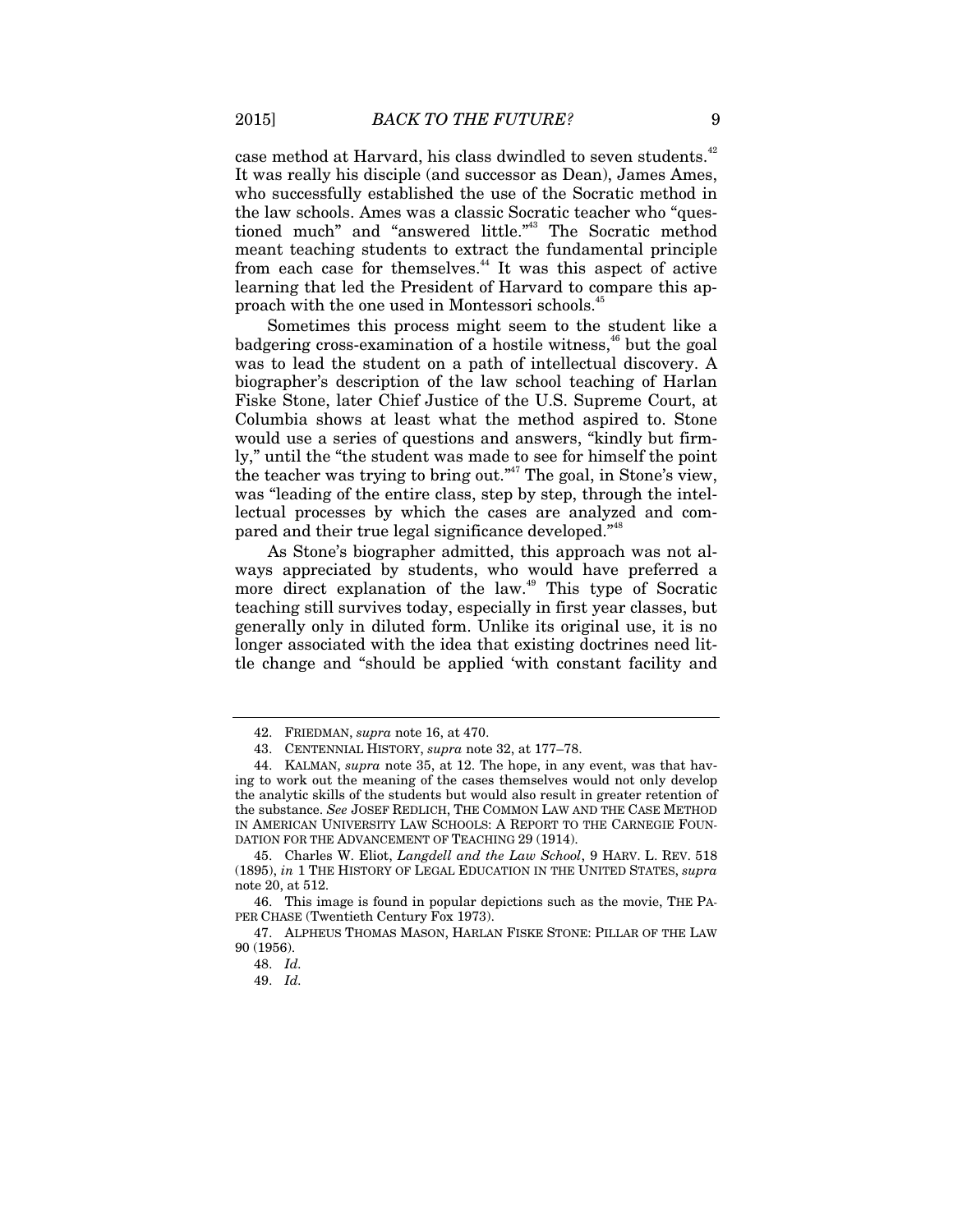certainty to the ever-tangled skein of human affairs."<sup>50</sup>

Besides the bar's unhappiness with the new-style teachers and their lack of practice experience, there was also controversy about their methods.<sup>51</sup> One criticism was that the case method seemed designed to produce litigators rather than lawyers who knew the rules and could steer clients away from any danger spots.<sup>52</sup> The new-style teachers were also criticized for leading students to think of themselves as "hired gladiators" able to take either side of a dispute on behalf of a client.<sup>53</sup>

Yale was a long-time holdout from the case method, following the text-and-recitation method, where students read textbooks describing the law rather than cases and then answered questions about them in class.<sup>54</sup> Nevertheless, the case method soon caught on. By 1902, twelve law schools had switched entirely to the case method and another forty-eight used it in part.<sup>55</sup> Langdell also pioneered other features of the modern law school: requirement of a college degree for entrance; a threeyear program (which was accepted only slowly); and a systematic ordering of the curriculum, with introductory courses designated for the first year, rather than allowing students to take whatever courses they wanted in whatever order.<sup>56</sup>

These developments at Harvard had national impact, but it was not overnight. For example, as we will see, Minnesota lagged behind in establishing a law school at all and then in adopting the Harvard case method. But first we need to consider how another familiar feature of the modern law school, the student law review, came into existence.

#### B. THE ORIGIN OF THE STUDENT LAW REVIEW

Law reviews are now a fixture of law school life. It is something of a surprise to learn that they were a somewhat late ar-

 <sup>50.</sup> SELIGMAN, *supra* note 37, at 36.

 <sup>51.</sup> As one indication, Boston University Law School was founded due to unhappiness with the Harvard approach. *Id.* at 35. Unhappiness with the case method lingers today. Ralph Nader's introduction to Seligman's book lambasts the case method, which he called "a highly sophisticated form of mind control that trades off breadth of vision and factual inquiry for freedom to roam in an intellectual cage." *Id.* at xv.

 <sup>52.</sup> STEVENS, *supra* note 21, at 57.

 <sup>53.</sup> *Id.* at 59.

 <sup>54.</sup> Langbein, *University*, *supra* note 23, at 55.

 <sup>55.</sup> FRIEDMAN, *supra* note 16, at 471.

 <sup>56.</sup> SELIGMAN, *supra* note 37, at 38–42. The portion of the Langdell agenda that took the longest to be adopted by other schools was the requirement of a college degree; no other school followed Harvard's lead until 1916. *Id.* at 44.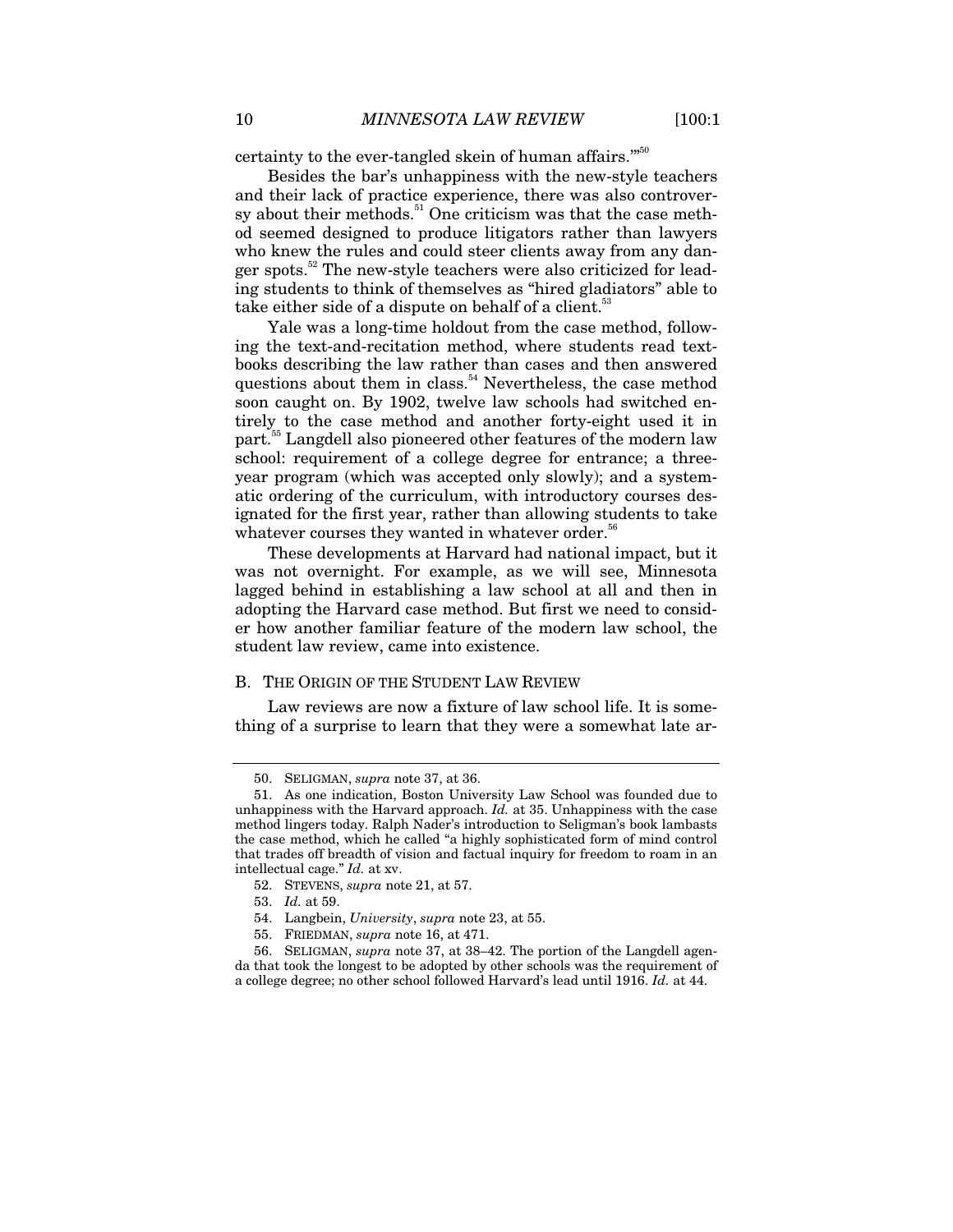rival, and one that did not instantly take hold. Minnesota and some other schools initially involved students only in a subsidiary role, with the faculty running the show.

To say that law reviews are a relatively recent arrival is not to say that there were no legal publications until then. Commercial law reviews addressing the national market emerged around the time of the Civil  $\text{War}$ .<sup>57</sup> One of these early reviews, the *American Law Register*, eventually evolved into the *University of Pennsylvania Law Review*, but it did not have student editors until later.<sup>58</sup> Another review, the *American Law Review*—perhaps the leading law journal of the nineteenth century—included "scholarly lead articles, honestly critical book reviews, news of legal events having regional and national interest, and contributions from the best available legal minds."<sup>59</sup> The first student law reviews, then, were not entering an untapped market. Student journals did not arrive until the late nineteenth century.

Despite some short-lived precursors, first at Albany, $60$  and then at Columbia, the first enduring student law review was launched at Harvard on April 15,  $1887$ .<sup>61</sup> It had becomingly modest ambitions:

Our object, primarily, is to set forth the work done in the school with which we are connected, to furnish news of interest to those who have studied law in Cambridge, and to give, if possible, to all who are interested in the subject of legal education, some idea of what is done under the Harvard system of instruction. Yet we are not without hopes that the REVIEW may be serviceable to the profession at large.<sup>62</sup> The Harvard students were apparently inspired by the

<sup>57.</sup> *See* Michael L. Closen & Robert J. Dzielak, *The History and Influence of the Law Review Institution*, 30 AKRON L. REV. 15, 31–32 (1996).

<sup>58.</sup> *Id.* at 32. The review was founded in 1852 by two leading Philadelphia lawyers, Asa I. Fish and Henry Wharton, and then run by an editorial board (containing such legal luminaries as Thomas Cooley and J.F. Dillon), but reverted to two other Philadelphia lawyers in 1891, one of whom brought the journal with him when he became dean of the University of Pennsylvania Law School. Joseph P. Flanagan, Jr., *Volume 100*, 100 U. PA. L. REV. 69, 69 (1951).

 <sup>59.</sup> Michael I. Swygert & Jon W. Bruce, *The Historical Origins, Founding, and Early Development of Student-Edited Law Reviews*, 36 HASTINGS L.J. 739, 758 (1985).

 <sup>60.</sup> The *Albany Law School Journal* was published only for a single year, sometime around 1875. Nina Rose, *Student-Edited Law Journals: A Brief History, a Long Legacy*, L.J. EDS. (Sept. 23, 2013), https://ljeds.wordpress.com/ 2013/09/23/history-student-edited-law-journals (containing a photo of an advertisement for a saloon in the *Journal*, boasting "the best and coolest lager in the city").

 <sup>61.</sup> FRIEDMAN, *supra* note 16, at 481. Yale followed suit in 1891 and Columbia in 1900. *Id*.

<sup>62.</sup> *Notes*, 1 HARV. L. REV. 35, 35 (1887).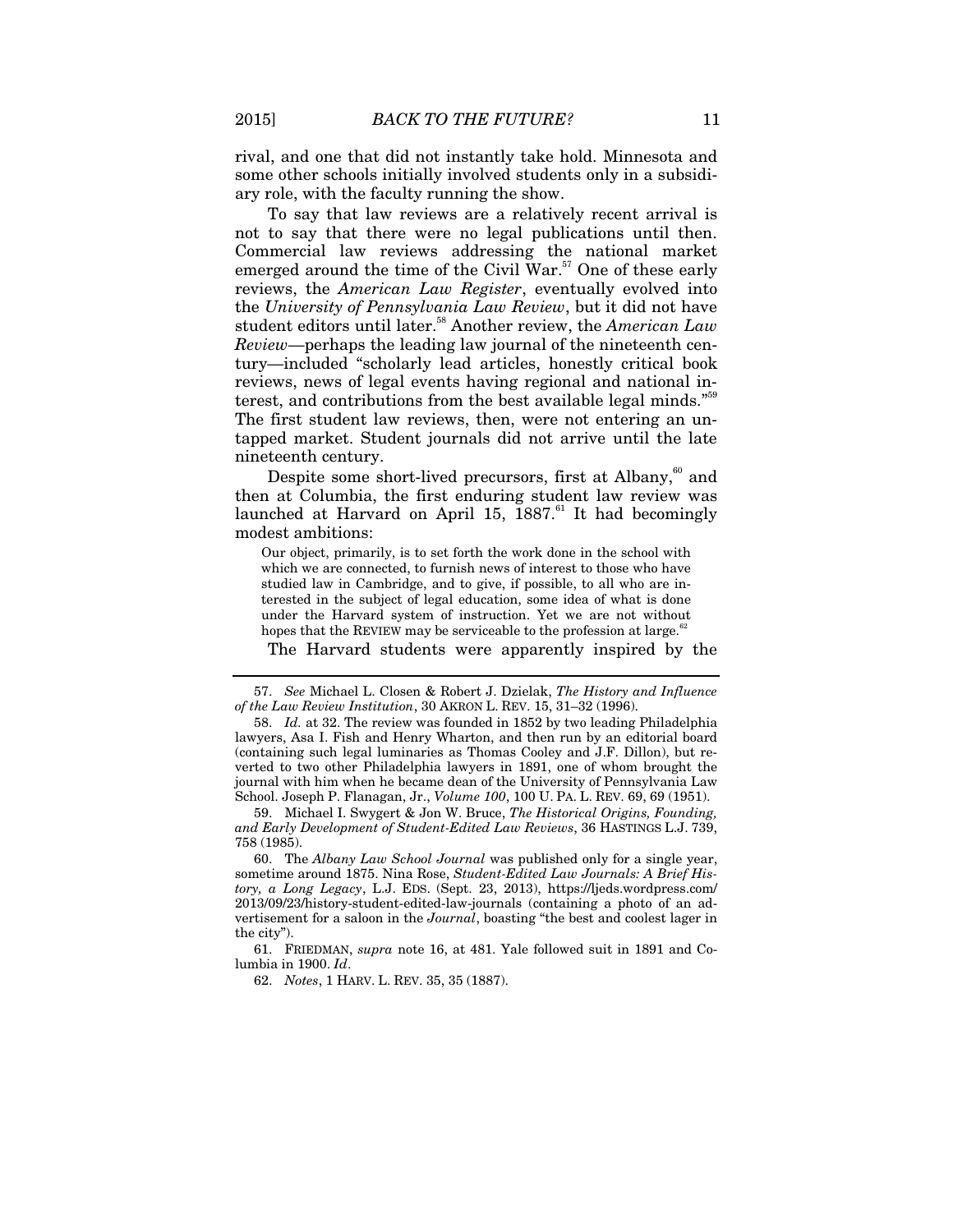short-lived effort at Columbia.<sup>63</sup> At the time, law clubs consisting of eight students were an important feature of Harvard Law School; the clubs were primarily devoted to arguing mock cases, and the faculty ensured that any interested student could join one of these clubs.<sup>64</sup> The Harvard publication emerged from a group of eight students who called themselves the Langdell Club, dedicated to discussion of legal topics, writing essays, and conducting mock trials.<sup>65</sup> The original plan was to read the essays to each other at meetings, but this idea "soon gave way . . . because 'it was felt that the . . . writers deserved a wider circulation than was originally proposed and the founding of the *Harvard Law Review* was the result."<sup>66</sup> A strong supporter on the faculty (and later Dean), James Barr Ames,  $\sqrt[67]{s}$  suggested that they turn to alumni for funding, and the president of the alumni association, one Louis D. Brandeis, helped organize funding.<sup>68</sup>

Other law reviews followed in due course. At Columbia, what became the permanent law review also had grown out of a student society organized to promote legal study.<sup>69</sup> The students had proposed to set up an informal seminar to discuss current judicial opinions with the hope of starting a law journal

Wigmore, later discussing the birth of the journal, bluntly stated that the celebration of the 250th anniversary "put pride into our hearts, and the conviction that the Harvard Law School had a message for the professional world."

Swygert & Bruce, *supra* note 59, at 772.

67. *Id.* at 770–71.

Ames was a likely consultant because his general availability for counseling made him the students' "best friend" during this period. As Joseph Beale, a student founder and later a Harvard law professor, recounted: "Ames approved [the idea for the review] without reserve, wrote the first leading article, and became the chief advisor and helper of the editors throughout his life."

*Id.* For brief descriptions of the first issue of the Harvard, Yale, and Chicago law reviews, see generally Editor's Note, *But Cf, . . .*, 1 CONST. COMMENT. 3 (1984).

68. Closen & Dzielak, *supra* note 57, at 35.

 69. STAFF OF THE FOUND. FOR RESEARCH IN LEGAL HISTORY UNDER THE DIRECTION OF JULIUS GOEBEL, JR., A HISTORY OF THE SCHOOL OF LAW COLUMBIA UNIVERSITY 182 (1955) [hereinafter GOEBEL].

 <sup>63.</sup> Closen & Dzielak, *supra* note 57, at 34.

 <sup>64.</sup> WILLISTON, *supra* note 34, at 76–77.

 <sup>65.</sup> Closen & Dzielak, *supra* note 57, at 35.

 <sup>66.</sup> Swygert & Bruce, *supra* note 59, at 770. Williston also says that "[o]ne or two of the earlier essays seemed to them [the students] good enough to deserve publication, and from this thought the project took the shape of founding a law review." WILLISTON, *supra* note 34, at 83. The students were also apparently inspired by rousing speeches at the 250th anniversary of Harvard University: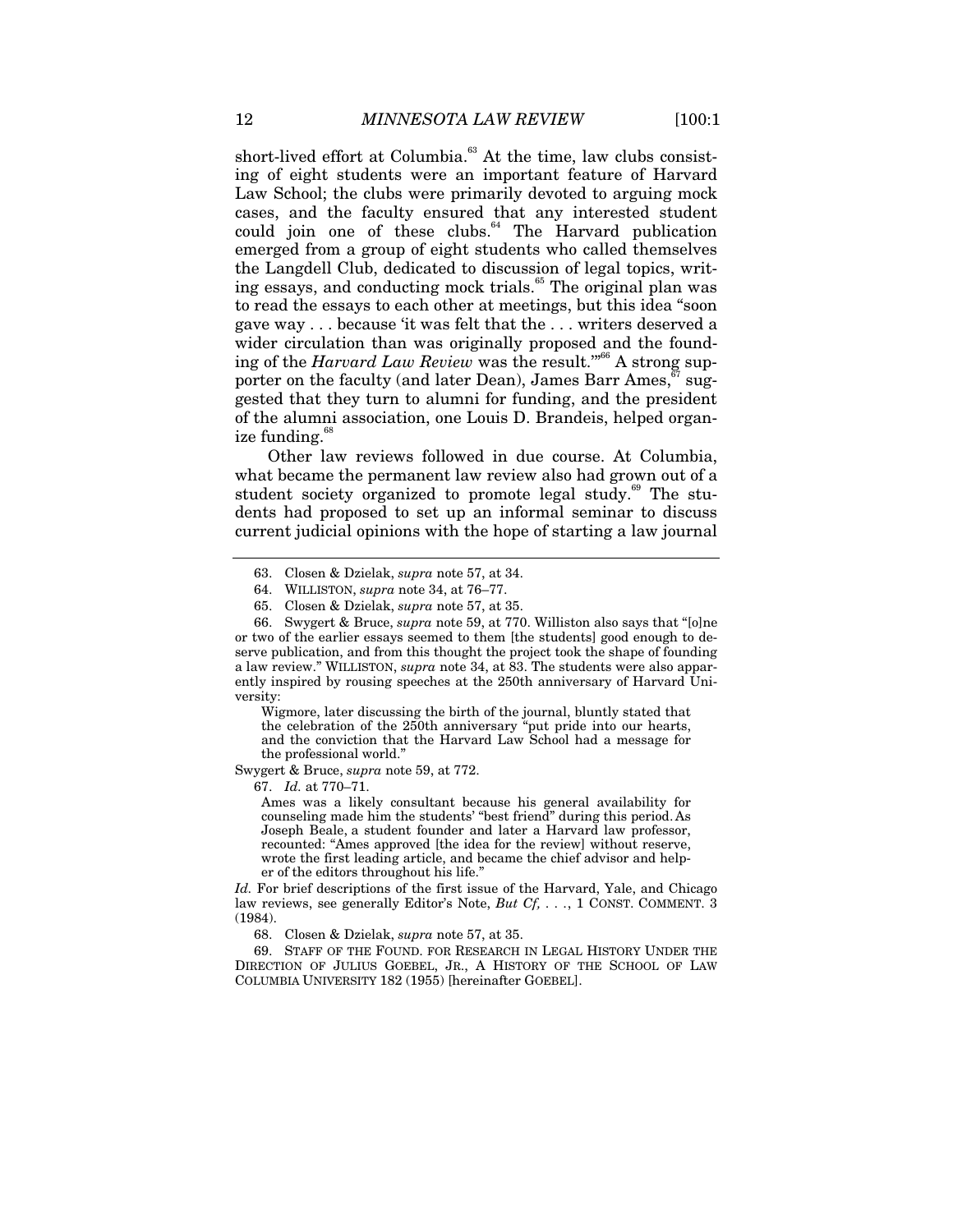on Harvard's model.<sup>70</sup> Michigan presented a different model in 1901. Although instigated by a suggestion from a student, it was edited by the faculty and designed primarily as an outlet for faculty work; each faculty member was expected to contribute an article every other year.<sup>71</sup>

## C. DEVELOPMENT OF LEGAL SCHOLARSHIP

The content of the early law reviews was shaped by larger trends in legal education. The major trend was toward a formalist insistence that law involved only deductive logic applied to some fundamental legal principals, without consideration of societal context or social values. According to Lawrence Friedman, Langdell "purged from the curriculum whatever touched directly on economic and political questions, whatever was argued, voted on, or fought over," replacing engagement with the realities of life with a "worship of the common law" and disdain for legislation.<sup>72</sup> Thus, law "was an independent entity, a separate science; it was distinct from politics, legislation, and the opinions of lay people."73 Friedman also expressed a jaundiced view of the legal treatises of the period, which he says were "barren enough reading when they first appeared and would be sheer torture for the reader today. $174$  "[H]umorless, impersonal," the treatises focused on "bare exposition of law," and were typically "empty of philosophy or social science."<sup>75</sup> Harvard avoided issues of public law in part because issues relating to public policy were controversial and had led to faculty firings in other university departments.<sup>76</sup>

Another eminent legal historian describes the dominant view of legal scholarship at that time as an effort to correct legal errors by tracing legal rules to their origins and identifying the general principle behind the rules, so that deviations by courts could be ironed out.<sup>77</sup> Formalism ruled the day, with a

<sup>70.</sup> *Id.*

<sup>71.</sup> *History*, MICH. L. REV., http:// michiganlawreview.org/history (last visited Sept. 25, 2015). The first student editor-in-chief was selected just before World War II. *Id.*

 <sup>72.</sup> FRIEDMAN, *supra* note 16, at 471–72.

<sup>73.</sup> *Id.* at 472.

<sup>74.</sup> *Id.* at 477.

<sup>75.</sup> *Id.* at 478–79.

 <sup>76.</sup> Robert W. Gordon, *Professors and Policymakers: Yale Law School Faculty in the New Deal and After*, *in* HISTORY OF THE YALE LAW SCHOOL, *supra* note 18, at 80.

<sup>77.</sup> *Id*. at 78.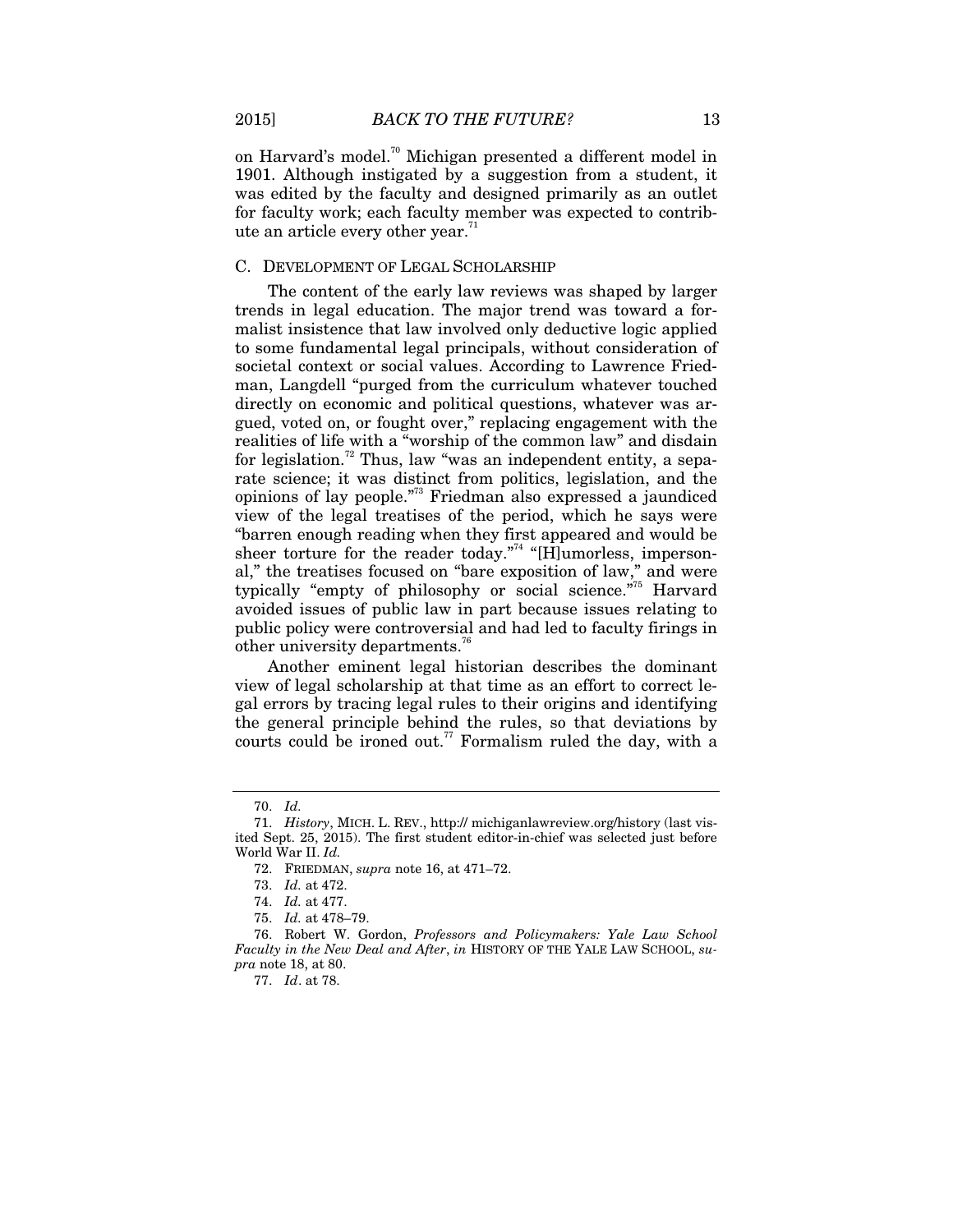focus on identifying and classifying legal principles.<sup>78</sup>

G. Edward White presents a somewhat more nuanced view of turn-of-the-century formalism and of its later critics.<sup>79</sup> He explains formalism as a perspective that views legal principles as an essence that is embodied in cases.<sup>80</sup> In most cases, application of a principle is routine, but in some cases, applying the principle requires some tweaking or clarification of its boundary, a process that allowed the common law to grow. $81$  Thus, the formalists were not necessarily opposed to legal change, but they viewed it as happening through slow, incremental revision as principles were clarified or subtly reformulated.

Later perspectives on the formalists were undoubtedly shaped by their critics (and to some extent successors), the legal realists. If nothing else, our view of the formalists is inevitably shaped by an implicit comparison with the realists. According to White, the realists saw legal principles as merely generalizations based on the cases and therefore "utterly dependent on the facts and consequences of the cases in which they had been formulated."<sup>82</sup> Hence, for the realists, the law does not consist of a collection of principles but of many cases with their own distinctive character.<sup>83</sup> The realist account of law stressed the temporary and contextual nature of law, as opposed to the (relatively) timeless and abstract quality of the formalist's "principles."<sup>84</sup>

#### II. LEGAL EDUCATION AT MINNESOTA

Now that we have seen how the legal academy in general developed in the late nineteenth century and the early twentieth century, it is time to take a look at developments specifically in Minnesota. It was these developments that were to bring Issue 1 into being.

#### A. THE EARLY YEARS AT MINNESOTA

The University of Minnesota gained academic stature only through some struggle. The "Minnesota Plan," developed by the

 <sup>78.</sup> KALMAN, *supra* note 35, at 46–47.

 <sup>79.</sup> G. EDWARD WHITE, THE CONSTITUTION AND THE NEW DEAL 167 (2000).

<sup>80.</sup> *Id.*

<sup>81.</sup> *Id.*

<sup>82.</sup> *Id.* at 168.

<sup>83.</sup> *Id.*

<sup>84.</sup> *Id.* at 172.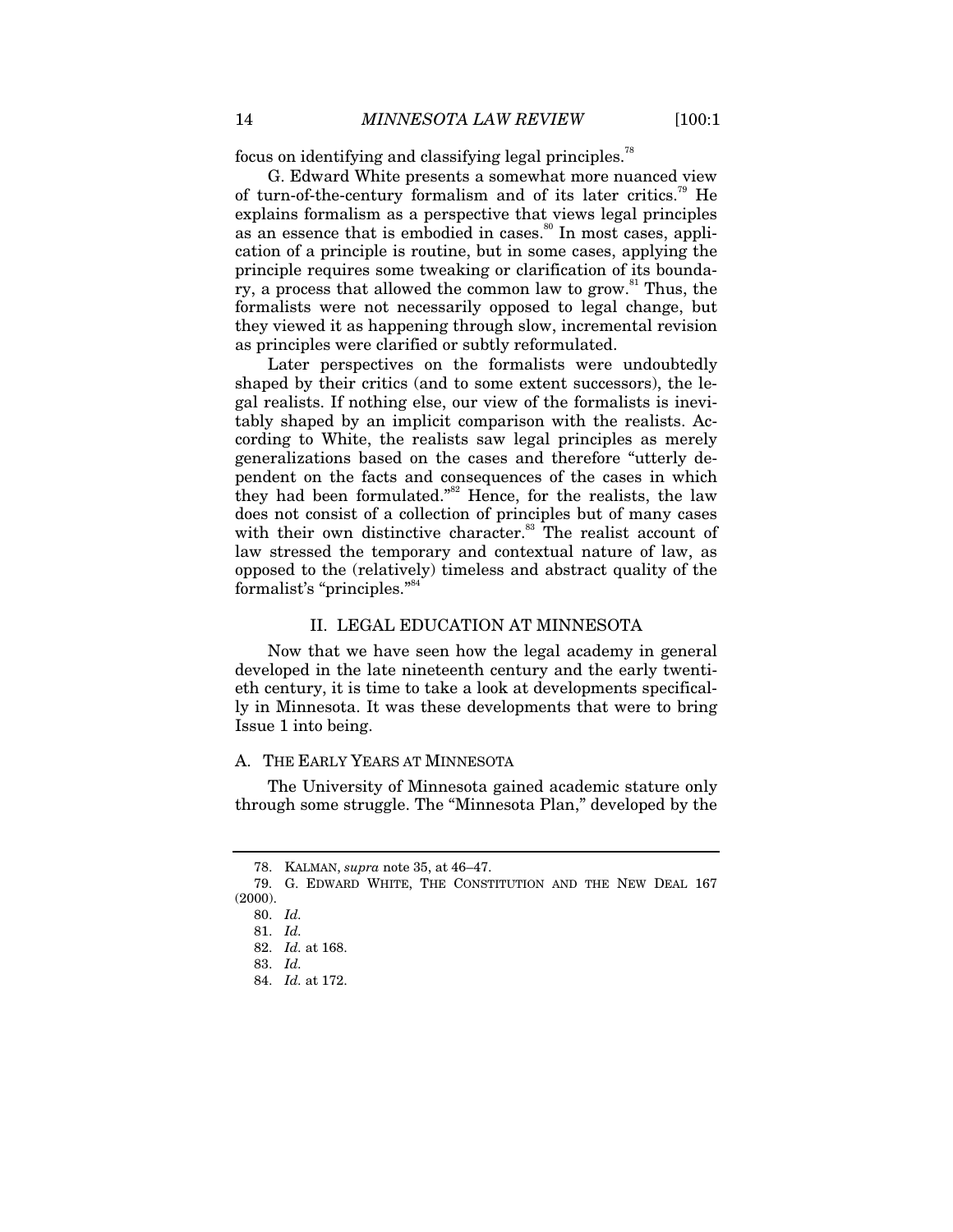then-president of the University,<sup>85</sup> William Folwell, was one early effort to upgrade the University, including a plan to establish professional schools.<sup>86</sup> The plan failed when Folwell resigned in the aftermath of a student demonstration. $87$  The demonstration, a student protest against disciplinary practices, was conducted by students wearing blackened faces and Ku Klux Klan costumes; the protest came to an abrupt end when a professor shot one of the students in the  $leg.^{8}$ 

The history of Minnesota's Law School began with the appointment of William Pattee as the first dean in 1888 (and its only permanent faculty member before  $1890$ <sup>89</sup> Since the Regents required the school to be self-supporting, the new Dean's highest priority was enrollment.<sup>90</sup> Essentially, "[t]he more students and the more fees, the better."<sup>91</sup> Recruiting students primarily involved persuading them that a law school education was better preparation for a legal career than law office study.<sup>92</sup> This emphasis on persuading a larger number of aspiring lawyers to attend law school was part of a national trend, fostered by an 1892 ABA resolution calling for two years of legal educa-

tion.<sup>93</sup> By 1900, law schools were the wave of the future in legal education.<sup>94</sup>

Six years after Folwell's 1882 forced departure, the law school opened in the basement of the main University building with thirty-two students in the day program and thirty-five at night.<sup>95</sup> The school soon became better established, with its own building (Pattee Hall) and with the addition of two more permanent faculty members (making three in total) within its first

94. FRIEDMAN, *supra* note 16.

 <sup>85.</sup> ROBERT A. STEIN, IN PURSUIT OF EXCELLENCE: A HISTORY OF THE UNIVERSITY OF MINNESOTA LAW SCHOOL 10 (1978).

<sup>86.</sup> *Id.* 

<sup>87.</sup> *Id.*

<sup>88.</sup> *Id.* at 10 n.\*. It is not clear from the description whether their faces were simply darkened to be less visible or whether they were appearing in blackface.

<sup>89.</sup> *Id.* at 3.

<sup>90.</sup> *Id.* at 7.

<sup>91.</sup> *Id.* at 8.

<sup>92.</sup> *Id.*

 <sup>93.</sup> STEVENS, *supra* note 21, at 95.

<sup>95.</sup> *History*, U. MINN. L. SCH., https://www.law.umn.edu/about/history (last visited Sept. 27, 2015). Night school enrollment peaked in 1901 with 194 students. *Id.* For purposes of comparison, the law school currently has 698 J.D., 18 international visiting, 2 domestic visiting, and 56 LL.M. students. *Law School Profile*, U. MINN. L. SCH., https://www.law.umn.edu/admissions/ law-school-profile (last visited Sept. 27, 2015).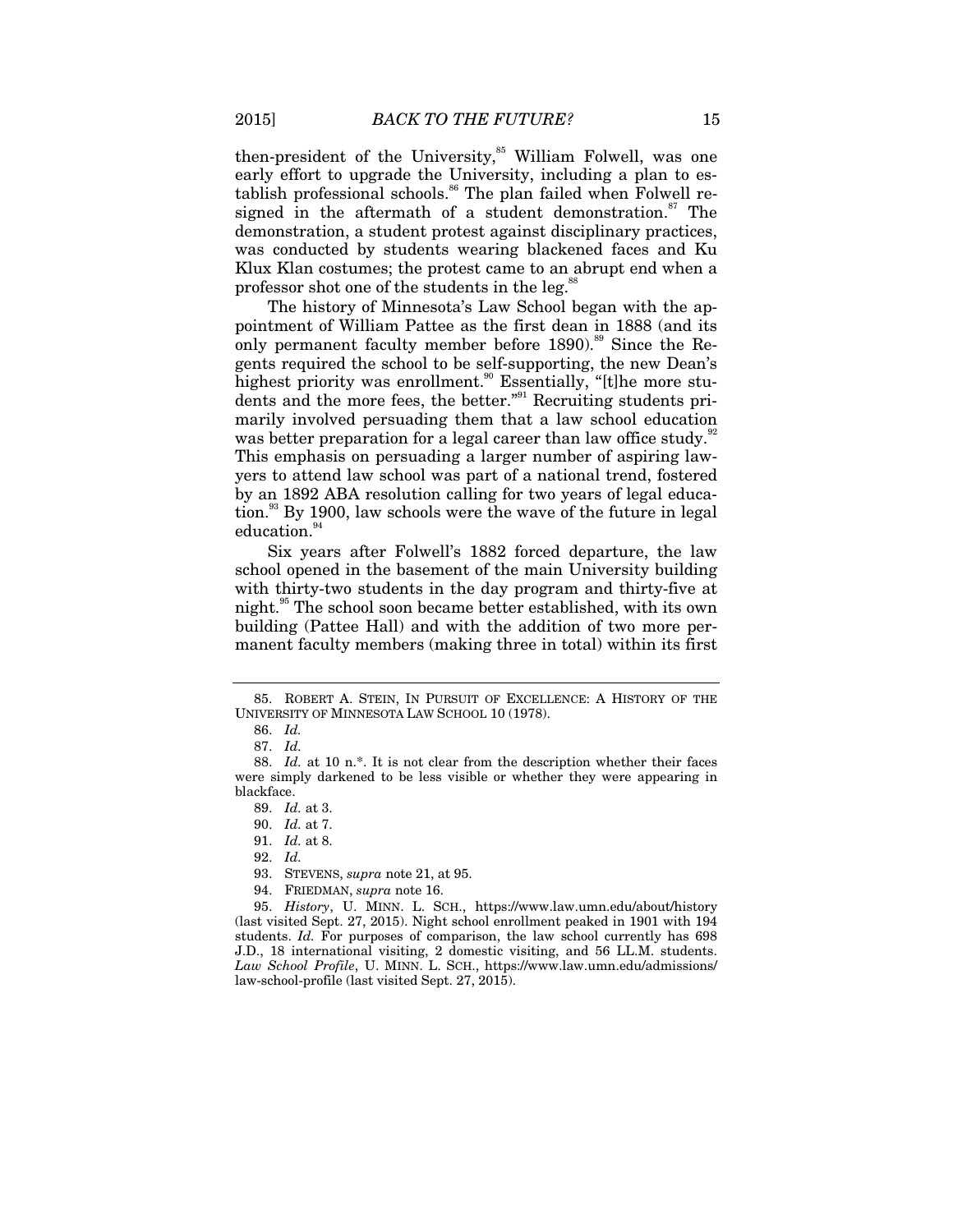decade.<sup>96</sup> The small size of the faculty is a reflection of a common pattern. Full-time law faculty were an innovation of Dean Langdell at Harvard; traditionally, teaching was done by practicing lawyers and judges.<sup>97</sup> The admission requirements for the law school required either a high school diploma or passing an entrance examination. $88$  By 1911, however, Minnesota was requiring two years of college before law school admission.<sup>99</sup>

The spotty admission requirements were not unique to Minnesota. At Columbia in the 1890s, fewer than half of law students were college graduates compared with about a third at Northwestern and Yale, and under one-fifth at Michigan.<sup>100</sup> The Minnesota curriculum was also typical, covering a small set of courses that remained standard as late as the 1920s before additions became more frequent.<sup>101</sup> The early curriculum was unrelentingly focused on private law, including the standbys of today's 1L curriculum: contracts, criminal law, property, and procedure (in the form of courses on pleading and evidence). $102$ Notably, there were no courses on constitutional or administrative  $law.^{103}$ 

97. FRIEDMAN, *supra* note 16, at 466.

98. STEIN, *supra* note 85, at 11.

99. *History*, *supra* note 95. Similarly, at the University of Wisconsin, it was only in 1905 that the law school began requiring a full year at some college for admission, and indeed, it was only in 1896 that the admission standard for law students had been increased to equal elsewhere in the university. *See Important Dates in the History of UW Law School*, U. WIS. L. SCH., http:// law.wisc.edu/current/rtf/21.html (last visited Sept. 27, 2015).

100. STEVENS, *supra* note 21, at 45.

 101. *Id.* Note that this was a two-year program, which does not seem to have been unusual. For instance, Wisconsin added a third year only in 1895. *Important Dates in the History of UW Law School*, *supra* note 99. According to Friedman the three-year degree was an innovation that began at Harvard. *See*  FRIEDMAN, *supra* note 16, at 466. This requirement began there in 1899, although students had had the option of a three-year degree by 1876. *Id.* at 468.

102. STEIN, *supra* note 85, at 16–17.

103. *Id.* at 17–18. For extensive information on early law school curriculums, see ALFRED ZANTZINGER REED, PRESENT-DAY LAW SCHOOLS IN THE UNITED STATES AND CANADA 230–36 (1928); ALFRED ZANTZINGER REED, TRAINING FOR THE PUBLIC PROFESSION OF THE LAW 351, 453–56 (1921). These two books are a treasure-trove of information about early law schools. This array of subjects traces back to Blackstone's organizational scheme. *See* Langbein, *Blackstone*, *supra* note 18, at 21. Administrative law was introduced later, during the Vance years. STEIN, *supra* note 85, at 58. Similarly, at Harvard, constitutional law was not part of the original three-year curriculum.

<sup>96.</sup> *History*, *supra* note 95. The small faculty did not make Minnesota unique: Columbia and Harvard reached as many as four faculty members only in 1874. STEVENS, *supra* note 21, at 71 n.90. By way of comparison, in 2015 Minnesota had sixty-seven full-time law faculty. *Law School Profile*, *supra*  note 95.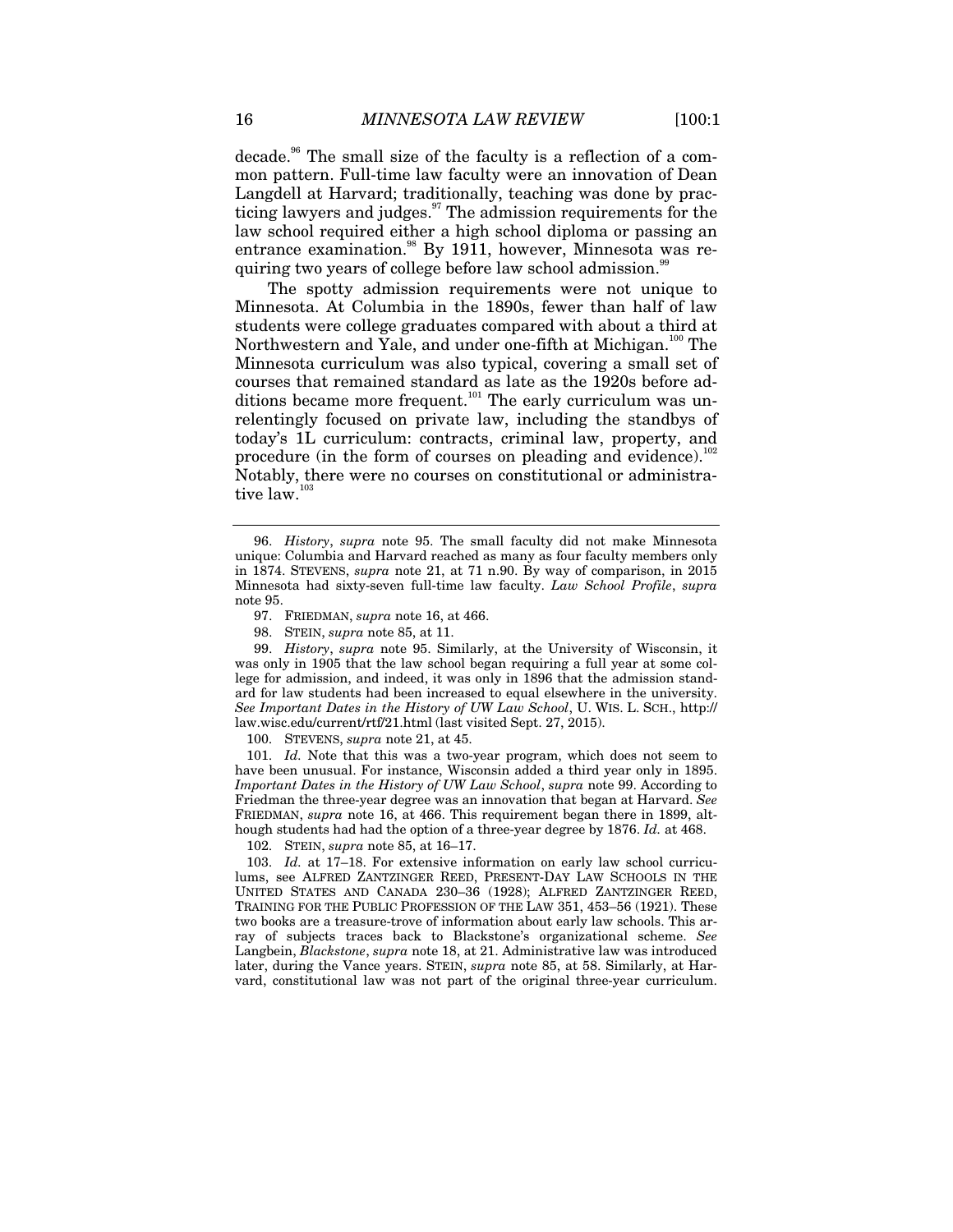At the end of Pattee's deanship, the law school was known on campus as a source of easy grades for the football team.<sup>104</sup> The next dean was to change all that. William Vance had become dean of Washington and Lee Law School at the age of thirty.105 He came to Minnesota from a spot on the Yale facul $t$ y.<sup>106</sup> Pattee's goal had been to offer the opportunity to obtain a legal education (and to pay fees to the Law School) to as many students as possible.<sup>107</sup> When Vance became Dean in 1911,<sup>108</sup> his goal was to give the state a high quality legal bar to serve the state as lawyers, judges, and legislators.<sup>109</sup> With the support of the Regents, Vance began to recruit new faculty members with national reputations.<sup>110</sup> He also made law school a much more serious educational experience for students, as expressed in a 1913 doggerel:

No longer does the care-free stude Play cards and sing and dance. But now they're plugging night and day,

Since the advent of Dean Vance.

They don't shake dice at Louie's now,

Nor gamble on the races;

You'll find them in the library,

Always reading cases.<sup>111</sup>

As the reference to "reading cases" suggests, Vance introduced the case method and the Socratic approach at Minnesota.<sup>112</sup> The case method was sufficiently controversial that, when Vance later returned to Yale, he negotiated for a guarantee that he would be allowed to use it in class. $113$  But it was to be-

104. STEIN, *supra* note 85, at 32.

106. *Id.* at 40.

108. *Id.* at 40.

109. *Id.* at 41. When he became dean at Columbia, Harlan Fiske Stone (later to be Chief Justice) took a similar view. GOEBEL, *supra* note 69, at 234.

110. STEIN, *supra* note 85, at 49.

111. *Id.* at 55.

112. *Id.* at 56.

 113. Arthur L. Corbin, *William Reynolds Vance*, 50 YALE L.J. 195, 195 (1940). According to a Yale colleague, at least, Vance's use of the Socratic method was not designed to be intimidating:

He was courteous and patient in the classroom, respecting the dignity

FRIEDMAN, *supra* note 16, at 469. At Columbia, public law was taught by a separate faculty drawn from the political science department until after the retirement of John William Burgess in 1912, when the law school began to gradually develop its own program. GOEBEL, *supra* note 69, at 240–41.

<sup>105.</sup> *Id.* at 37.

<sup>107.</sup> *Id.* at 41.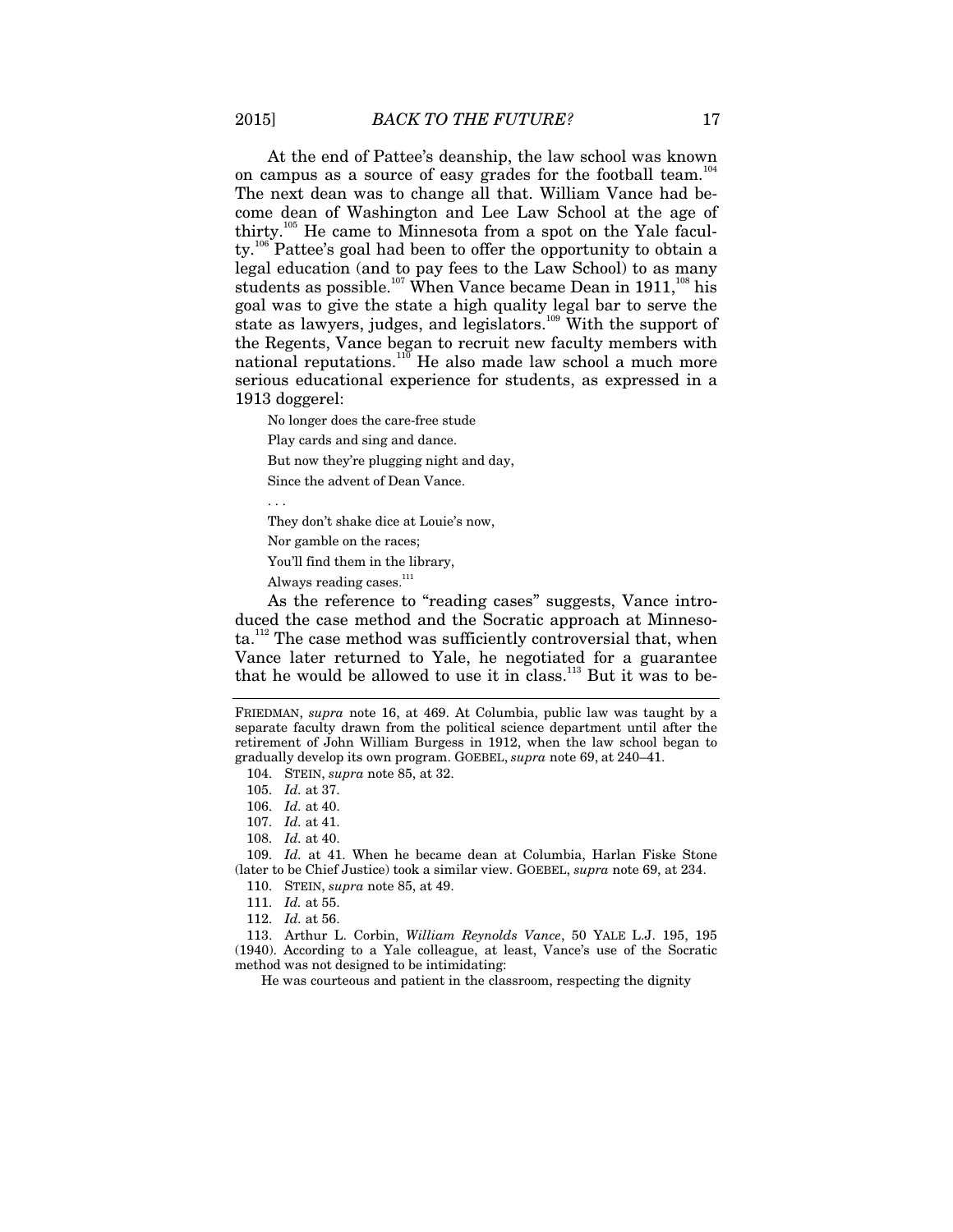come the dominant method of education for nearly a century.<sup>114</sup>

Although he agreed that an emphasis on theory would be more appropriate in the eastern states where students would have a better chance to learn practice skills under the tutelage of established lawyers, Vance's goal at Minnesota was to produce practice-ready lawyers:

In the University of Minnesota Law School we are earnestly trying to fit our graduates for the actual practice of the law. It is unreasonable to expect them to be finished lawyers when they leave the law school. How many men are finished lawyers after five years at the bar, or even ten? But we are trying to train them so they can institute and prosecute to a final conclusion any ordinary court proceeding with reasonable safety to the cause intrusted [sic] to them.<sup>1</sup>

To teach skills, Vance revitalized the moot court program and—decades ahead of his time—established a legal clinic in conjunction with the local aid society.<sup>116</sup> The model for clinics was provided by medical school clinics: "We think we have found a way in a plan never before fully tried, so far as I know, by which we can provide for law students something of the same kind of clinic which medical students find in the hospital and free dispensary."<sup>117</sup> One lesson learned from the clinic was the difficulty of dealing with small claims (under \$10). This led Vance to lobby for the establishment of a small claims court, resulting in new state legislation in April 1917.<sup>118</sup>

A second purpose of a state law school, he said, was to advance knowledge about the legal system, and for that reason Vance called for funding to hire research professors in charge of empirical legal research:

[I]t is loudly alleged and pretty generally believed that there are many delays in our courts that could be obviated. Are the delays in fact unreasonable, or is it merely a matter of orderly and dignified procedure in determining the right of matters in contest? Why not investigate the records of some important county and demonstrate the [right] one  $\dots$ .<sup>119</sup>

Elsewhere Vance wrote that law professors, in order to

of his students. They felt that they were co-workers with him in the search for a better understanding. He did not seek to drive or dominate, but rather to awaken an intellectual curiosity which would serve as an enduring stimulus to industry.

Ashbel G. Gulliver, *William Reynolds Vance*, 50 YALE L.J. 197, 198–99 (1940). 114. STEVENS, *supra* note 21, at xiv.

 <sup>115.</sup> William R. Vance, *The Function of the State-Supported Law School*, 3 AM. L. SCH. REV. 409, 411 (1914).

 <sup>116.</sup> STEIN, *supra* note 85, at 59.

<sup>117.</sup> *Id.* at 412–13.

<sup>118.</sup> *Id.* at 66.

 <sup>119.</sup> Vance, *supra* note 115, at 414–15.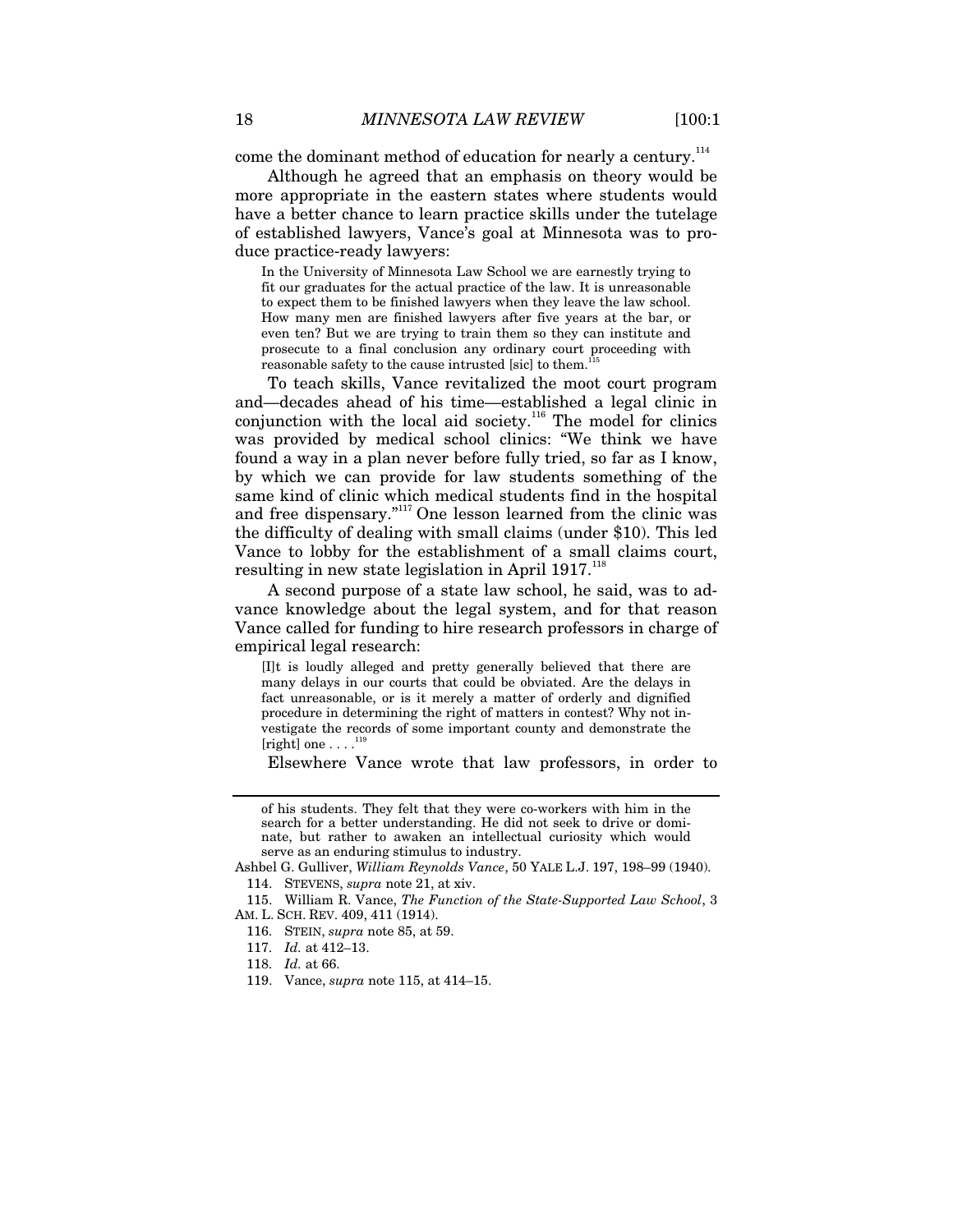help adapt the law to changing economic and social conditions, would need interdisciplinary knowledge and keen skills: "The successful accomplishment of this work of adaptation will require intellectual ability of the very highest order, and wide and balanced learning in a field as broad as our social organization itself and as varied as human activities and interests."<sup>120</sup> This task would "demand immense labor, involving the expenditure of much time in research, in comparing, restating, remolding, and readjusting our conceptions of the right and wrong of social and industrial relations, and our notions of the procedure by which the right is to be upheld and the wrong prevented."<sup>121</sup>

Vance also had high aspirations for students. Admissions became tougher and tougher under Vance,<sup>122</sup> requiring completion of three years of college (with the first year of law school counting as the fourth toward a Bachelor's degree). $^{123}$ 

A member of the Minnesota faculty who ultimately ended up at Harvard spoke admiringly of Vance's deanship.<sup>124</sup> Vance "found a heterogeneous, indifferent, inefficient study body; he made it unified, loyal, industrious and efficient."<sup>125</sup> While strengthening the student body, Vance also "built up a faculty

 123. STEIN, *supra* note 85, at 411. Admission standards could sometimes have a dark side:

George T. Strong, writing in his diary in 1874, hailed the idea that the Columbia Law School should institute an admission test: "either a college diploma, or an *examination including Latin*. This will keep out the little scrubs (German Jew boys mostly) whom the School now promoted from grocery-counter . . . to be 'gentlemen of the Bar.'"

FRIEDMAN, *supra* note 16, at 487.

 124. E. M. Morgan, *William Reynolds Vance*, 50 YALE L.J. 199, 200 (1940). Gilmore refers to this period as the "great age of the American law school." GILMORE, *supra* note 31, at 51.

It may well be that no educational institutions in any country at any time have enjoyed the prestige and achieved the success of the dozen or so national law school which grew up in the image of Langdell's Harvard.

*Id.* While this is an exaggeration, it does attest to the success of the Langdellian model that was fostered by Vance at Minnesota.

125. Morgan, *supra* note 124.

 <sup>120.</sup> William R. Vance, *The Ultimate Function of the Teacher of Law*, 3 AM. L. SCH. REV. 2, 6 (1911).

 <sup>121.</sup> *Id.*

 <sup>122.</sup> The requirement of at least some college education followed the advice of law school experts from elsewhere, such as Dean Dwight of Columbia. STEIN, *supra* note 85, at 450. Although Harvard required a bachelor's degree at the beginning of the century, other schools were slow to follow suit, with Stanford adopting this requirement in 1924 and George Washington in 1935; it was not until the 1960s that accreditation authorities required a four-year college degree. FRIEDMAN, *supra* note 16, at 542–43.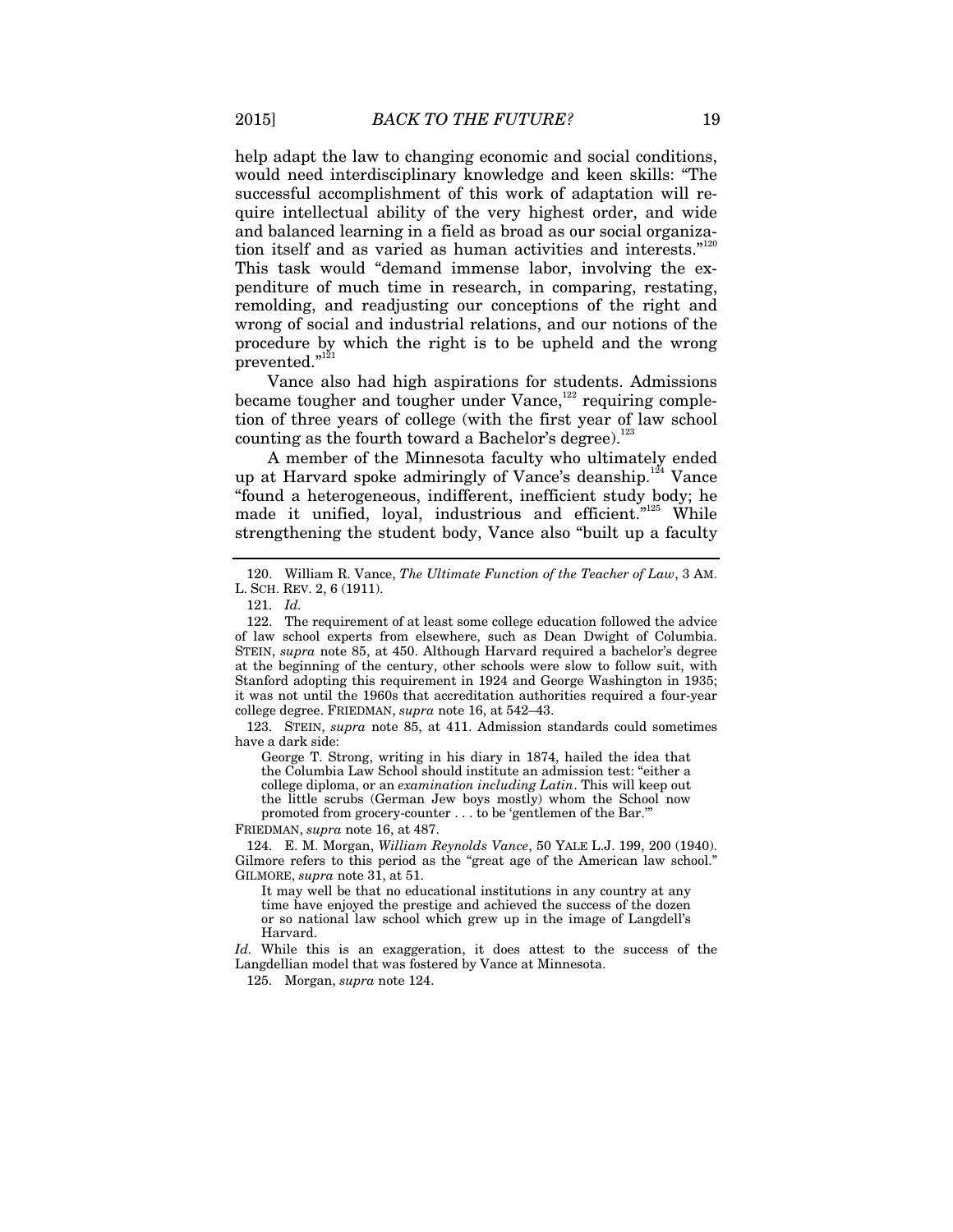of full-time teachers recognized as among the most competent in the country."126 And most importantly, he "found a school divorced from activities connected with the improvement of the law and its administration; he made it a source to which legislators and law reformers naturally turned for help, with a firstclass Law Review to which the members of the bar gave enthusiastic support."127

Vance's faculty hiring was part of a trend. By 1915, there was concern that "the practicing lawyer and the professor have been getting further and further apart all the time."<sup>128</sup> (Many readers will have heard—or made—that complaint themselves!) The turn toward more academically-oriented professors, using the case method, led to complaints about the distance between law schools and the profession. The bar "worried as the leading schools increasingly had students who had no contemporaneous practical experience taught by faculty members who had little or no experience of practice."<sup>129</sup>

In terms of Vance's effort to orient the school toward law reform based on a wide range of knowledge, this too had parallels elsewhere. By World War I, a few academics were just beginning to think about use of the social sciences to illuminate law,<sup>130</sup> although the social sciences of the time may not have had as much to offer as anticipated.<sup>131</sup> Around the same time, Roscoe Pound became Dean of Harvard and launched an attack on legal formalism. $132$ 

Vance later returned to Yale, where he was considered one of the more conservative members of the faculty, $^{133}$  with a lean-

 133. KALMAN, *supra* note 35, at 27. It is unclear whether Kalman was referring to Vance's politics or his views on educational policy. In any event, Vance appears to have been at least something of a liberal. For instance, in the early days of World War I, he wrote an article on speech by dissenters arguing that:

The theory of construction which seems to the writer to rest upon sound principle is that the constitutional guaranty in question was intended not only to abolish forever previous censorship of publications by the government, but also to safeguard the citizen from any larger liability for his uncensored publication, or for his public utterance, than was imposed by the rules of the common law as accepted at the time of the making of the federal constitution.

W. R. Vance, *Freedom of Speech and of the Press*, 2 MINN. L. REV. 239, 255

<sup>126.</sup> *Id.*

<sup>127.</sup> *Id.*

 <sup>128.</sup> STEVENS, *supra* note 21, at 129 n.55.

<sup>129.</sup> *Id.* at 119.

<sup>130.</sup> *Id.* at 135.

<sup>131.</sup> *Id.* at 139.

<sup>132.</sup> *Id.* at 136.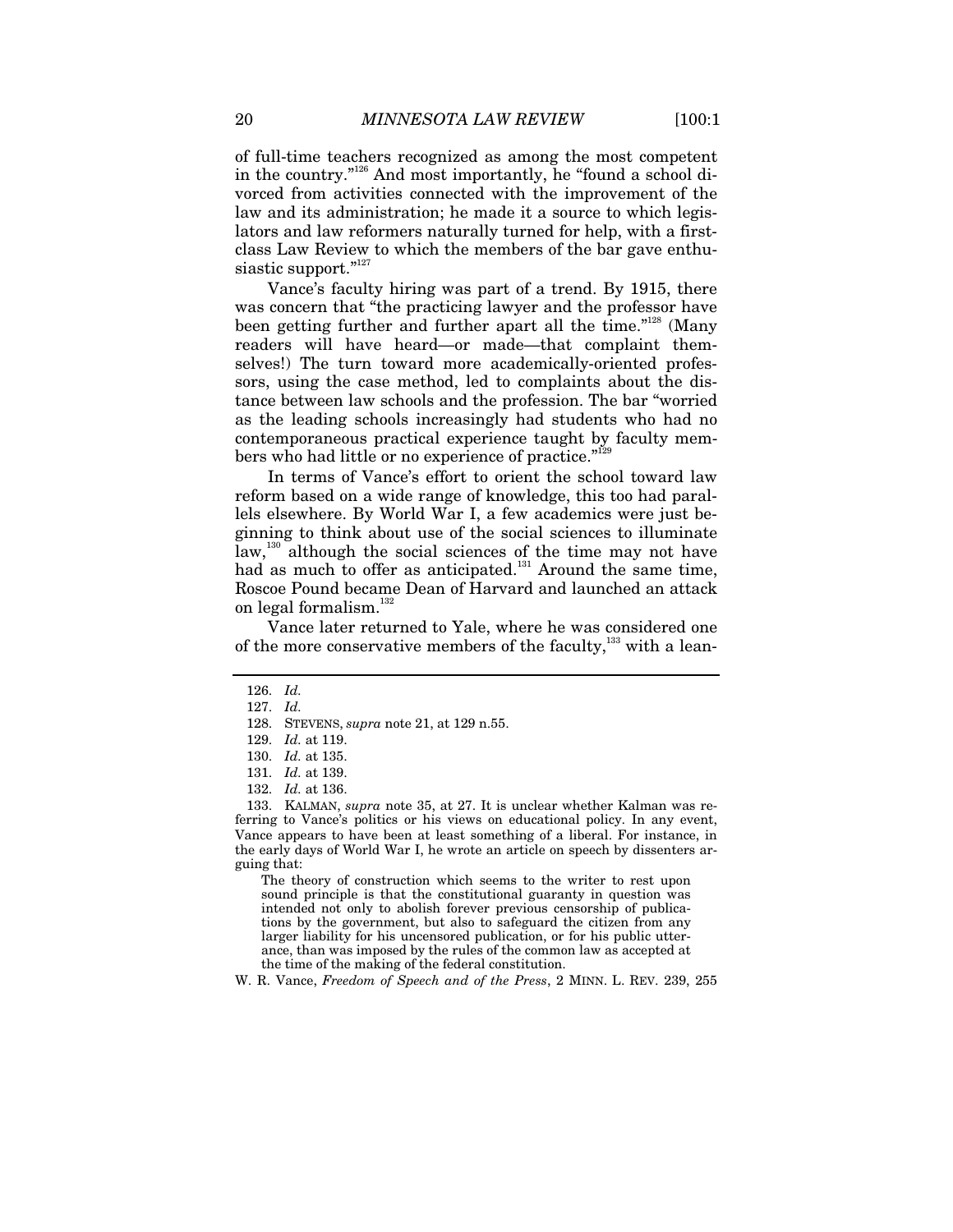ing toward the Harvard approach to education.<sup>134</sup> But his conservatism was only relative to the rest of the Yale faculty—he was still considered a founder of legal realism, a pragmatic approach to the law.<sup>135</sup> He remained an opponent of legal formalism, opposing the Restatement of Property as a collection of "pontificating black letter formulas purporting to restate the law of property."<sup>136</sup> He also supported the appointment as Dean at Yale of Robert Hutchins, who was considered a radical reformer.<sup>137</sup> Vance retired from Yale in 1938.<sup>138</sup>

#### B. THE CREATION OF THE *MINNESOTA LAW REVIEW*

The *Minnesota Law Review* was founded during the Vance years.139 The first editor-in-chief was Professor Henry J. Fletcher.<sup>140</sup> One former student described Fletcher as a "very distin-

*Id.* at 259. This seems to be somewhat in advance of the Supreme Court's views during the war, since the Court considered it sufficient that a writing could persuade its audience "not to aid government loans, and not to work in ammunition factories," Abrams v. United States, 250 U.S. 616, 625 (1919), whereas Vance would have required a showing that the writings would tend to lead to illegal actions.

- 134. KALMAN, *supra* note 35, at 263 n.43.
- 135. *Id.* at 119.
- 136. *Id.* at 27.
- 137. *Id.* at 108–09.
- 138. *Id.* at 256.

 139. Wisconsin established its law review three years later. *Important Dates in the History of the UW Law School*, *supra* note 99.

 140. STEIN, *supra* note 85, at 63. Fletcher, hired in 1902, was the fourth permanent member of the law faculty. *Id.* at 443. He taught a wide array of courses, including constitutional law, property law, and bankruptcy. UNIV. OF MINN., 13 GENERAL CATALOGUE 442–45 (1910). The only publication by Fletcher that I have been able to find is Henry J. Fletcher, *The Civilian and the War Power*, 2 MINN. L. REV. 110 (1917) (arguing that the government is not bound by the Constitution once Congress declares war). However, he was still editor-in-chief when the journal published a student note arguing that "[i]t is of the utmost importance to clear away such dangerous misconceptions . . . leading to the rash assumption by the executive of unwarranted powers, the infliction of grievous wrongs, and the incurring of serious liabilities, civil and criminal." Note, *Constitutional Law—Martial Law—Punishment of* 

<sup>(1918).</sup> Vance concedes that "it is difficult to determine how to draw the line just at the place where criticism of the government and its measures becomes opposition to the government and resistance to the laws." *Id.* at 240. In terms of wartime speech, he concluded that:

Congress has no power to abridge the right freely to discuss all public measures, to expose their defects and urge their alteration or repeal by legal methods, to criticise [sic] the constitution and the laws and advocate their amendment, and to comment, however severely if only it be fairly, upon the conduct of the officers of the government. Such adverse comment, so long as it does not tend to excite resistance to the law or breach of the peace, though it may be intemperate and unreasonable, and possibly vexatious and even harmful, is not seditious.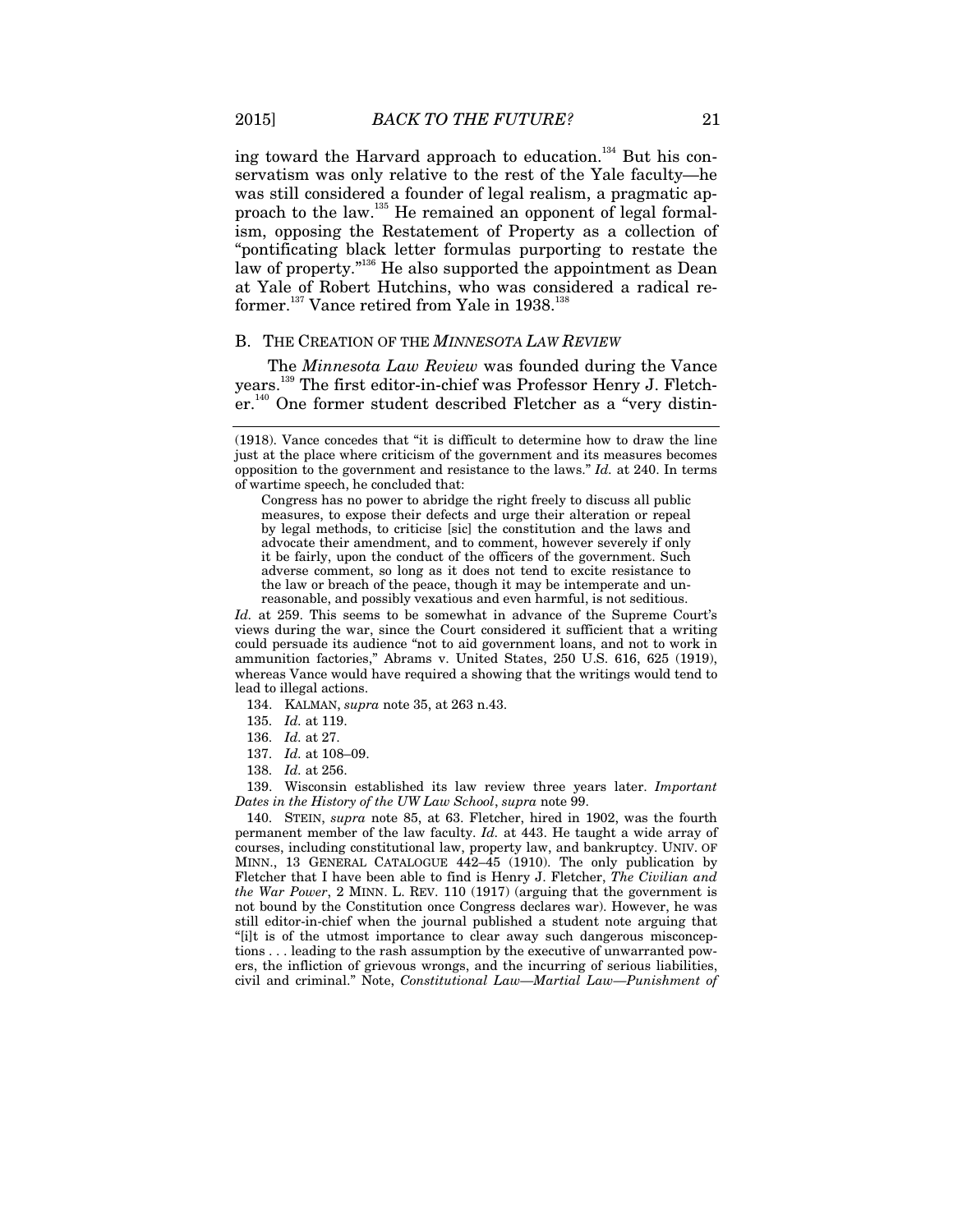guished old practitioner—a southern gentlemen type" who loved to teach.<sup>141</sup> Another former student described him as a "very hard working teacher," though not as impressive as Vance and two other professors (all three of whom later departed for Yale).<sup>142</sup> The *Review* was made possible by funding from the state bar association, $143$  and more than fifty lawyers guaranteed its finances for the first three years.<sup>144</sup> In 1920, the *Review* became the official journal of the Minnesota Bar Association.145 It took forty years until the *Review* severed its tie to the bar association and the faculty abandoned editorial oversight of the review. $146$ 

Although they did not play the lead role, the student editors were an impressive group. My overall impression is that the student Notes and Case Comments provide concise, wellargued doctrinal analysis of then-current legal problems. A. L. Gausewitz, the President of the *Review*, became a member of the Wisconsin faculty, $147$  and was later the first dean of the

*In Memoriam*, 23 MINN. L. REV. 1 (1938). The memorial also notes that "by far the greater number of the graduates of the school now living had the good fortune to come under his instruction." *Id.*

141. STEIN, *supra* note 85, at 408–09.

142. *Id.* at 412.

 143. Bar associations were relatively recent innovations, or at least it was novel for them to serve as anything more than social clubs. The Association of the Bar of the City of New York was founded in 1869. FRIEDMAN, *supra* note 16, at 495. Membership in state and city bar associations tended to be selective rather than open to all lawyers. *Id.* at 497.

 144. STEIN, *supra* note 85, at 64. Faculty involvement was not unusual during this period. The law reviews at Michigan and Northwestern were also faculty edited. Closen & Dzielak, *supra* note 57, at 12.

145. *History*, *supra* note 95.

 146. *About Us*, MINN. L. REV, http://www.minnesotalawreview.org/about (last visited Sept. 27, 2015). At elite schools, the norm was student control. *See* STEVENS, *supra* note 21, at 127.

 147. He seems to have been particularly interested in the evidentiary role of presumptions. *See* Alfred L. Gausewitz, *Presumptions*, 40 MINN. L. REV. 391, 406–08 (1956); Alfred L. Gausewitz, *Presumptions in a One-Rule World*, 5 VAND. L. REV. 324, 333–34 (1952). His work on criminal law was also influential. *See* Alfred L. Gausewitz, *Considerations Basic to a New Penal Code*, 11 WIS. L. REV. 346, 364, 365–69 (1936).

*Civilians by Military Court*, 5 MINN. L. REV. 540, 542 (1922) (though perhaps Fletcher thought the issue was distinguishable because this was an action by state government). According to a memorial note:

Professor Fletcher was a native of Maquoketa, Iowa, and was educated at the University of Michigan. After a few years of legal practice in Minneapolis, he joined the faculty of the Law School of the University of Minnesota in 1895, when the school was seven years old. He continued to teach without interruption until his retirement, because of illness, in 1929.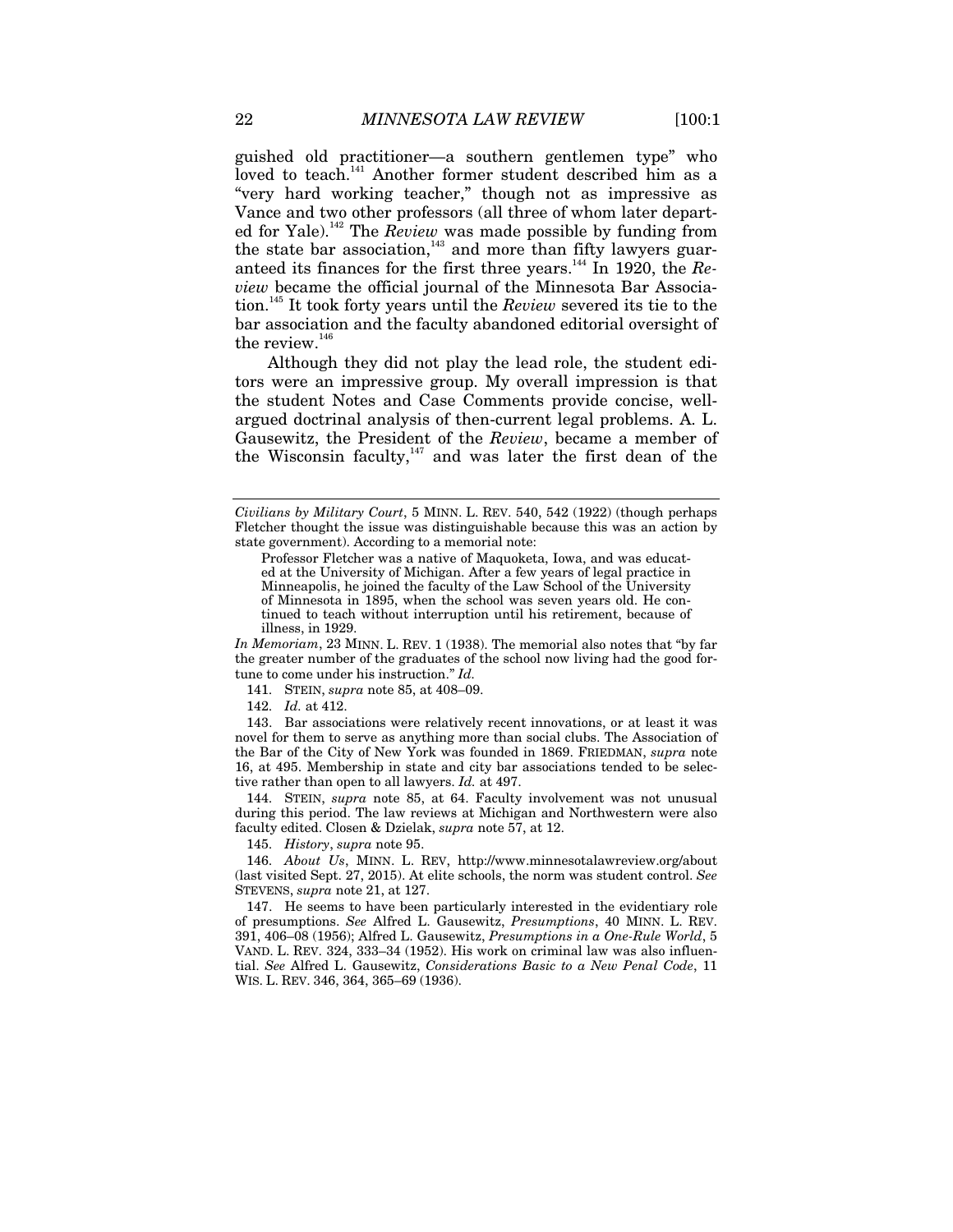University of New Mexico law school.<sup>148</sup> He received an LL.M. at Stanford, and was active in the Wisconsin bar and as a consultant to the American Law Institute.<sup>149</sup> The Note Editor, Charles M. Dale, moved to New Hampshire after World War I, where he ultimately became governor.<sup>150</sup> Harry W. Davis, the Recent Cases editor, was born in Russia and came to the United States as a child.<sup>151</sup> He became assistant superintendent of a Jewish Orphan Home in Cleveland after graduation.<sup>152</sup> He married an unusually proactive woman for the times. During the war, she worked for the Jewish Aid Society at a settlement

He served as mayor of Portsmouth from 1926 to 1928 and 1943 to 1944; and was a member of the New Hampshire State Senate from 1933 to 1937 and 1938 to 1939. He also served as senate president from 1935 to 1937; and was a member of the Governor's Council from 1937 to 1938. Dale next secured the Republican gubernatorial nomination, and was elected governor by a popular vote in 1944. He won reelection to a second term in 1946. During his tenure, a state employees' retirement plan was created; tourism and the state's industry were both promoted; and the deficit was reduced. After completing his term, Dale retired from political life. He stayed active, working in the banking industry, as well as owning and operating the WHEB radio station. Governor Charles M. Dale passed away on September 28, 1978, and was buried in the Valley View Cemetery in Browns Valley, New Hampshire.

*New Hampshire Governor Charles Milby Dale*, NAT'L GOVERNOR'S ASS'N, http://www.nga.org/cms/home/governors/past-governors-bios/page\_new\_ hampshire/col2-content/main-content-list/title\_dale\_charles .html (last visited Sept. 27, 2015).

151. *Harry Davis Dies at 57*, DETROIT HERALD, Dec. 30, 1948 (on file with the Duluth Public Library).

 152. 20 MINN. ALUMNI WKLY, Mar. 21, 1921, at 11 (on file with the University of Minnesota Law School Library). Although the Minnesota area later became rife with anti-Semitism, this was apparently less true before the 1920s:

In the early years of the 20th century, the University of Minnesota maintained a reputation for civility and open-mindedness within the Jewish community that would continue through World War I and into the 1920s. In contrast to the growing anti-Semitism that emerged later, particularly in Minneapolis, there was, in the words of one faculty member, a "striking difference between the attitude of the University of Minnesota and the city in which it was located. The lack of prejudice, the fairmindedness, the really democratic spirit of the university are so outstanding as to merit special recognition."

Tim Brady, *A Difference in Tone*, U. MINN. ALUMNI ASS'N, http://www .minnesotaalumni.org/s/1118/content.aspx?pgid=1383 (last visited Sept. 27, 2015). The alumni association refers to Davis as one of a pioneering group of Jewish students at Minnesota. *Id.*

<sup>148.</sup> *Professor A. L. Gausewitz Appointed Dean of New Mexico Law School*, 1947 WIS. L. REV. 291 (1947).

<sup>149.</sup> *Id.* at 292. Gausewitz's granddaughter also pursued a legal career. *See* Nancy Gausewitz Berner, *The Uninjured Plaintiff: Constitutional Standing of Qui Tam Plaintiffs After* Vermont Agency of Natural Resources v. United States ex rel. Stevens, 35 U.S.F. L. REV. 783, 798 (2001).

 <sup>150.</sup> Briefly,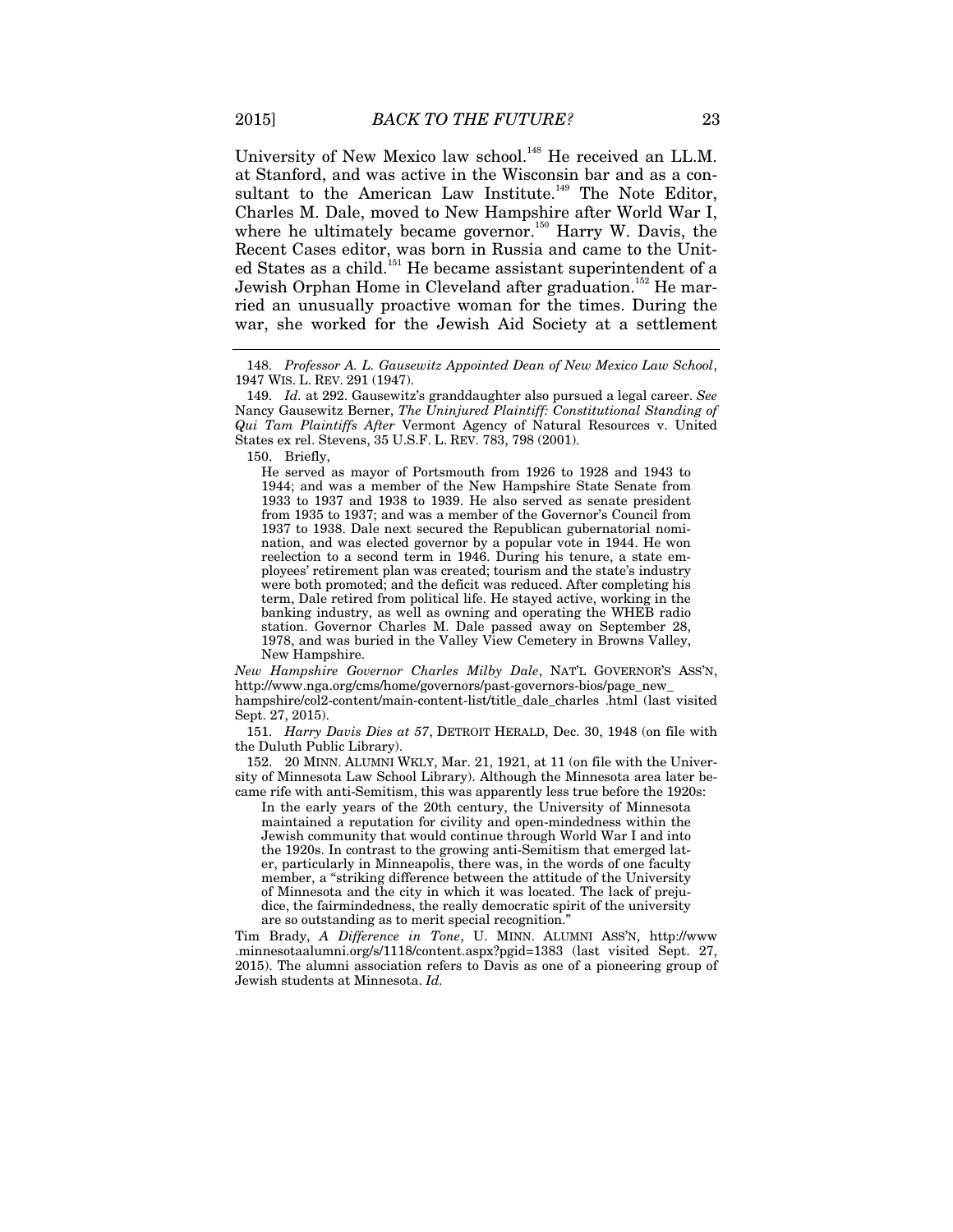house in Chicago.<sup>153</sup> After the war, Davis went to work for the Federal Land Bank of St. Paul.<sup>154</sup> He became a prominent attorney and civic leader in Duluth,<sup>155</sup> while his wife became a notable member of the Duluth Jewish community and active advocate for social welfare, while also finding time to write a book about *The Fun of Yiddish*. 156

The *Review* editors hoped to bring the law school closer to the profession and to make the courts "more truly institutions for the administration of justice rather than for the mere mechanical application of the rules of law."157 Moreover, the *Review* would also provide a public service of a kind especially appropriate to a public university. Public universities in particular should be involved in solving a state's legal problems, just as the engineering and agriculture faculties contribute to solving problems in their fields.<sup>158</sup>

The *Foreword* to Issue 1 begins with an apology for foisting yet another law review on the world<sup>159</sup>—a complaint that must strike the modern reader as ironic given the explosion of student law reviews since then.160 According to the *Foreword*, the goal of the *Review* was to "survey the entire field of law, in its most recent developments," as reflected in new legislation, judicial decisions in the United States and England, and the "almost imperceptible effect of economic changes upon the development of the law."<sup>161</sup> Because law school classes focused on current doctrine and its development, there was a risk that a "narrow and petrifying legalism" would be imprinted on students.162 By providing the opportunity for collaboration between

155. *Harry Davis Dies at 57*, *supra* note 151.

 156. Her papers are kept at the Minnesota Historical Society. *Ida Blehert Davis: An Inventory of Her Papers*, MINN. HIST. SOC'Y, http://www2.mnhs .org/library/findaids/p2635.xml (last visited Sept. 27, 2015). At the time of writing, it was still possible to find an old copy of the *Fun of Yiddish* on Amazon.com.

157. Fletcher*, supra* note 14, at 65.

158. *See id.*

 160. The Library of Congress now carries approximately 350 law reviews. *Law Reviews and Periodicals*, LIBR. OF CONGRESS, http://www.loc.gov/law/ help/periodicals.php (last visited Sept. 27, 2015).

161. Fletcher, *supra* note 14, at 63.

162. *Id.* at 64.

 <sup>153.</sup> MINN. ALUMNI WKLY, at 12 (1918) (on file with the University of Minnesota Law School Library).

 <sup>154.</sup> MINN. ALUMNI WKLY (1919) (on file with the University of Minnesota Law School Library).

<sup>159.</sup> *See id.* at 63. Perhaps the editors would not have been so apologetic if they had realized that several hundred additional law reviews would come after they did.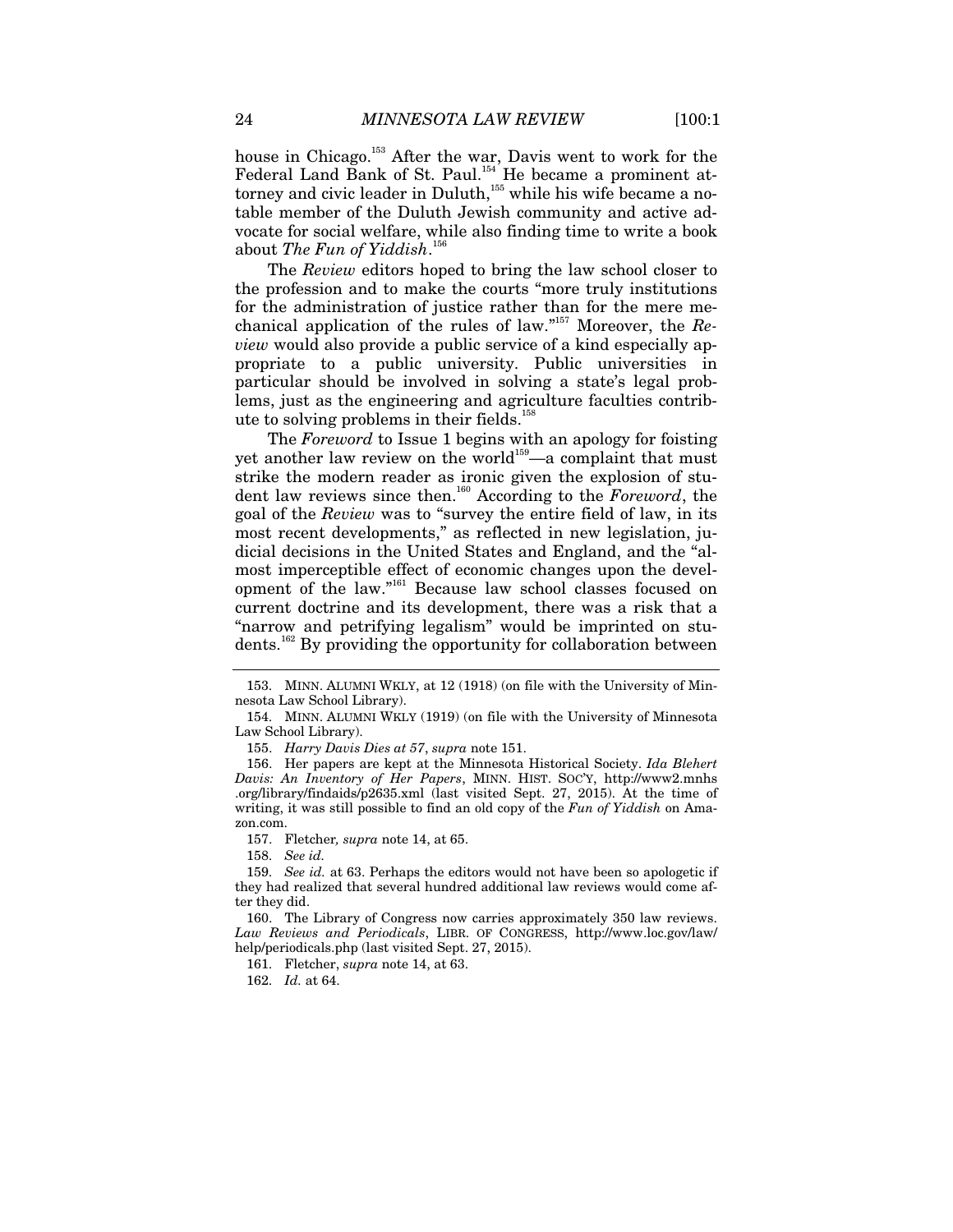students and faculty, a law review "ought to do something to develop the spirit of statesmanship as distinguished from a dry professionalism."<sup>16</sup>

The aims expressed in Issue 1 do not fit well with standard descriptions of legal scholarship in the early part of the twentieth century. The *Foreword* to Issue 1 seems dedicated to the goal of public improvement more than the perfection of legal "science," and the preference for the administration of justice over "dry legalism" seems out of tune with the formalism identified with Harvard and the dominant strain of scholarship. But formalism, while dominant, did not hold universal sway, as clearly was true at Minnesota judging by the editorial and lead articles (especially the one on juvenile welfare).

There were signs of discontent with formalism elsewhere. In particular, Yale, which would later become a bastion of legal realism, took a different intellectual approach, partly in an effort to compete with the more prestigious programs at Harvard and Columbia.<sup>164</sup> It stressed its connections with other parts of the university, claiming with a bit of exaggeration to be the leading interdisciplinary law school in the country.<sup>165</sup> In 1916 the outgoing Yale dean called for more study into comparative law and greater attention to the "legal-political problems which the changes in our economic and social life are creating with unprecedented rapidity."<sup>166</sup> A Yale faculty member, Wesley Hohfeld, called for the use of legal science to make the law more efficient, to eliminate worn-out doctrines (like "liberty of contract"), and to evaluate the benefits of legislation.<sup>167</sup> Thus, faculty members would hopefully become active as legal reformers.<sup>168</sup> Vance may have been influenced in the direction of realism by his time at Yale, although it is equally possible that he came there with a realist bent and helped contribute to Yale's move in that direction. Or perhaps legal scholarship even

<sup>163.</sup> *Id.*

 <sup>164.</sup> Gordon, *supra* note 76, at 80–81.

 <sup>165.</sup> Langbein, *University*, *supra* note 23, at 65.

 <sup>166.</sup> Gordon, *supra* note 76, at 82.

<sup>167.</sup> *Id.* I have to confess that I knew of Hohfeld only as the creator of a system for classifying legal relations into duties, licenses, privileges, rights, etc. *See generally* Wesley Newcomb Hohfeld, *Fundamental Legal Conceptions as Applied in Judicial Reasoning*, 26 YALE L.J. 710 (1917). As a result, I imagined him to be a champion of conceptualism, which was obviously an injustice.

 <sup>168.</sup> Gordon, *supra* note 76, at 83. The pragmatist philosophers emerged during roughly the same time period, MICHAEL MCGERR, A FIERCE DISCON-TENT: THE RISE AND FALL OF THE PROGRESSIVE MOVEMENT IN AMERICA 237 (2003), though I am not aware of any evidence that anyone on the Yale faculty had ever heard of them.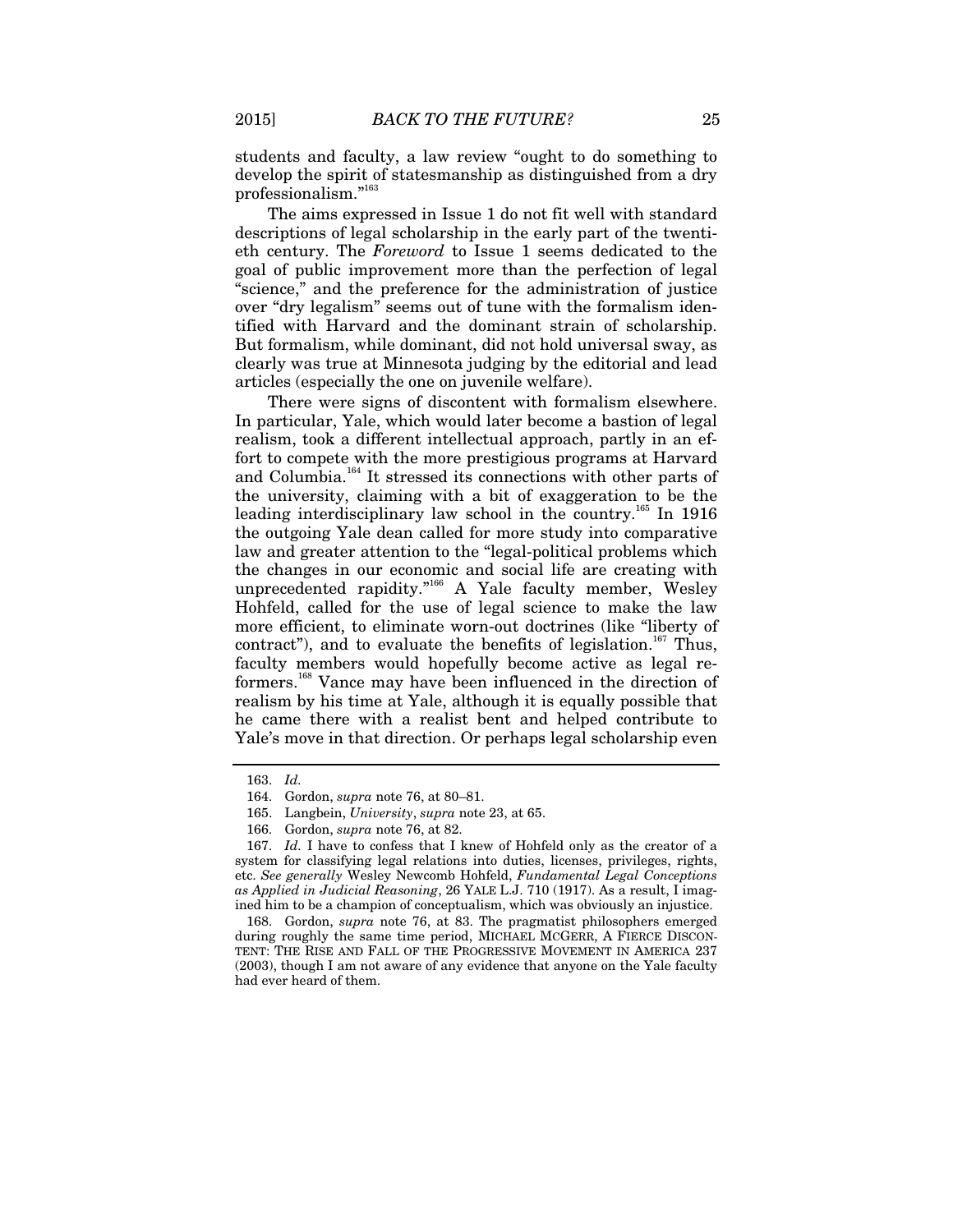outside of Yale and Columbia had already begun to shift more in the direction of public law and consideration of policy than the conventional account suggests. $169$ 

# III. LAW AND LEGAL SCHOLARSHIP IN THE PROGRESSIVE ERA

So far, I have been focusing narrowly on the legal academy, first with the development of legal education more broadly and then at Minnesota, followed by similar explorations of the early law reviews. But to understand Issue 1, we need a broader perspective about the times in which it was written and how some of the articles reflected the temper of the times.

# A. TEDDY ROOSEVELT, WOODROW WILSON, AND PROGRESSIVE POLITICS

It was a period in some ways not unlike our own and in some ways very different (but isn't that always true?). In 1910 the population of the United States, almost 92 million, was less than a third of the current population.<sup>170</sup> About fifteen percent of the population was foreign-born, $171$  only slightly higher than the percentage in  $2010^{172}$ 

While the economy was growing, the benefits were not equally distributed: the top one percent owned almost half the wealth and got about fifteen percent of the income.<sup>173</sup> (Sound familiar?) About half the population was working class, performing manual labor for wages rather than owning their own businesses or farms.<sup>174</sup> Differences between social groups were in some ways sharper than they are today. In a society where less than one percent of adults had been divorced, the figure for the wealthy was ten to twenty times higher. $175$ 

 <sup>169.</sup> For instance, the Harvard Law Review for 1916–1917 probably had a majority of private law articles, some on subjects like suretyship that have dropped out of the law school curriculum. However, there were several public law articles. *See generally Table of Contents*, 30 HARV. L. REV. iii (1916).

 <sup>170.</sup> ALEXANDER M. BICKEL & BENNO C. SCHMIDT, JR., THE JUDICIARY AND RESPONSIBLE GOVERNMENT 1910–1921 9 (1984) (Oliver Wendell Holmes Devise History of the Supreme Court of the United States, vol. 9).

 <sup>171.</sup> *Id.*

<sup>172.</sup> *See The Foreign-Born Population in the United States*, U.S. CENSUS BUREAU, https://www.census.gov/newsroom/pdf/cspan\_fb\_slides.pdf (last visited Sept. 27, 2015).

 <sup>173.</sup> BICKEL & SCHMIDT, *supra* note 170.

 <sup>174.</sup> MCGERR, *supra* note 168, at 15.

<sup>175.</sup> *Id.* at 11.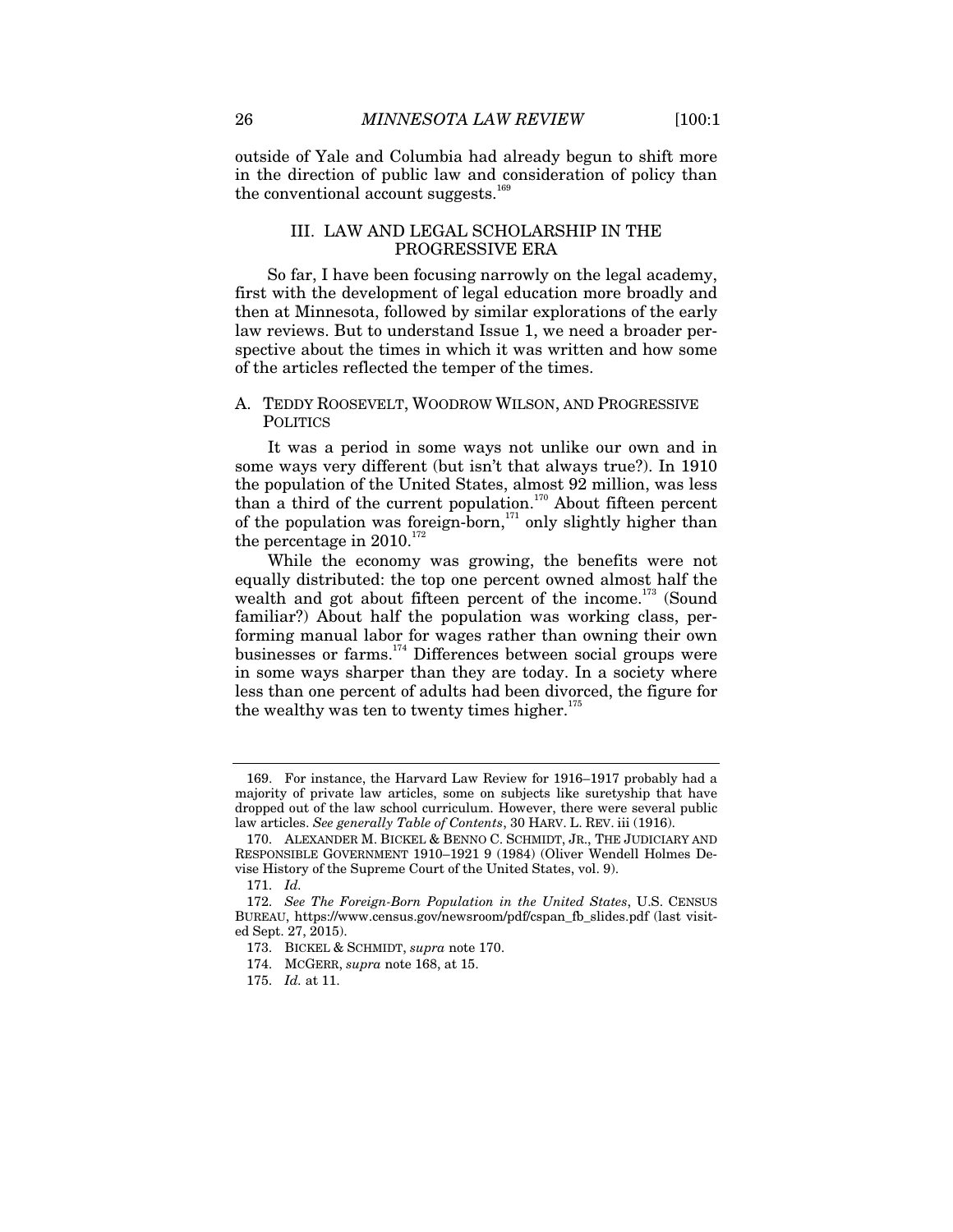Life expectancy differed sharply between different groups at the turn of the last century. A child born to a white-collar family in Detroit in 1900 had a life expectancy of fifty-three years; the life expectancy for a working class child was five years less, and the life expectancy of a child of Polish immigrants was only forty-one.<sup> $776$ </sup> The country was becoming more urban, with a major shift toward cities in terms of population and wealth. $177$  The surge in immigration continued into the new century, with over a million immigrants arriving in 1905 alone.<sup>178</sup> There were also shifts in family patterns, with women engaging in more activities outside the home, and couples marrying later and having fewer children.<sup>179</sup>

Given the demographics, it may be no surprise that class conflict was a visible of life in early twentieth century America. There were several, frequently violent, strikes with national impact in 1892 and  $1894.<sup>180</sup>$  A 1902 strike by coal miners threatened to leave the eastern United States without enough coal for heating, and the strike was settled only by the active intervention of President Theodore Roosevelt, who forced the mine owners to agree to arbitration.<sup>181</sup>

Roosevelt's presidency represented the arrival of the Progressive movement to national influence. Progressivism has been called "the creed of a crusading middle class."<sup>182</sup> The movement sprang from concerns about the unbridled free market after a serious depression and two serious bank panics.<sup>183</sup> Progressives believed that only government could limit private power as the free market would benefit society rather than serving as a source of abuse and predation.<sup>184</sup> It was government's responsibility to:

establish rules for business, to guarantee unions and cooperatives rights to organize and pursue collective action, to regulate the hours of work in areas of federal jurisdiction, to maintain a creative competition among firms, to keep prices reasonable (through competition and a low tariff) and to create public central banking and credit institutions.<sup>1</sup>

180. *Id.* at 55.

<sup>176.</sup> *Id.* at 17.

<sup>177.</sup> *Id.* at 30.

<sup>178.</sup> *Id.* at 33.

<sup>179.</sup> *Id.* at 44–45, 51–52.

<sup>181.</sup> *Id.* at 118–25.

<sup>182.</sup> *Id.* at xiv.

 <sup>183.</sup> Elizabeth Sanders, *Rediscovering the Progressive Era*, 72 OHIO ST. L.J. 1281, 1290 (2011).

<sup>184.</sup> *Id.*

<sup>185.</sup> *Id.*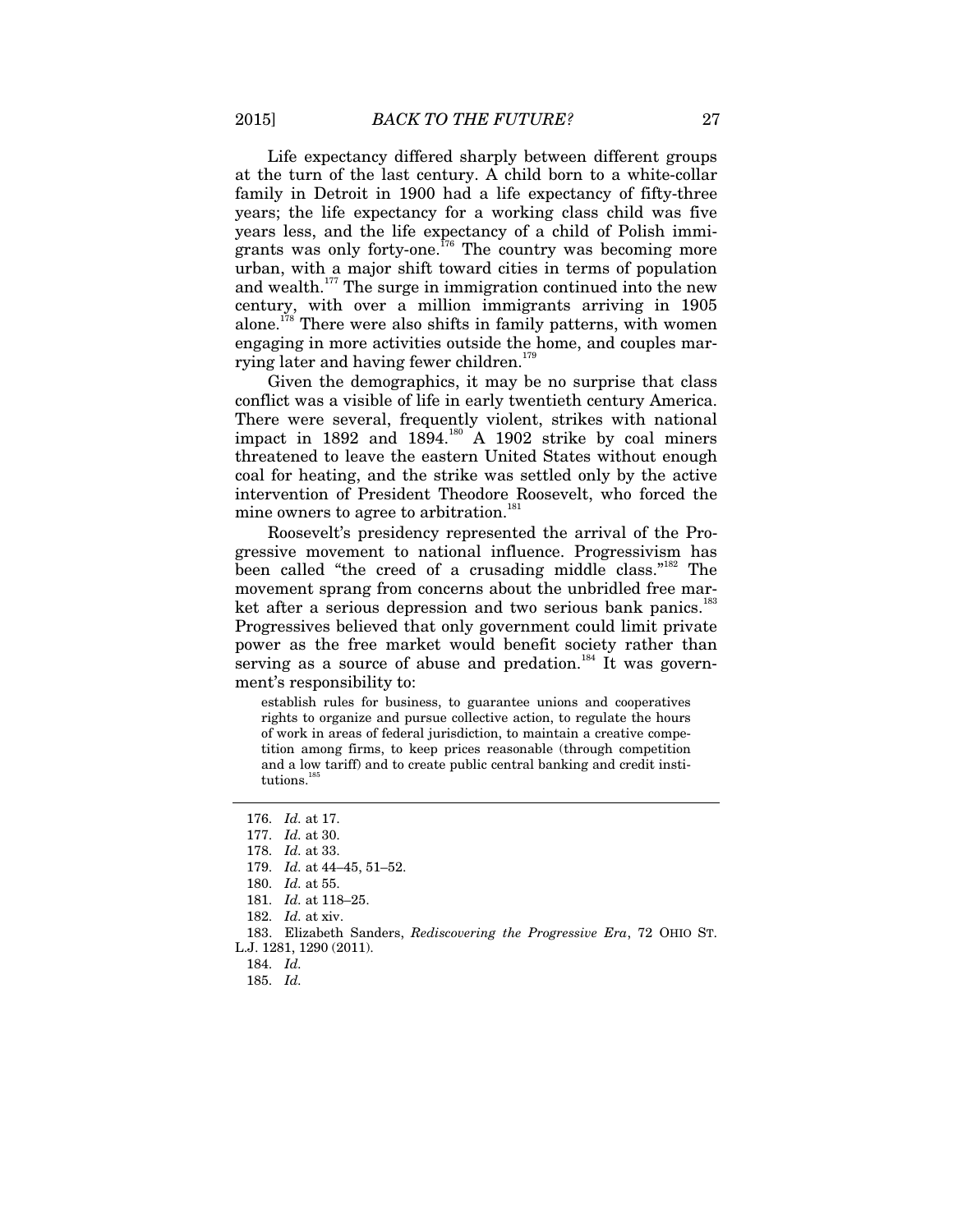The Progressive crusade resulted in tangible legislative changes. At the state level, there was considerable legislative ferment. State laws addressed a wide range of matters relating to the workplace, all of them now familiar parts of the economic order. They prohibited child labor, set maximum work hours, and set workplace safety standards.<sup>186</sup> These measures were not part of a coordinated program and varied considerably between states.<sup>187</sup> But "[t]aken collectively . . . they represented a striking enlargement of the domain of government power."<sup>188</sup>

At the national level, the Progressives were responsible for a great deal of important new legislation. Between 1910 and 1920, Congress enacted legislation creating the Federal Reserve,<sup>189</sup> established an agricultural extension service to improve farming practices,<sup>190</sup> formed the Federal Trade Commission, $191$  set up the Labor Department, $192$  banned child labor,  $193$ enacted an eight-hour day law for railroad workers,<sup>194</sup> and enacted an income tax.<sup>195</sup> Other innovations included the first serious efforts at conserving national forests, the creation of the Departments of Commerce and Labor, and health regulations in the food and drug industries.196 The constitutional views of the opponents of the Progressives were in some ways similar to those of current conservatives regarding the importance of safeguarding property and liberty from over-extensions of federal and state power.<sup>197</sup> But it may surprise readers in the early

194. *Id.*

Paul Kens, *Revision of Progressive Era History Continues*, 50 TULSA L. REV.

 <sup>186.</sup> OWEN M. FISS, TROUBLED BEGINNINGS OF THE MODERN STATE 1888– 1910 155 (1993) (Oliver Wendell Holmes Devise History of the Supreme Court of the United States, vol. 8).

<sup>187.</sup> *Id.* at 151.

<sup>188.</sup> *Id.* at 155.

 <sup>189.</sup> KENDRICK A. CLEMENTS, THE PRESIDENCY OF WOODROW WILSON 43 (1992).

<sup>190.</sup> *Id.* at 58–59.

<sup>191.</sup> *Id.* at 50.

<sup>192.</sup> *Id.* at 77.

 <sup>193.</sup> CARL H. CHRISLOCK, THE PROGRESSIVE ERA IN MINNESOTA, 1899– 1918 5 (1971).

 <sup>195.</sup> CLEMENTS, *supra* note 189, at 39.

 <sup>196.</sup> PAUL JOHNSON, A HISTORY OF THE AMERICAN PEOPLE 629 (1997).

 <sup>197.</sup> Their worldview is well-summarized by a recent writer:

Convinced that theirs was the only true interpretation of the Constitution, constitutional conservatives presented themselves as warriors in an epic struggle between individualism and collectivism. For them, the Progressive reforms culminating in the New Deal would have the effect of supplanting individual liberty with servitude of the individual to the state. It thus represented a challenge to the Constitution itself.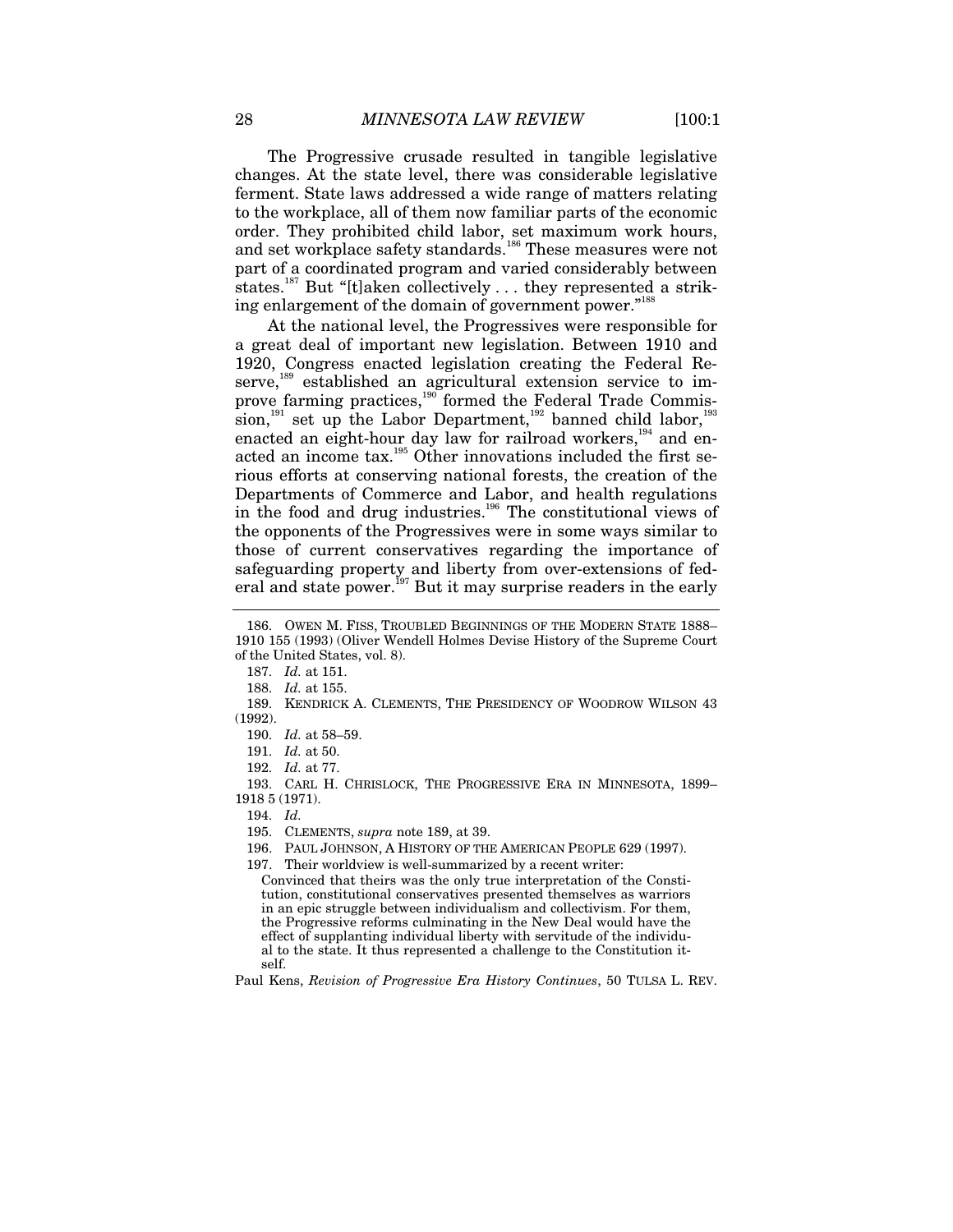twenty-first century, to learn that the sharp debates over progressive reforms did not fall along partisan lines. In Congress, progressive measures were backed by Democrats from the South and the West, along with Midwestern and Western Republicans.<sup>19</sup>

The Progressive movement also had a darker side, including its tolerance of segregation (sometimes shading into actual support for Jim Crow laws),<sup>199</sup> coupled with a patronizing attitude toward African Americans.<sup>200</sup> President Wilson himself was genteelly, but unmistakably, racist and supported segregation of black federal workers.<sup>201</sup> Progressives were also attracted to eugenics as a means of social improvement in a way we would find very disturbing today.<sup>202</sup> In short, some progressive ideas became building blocks of modern society, others now seem signs of a less enlightened era.

Progressives were near at hand for a law school located in Minnesota, but its supporters were not who you might expect. Political divisions were complicated. Today, big cities are associated with liberalism, but in Progressive Era Minnesota, the Progressive "base" consisted of the non-urban middle class, with small-town residents from places like New Ulm and Long Prairie emerging as leaders in the movement.<sup>203</sup> The Twin Cities business community was ambivalent but opposed progressives on many issues.<sup>204</sup> Ethnic divisions were also important, given that more than two-thirds of the population of Minnesota had foreign-born fathers in 1905.<sup>205</sup> The German-American community rejected progressivism, partly because it was identi-

201. CLEMENTS, *supra* note 189, at 45.

 202. It has been said that "the eugenics movement was the dark underside of the Progressive Movement with its desire to apply principles of efficiency to the management of government and to delegate control of social welfare programs to a professionally trained class of experts." Seemingly, eugenics was the experts' solution to problems of crime and economic dependency. Kevin E. Grady, *A Review of Three Generations, No Imbeciles: Eugenics, the Supreme Court, and* Buck v. Bell, 26 GA. ST. U. L. REV. 1295, 1296 (2010) (despite Holmes' statement in *Buck v. Bell* that three generations of idiots are enough; description does not apply to any of three involved in the case, including the one who was subjected to compulsory sterilization).

<sup>519, 523 (2015).</sup> 

 <sup>198.</sup> Sanders, *supra* note 183, at 1282.

 <sup>199.</sup> MCGERR, *supra* note 168, at 180–81.

<sup>200.</sup> *Id.* at 194–96. *See also* CHRISLOCK, *supra* note 193, at 3 (belief in white biological superiority "inhibited solid identification with the Negro rights movement").

 <sup>203.</sup> CLEMENTS, *supra* note 189, at 22.

<sup>204.</sup> *Id.* at 25–30.

<sup>205.</sup> *Id.* at 32.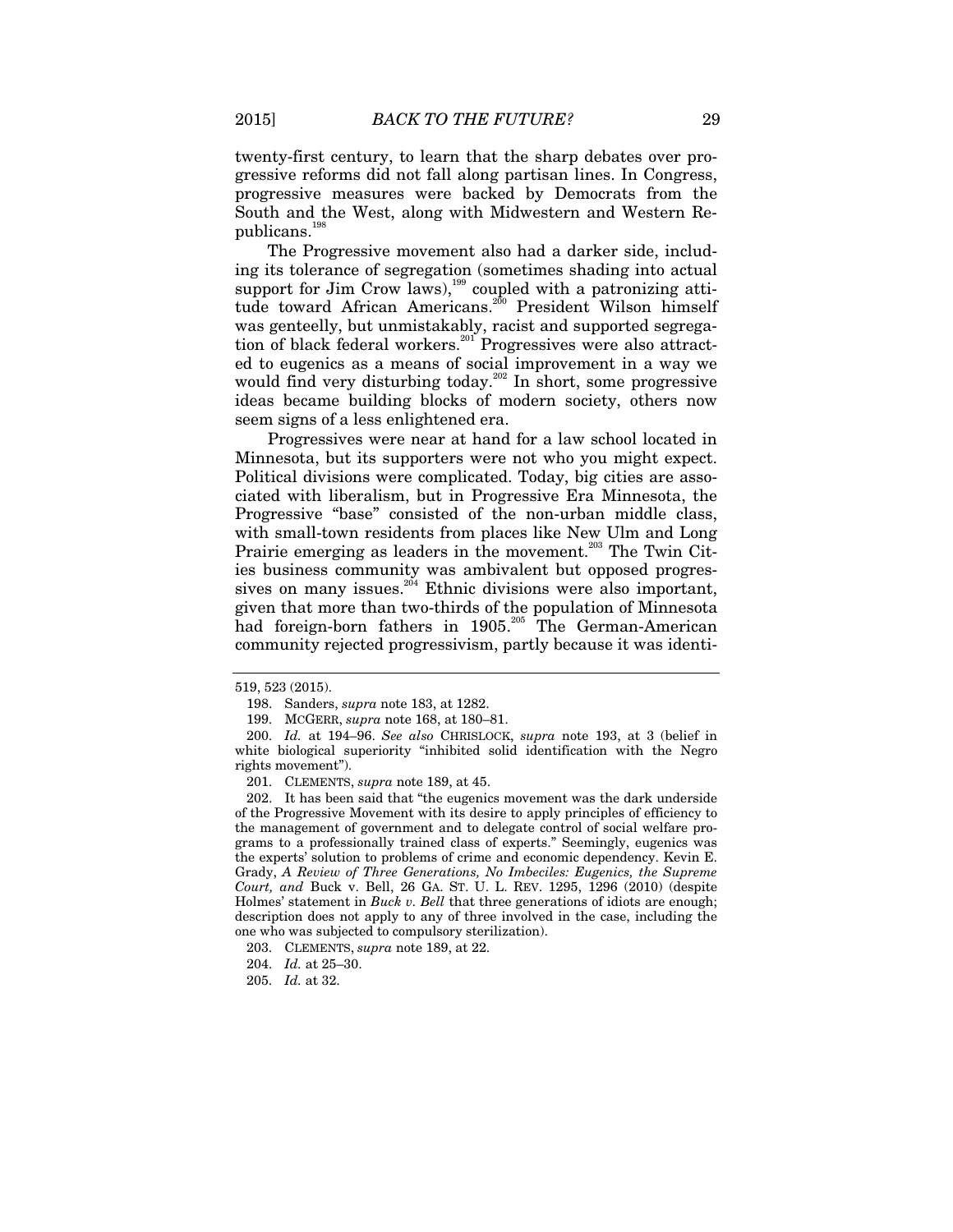fied with Prohibition,<sup>206</sup> while Norwegian-Americans were attracted to progressivism, in part for the same reason the German-Americans were opposed.

The strength of support for progressivism in Minnesota is indicated by the fact that in 1912 Teddy Roosevelt carried the state as a third-party Progressive candidate, with Wilson a close second, and the Republican conservative Taft far behind.<sup>207</sup> At the movement's high point in 1915, Minnesota Progressives succeeded in enacting some important state legislation, including a county-option plan for liquor, a law creating regulatory jurisdiction over telephone companies, a state-wide pension plan for public school teachers, and a liberalization of the workers' compensation law adopted just two years earlier.<sup>208</sup>

Under the influence of the Progressives, the government attempted to take on novel and untested roles. The legal system was then confronted with the question whether to respond by adapting to these new rules or attempting to undo them. As we will see in Section B, judicial responses were inconsistent but often the latter approach held sway.

#### B. LAW AND THE MODERN REGULATORY STATE

Judicial opinions from the late nineteenth and early twentieth century have not, on the whole, enjoyed a favorable reputation today.209 With characteristic pungency (and notuncharacteristic hyperbole), Grant Gilmore remarked that the "few people—including myself—who have ever spent much time studying the judicial product of the period have been appalled by what they found."<sup>210</sup> After the Civil War, he says of the state courts, "the supply of great judges seemed, almost

<sup>206.</sup> *Id.* at 34.

<sup>207.</sup> *Id.* at 55.

<sup>208.</sup> *Id.* at 87.

 <sup>209.</sup> It has been suggested that the increasingly activist role of the courts after the Civil War was linked to a change in the nature of legal education: Thus, the decline of the broad view of academic legal education after the midpoint of the nineteenth century may be attributed not so much to the triumph of the Harvard model of legal education as to the triumph of the judiciary. . . . As lawmaking power increasingly became concentrated in the judiciary, training for public service increasingly became synonymous with training in private law for those preparing to practice before the courts. Academic legal education could no longer aspire to provide any broader training for citizenship and public service when citizenry and legal profession alike were preoccupied with the pursuit and protection of private gain.

Charles R. McManis, *The History of First Century American Legal Education: A Revisionist Perspective*, 59 WASH. U. L.Q. 597, 643 (1941).

 <sup>210.</sup> GILMORE, *supra* note 31, at 54.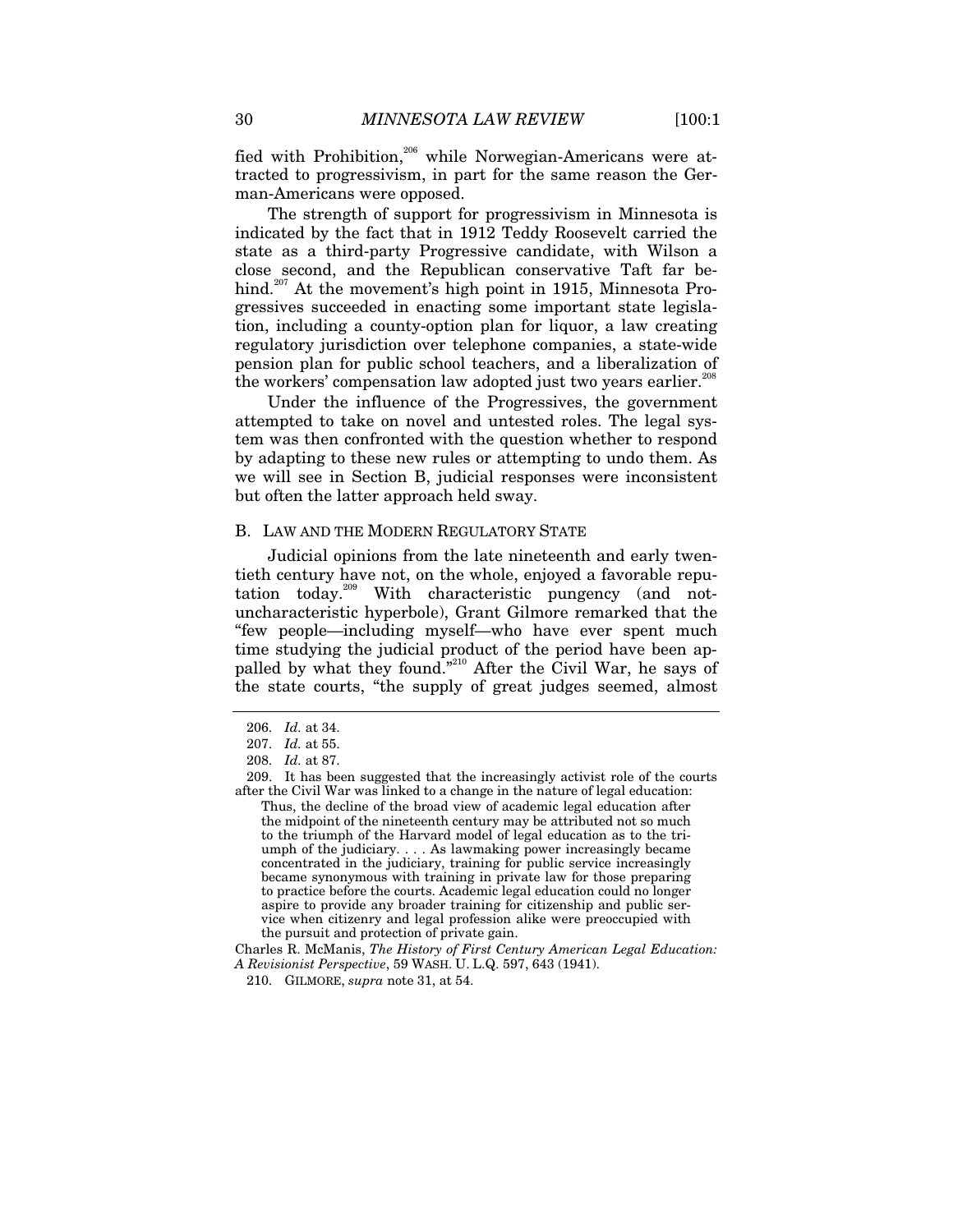overnight, to vanish," and "it is hard, even for someone who is familiar with the literature, to summon up the name of a single judge."<sup>211</sup> Gilmore contended that judges seemed to "start from the assumption that the law is a closed, logical system," so that the "judicial function has nothing to do with the adaptation of rules of law to changing conditions."212 Rather than explaining the reasons for their decisions, "[i]t was enough to say: The rule which we apply has long been settled in this state (citing cases)."<sup>213</sup> It was the great age of the string citation.<sup>214</sup> Lawrence Friedman agrees that the "work of the average judge in 1870 or 1900 seems plainly weaker than the average work of  $1830.^{"215}$ 

On the whole, the courts aligned themselves with business against workers. Although they upheld protections for women and children—considered to be weaker groups in need of protection<sup>216</sup>—the courts of this period have been called the "longtime enemy of organized, assertive wage earners."<sup>217</sup> They prohibited union shop contracts in which employers agreed to hire only union workers, upheld suspension of habeas corpus during a violent strike, held that union activities were subject to the anti-trust laws, and issued injunctions against sympathy strikes and secondary boycotts.<sup>218</sup>

At the Supreme Court, there were major constitutional developments.219 In the decade prior to the launch of the *Minnesota Law Review*, the Court handed down its momentous decision in *Lochner v. New York*, striking down a maximum-hours law for bakers as a violation of their freedom of contract.<sup>220</sup> Similar-

<sup>211.</sup> *Id.* at 55. This is surely an exaggeration: Gilmore must have been familiar at least with Chief Justice Thomas Cooley in Michigan, author of a famous treatise on constitutional law, and Judge John Dillon in Iowa, a leading authority on the rapidly burgeoning subject of municipal law.

<sup>212.</sup> *Id.* at 56.

<sup>213.</sup> *Id.* at 56–57.

<sup>214.</sup> *Id.* at 56.

 <sup>215.</sup> FRIEDMAN, *supra* note 16, at 476 (emphasis omitted).

 <sup>216.</sup> MCGERR, *supra* note 168, at 137.

<sup>217.</sup> *Id.* at 143.

<sup>218.</sup> *Id.* at 144–53.

 <sup>219.</sup> Revisionist constitutional historians argue that these cases reflected "mapping out the boundary between public power and private rights as judges sought to apply constitutional principles to individual cases." WHITE, *supra* note 79, at 244.

 <sup>220. 198</sup> U.S. 45, 64–65 (1905). Fiss sees *Lochner* as being rooted in a conception of the constitutional community that delegated power to government over only limited matters. That power did not allow legislation favoring particular groups such as workers, although there was an exception for certain groups who were considered disabled in some sense. FISS, *supra* note 186, at 160–61. The state could adopt measures that directly protected the health of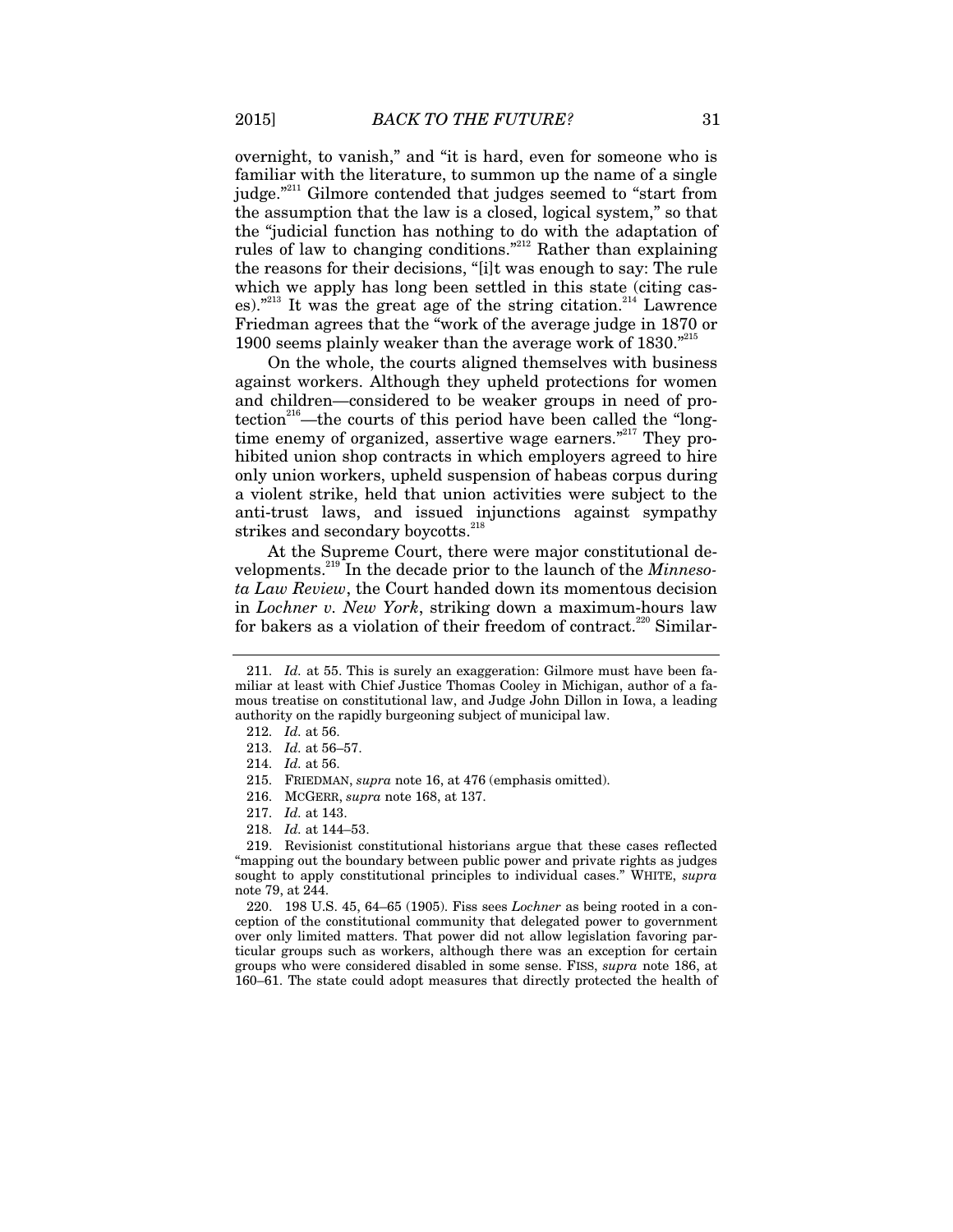ly, in *Adair v. United States*,<sup>221</sup> the Court invalidated a federal law that prohibited "yellow dog contracts," in which employees agreed never to join a union.<sup>222</sup> But the Court's decisions during that decade have been called "uncertain and jagged," because the Court seemed to lack clear standards and had little guidance from the common law or constitutional precedent.<sup>223</sup> For instance, although it struck down a maximum hours law for bakers in *Lochner*, it upheld such a law for female workers in *Muller v. Oregon*. 224 Outside of the labor area, the Court also whittled away at progressive efforts by cutting back on rate regulation of railroads.

The period between *Lochner* and 1917 also saw a number of rulings favorable to progressive legislation. The Court upheld a statute that imposed liability on shippers for items damaged in transit.<sup>226</sup> It also upheld a federal statute that imposed liability on railroads for negligent injury and abolished common law defenses such as contributory negligence in those cases.<sup>227</sup> Likewise, the Court upheld congressional power to regulate intrastate railroad rates as an adjunct of its regulation of interstate rates.<sup>228</sup> After 1914, although there were exceptions, federal reform legislation continued to be upheld in most cases.<sup>229</sup> For instance, the Court upheld the Mann Act,<sup>230</sup> which prohibited the transportation of women in interstate commerce for

223. *Id.* at 157.

224. *Id.* at 174.

225. *Id.* at 185–221.

 226. Atlantic Coast Line R.R. Co. v. Riverside Mills, 219 U.S. 186, 208 (1911).

 227. Howard v. Ill. Cent. R.R Co. (Employers' Liability Cases), 207 U.S. 463, 498 (1908).

 228. BICKEL & SCHMIDT, *supra* note 170, at 216–17. In another case upholding federal power, the Court held that congressional control of navigable waters trumped the property interest of the owner of the river bed, usually the owner of adjacent land. *Id.* at 221–22.

229. *Id.* at 415.

230. 18 U.S.C. §§ 2421–24 (2012).

workers, but not laws that interfered explicitly with "the freedom of the parties to bargain—a freedom that was seen as the central dynamic of the market." *Id.* at 164.

 <sup>221. 208</sup> U.S. 161 (1908).

 <sup>222.</sup> Fiss explains the decision as resting on the view that complete freedom to fire an employee was the counterpart of complete freedom of the employee to quit, both of which "expressed the essentially consensual nature of the employment relationship." FISS, *supra* note 186, at 167. More generally, Fiss sees these cases as representing a reaction to the progressive movement and an insistence that "the state was denied the authority to alter the distribution of power or wealth in civil society." *Id.* at 295.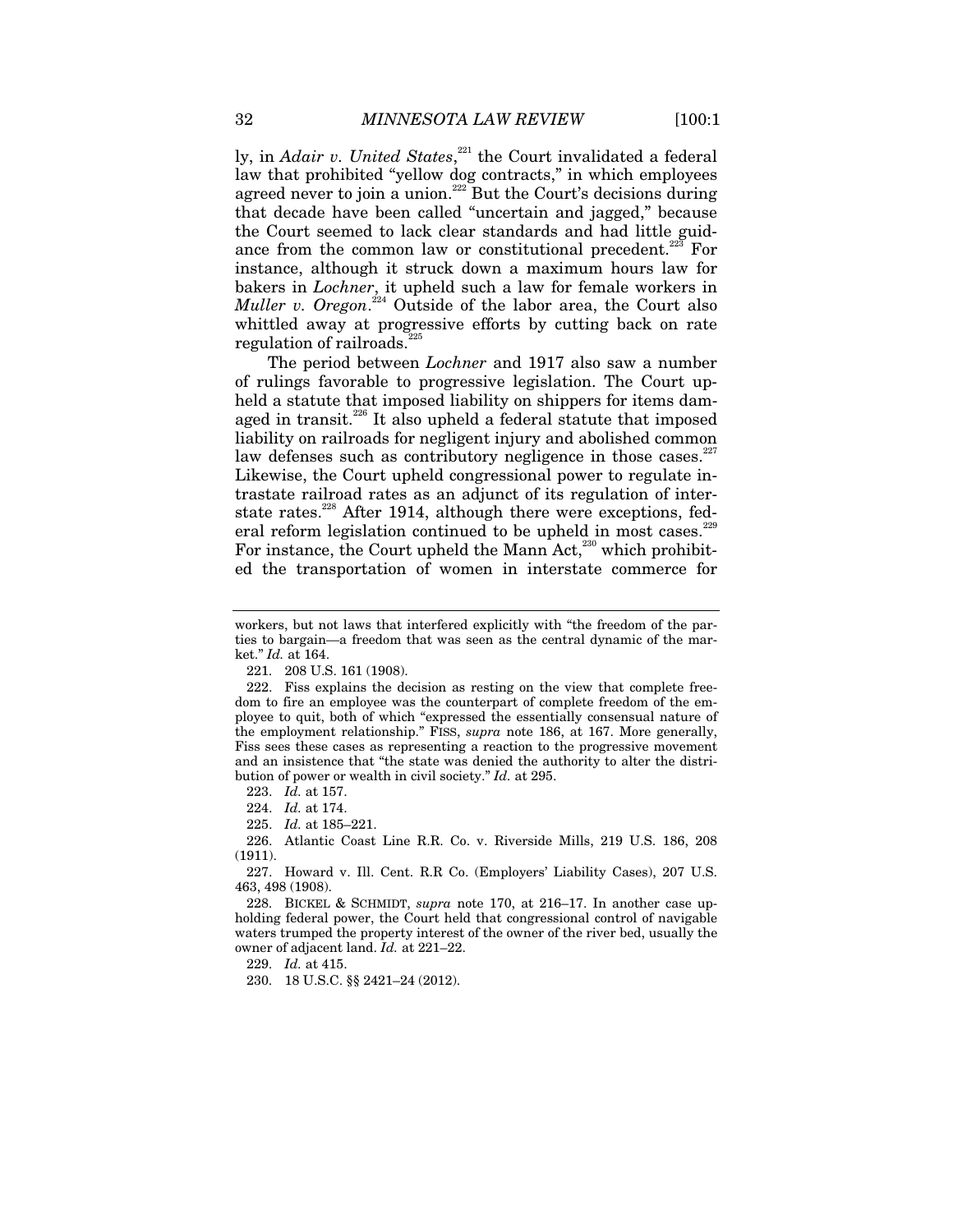"immoral" purposes.<sup>231</sup> But, as one Supreme Court historian put it, this line of cases "came to a crashing halt" in  $1918$ ,  $232$  when the Court struck down a federal child labor law as exceeding congressional power under the commerce clause.<sup>233</sup> Thus, the courts were very much involved in the contest between Progressives and their opponents.

The influence of the Progressive movement is not hard to see in Issue 1. The most obvious example is the article by Judge Edward F. Waite. $234$  Waite seemingly had close ties to the law school, because he surfaces again as a key supporter for a later law school plan to add courses on legislation, judicial administration, and the history of law and criminology to the curriculum.235 Waite had been a prosecutor in a major municipal corruption case, chief of police, and then a judge in Minneapolis. $236$ Although racial issues receive only a passing mention in the article, Waite was also a strong advocate of racial equality.<sup>237</sup> But his main passions were child welfare and juvenile courts.<sup>238</sup>

Waite offered a strong endorsement of children's rights, including the right to a fair opportunity to develop the child's potential.<sup>239</sup> He proclaimed the twentieth century "the century of the child," because "[n]ever before have the obligations of socie-

237. *Id.*

Waite explored a range of local issues in his publications and speeches. He wrote about the separation between church and state, about the condition of minorities in Minneapolis, and about racial segregation in the city's public schools. He stressed the importance of overcoming prejudice, pointing out that facets of identity like race and religion are determined by chance.

*Id.*

238. *Id.* Barry Feld links the creation of juvenile courts to changing cultural understandings of childhood:

The newer view of children altered traditional child-rearing practices and imposed a greater responsibility on parents to supervise their children's moral and social development. Many Progressive reform programs shared a child-centered theme; the juvenile court, child labor and welfare laws, and compulsory school attendance laws reflected and advanced the changing imagery of childhood.

Barry C. Feld, *The Transformation of the Juvenile Court*, 75 MINN. L. REV. 691, 694 (1991).

239. Waite, *supra* note 11, at 52–53.

 <sup>231.</sup> Caminetti v. United States, 242 U.S. 470, 483 (1917).

 <sup>232.</sup> BICKEL & SCHMIDT, *supra* note 170, at 447.

 <sup>233.</sup> Hammer v. Dagenhart, 247 U.S. 251, 276–77 (1918).

 <sup>234.</sup> Waite, *supra* note 11, at 48 .

 <sup>235.</sup> See STEIN, *supra* note 85, at 105–06.

<sup>236.</sup> *See Waite, Edward Foote (1860–1958)*, MNOPEDIA, http://www. mnopedia.org/person/waite-edward-foote-1860-1958 (last visited Sept. 27, 2015) (administered by the Minnesota Historical Society). Waite died at the age of 98 in 1958. *Id.*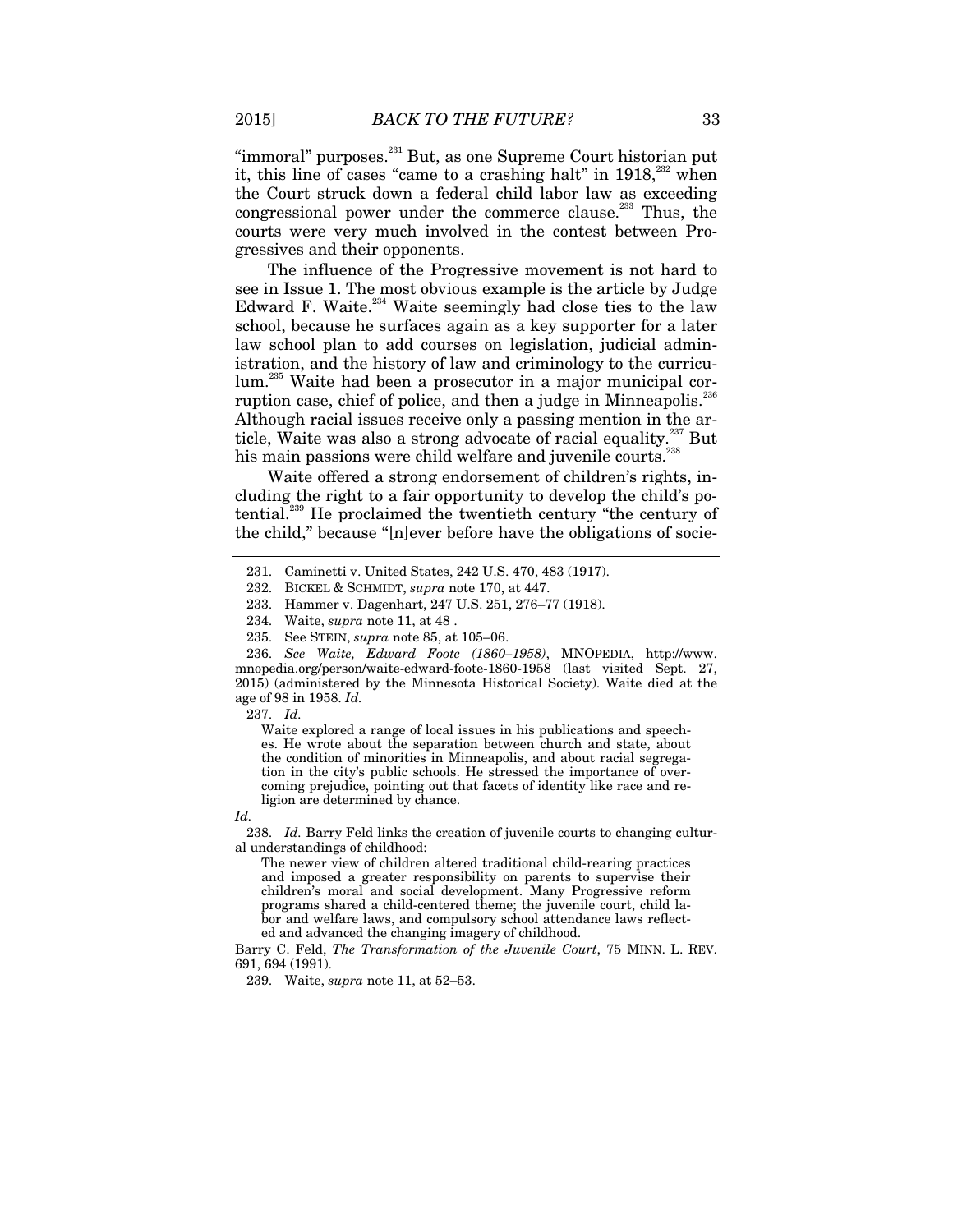ty to its more helpless members been so generally recognized."<sup>240</sup> Waite argued that legislators need to learn from experience with new laws, which are hardly likely to be perfect when they start out. $241$  The task of suggesting improvements was delegated to an expert commission with the goal of bringing Minnesota law up to the "best contemporary thought and experience."<sup>242</sup>

In many respects, Waite seems ahead of his time, with his plea to consider giving illegitimate children the right to inherit from their fathers. $243$  He castigates the current state of the law as "but a slightly humanized survival of the cruel common law,—so careful of inheritable property and so careless of innocent and helpless childhood."<sup>244</sup> He also argued that it was time to reconsider the exclusion of unmarried women from government aid granted to mothers with dependent children.<sup>245</sup> Such aid was a new idea first adopted in the United States six years earlier and in Minnesota four years earlier.<sup>246</sup>

But there were also some harsher notes in the article. It is disturbing to read his endorsement of sterilization for the mentally disabled, $247$  a practice upheld by the Supreme Court in *Buck v. Bell*. 248 Other parts of the discussion manage to be *both* appealing and repelling. He argues for more state control over the placement of children for adoption, having had before him "children who had been picked up and kept as one might harbor a vagrant kitten until a chance occasion brought them into court. $"^{249}$  So far, so good. But he spoils the discussion with his example of the inappropriateness of an African American family raising a white child who had been left at their door.<sup>250</sup>

<sup>240.</sup> *Id.* at 48.

<sup>241.</sup> *Id.* at 49.

<sup>242.</sup> *Id.* at 51.

<sup>243.</sup> *Id.* at 55.

<sup>244.</sup> *Id.*

<sup>245.</sup> *Id.* at 60.

<sup>246.</sup> *Id.*

<sup>247.</sup> *Id.* at 53–54.

 <sup>248. 274</sup> U.S. 200, 207 (1927).

 <sup>249.</sup> Waite, *supra* note 11, at 58.

<sup>250.</sup> *Id.* at 58–59. His language seems a bit condescending:

It is no reflection upon the good man and woman who cared for him, took him into their hearts and wished to keep him as their own, to question whether it was well that this relation should continue; but in all the great state there was no one whose official duty it was to raise that question.

*Id.* at 59. Later in life, at least, he seems to have been a champion of racial equality. *See supra* note 237.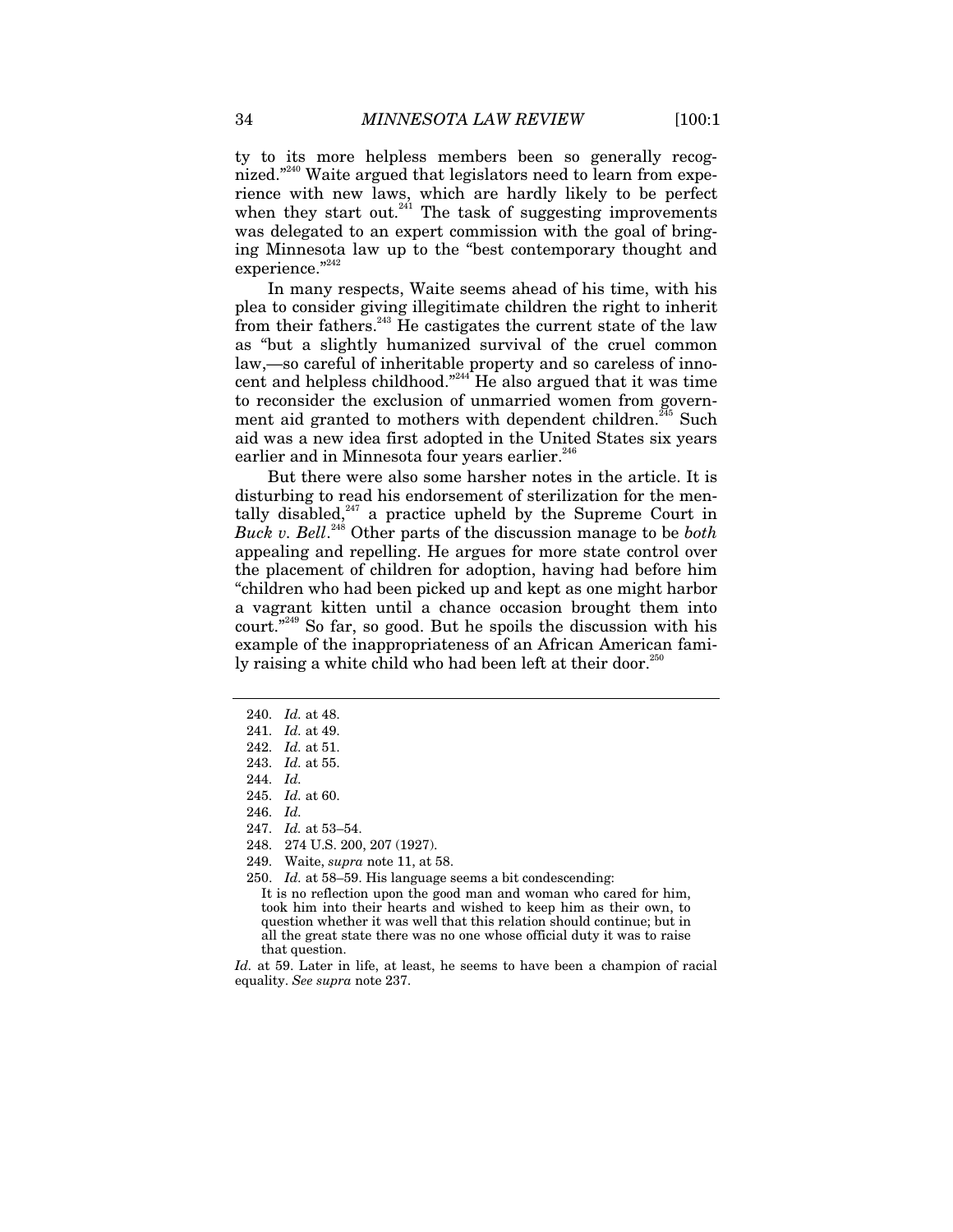Thus, Waite's article reflects both the strengths of the Progressive movement, such as its willingness to experiment with new ways of helping the disadvantaged, and its weaknesses, such as its ability to treat those very people as less than equal. Both his strengths and his weaknesses were those of the Progressive moment, not merely his own.

A second article in Issue 1 also has Progressive affinities. Although it is purely doctrinal, its topic is how to draw the boundary between governmental control and the public interest versus private exploitation of resources.<sup>251</sup> The author of the article, Oscar Hallam, was an Associate Justice on the Minnesota Supreme Court. He had an academic bent, having joined the faculty of the St. Paul School of Law (later William Mitchell College of Law), where he became Dean in  $1919$ <sup>252</sup> When he later unsuccessfully ran for the Republican nomination for the U.S. Senate, he was described as "a progressive, but not of the extreme kind."253

Justice Hallam at the onset eschews any purpose of discussing "abstract theories"; instead, he says, he will limit himself to the case law.<sup>254</sup> In some states, the government held title to the land under the water (as well as an interest in the waters themselves), either in a proprietary capacity (which would include ownership of minerals) or in a sovereign capacity.<sup>255</sup> In terms of states taking the latter view, Hallam says "little more can be done than to give the substance of the few decisions that we have."<sup>256</sup> He then proceeds to do so, allotting one paragraph per case, for seven tedious pages, ending without drawing any conclusion of his own.<sup>257</sup> The article is well below the others in quality, being purely descriptive, but presumably being a Minnesota Supreme Court justice gave him a certain amount of freedom from the editors' control. What is most interesting about the article is the public-private conflict inherent in the topic—a preoccupation of the Progressives—rather than what

 <sup>251.</sup> Hallam, *supra* note 10.

 <sup>252.</sup> *Proceedings in Memory of Associate Justice Ingerval M. Olsen and Associate Justice Oscar Hallam*, 220 MINN. REP. xxix (1946), http://mn.gov/ lawlib/judges/memorials/Mem220MinnHallam.pdf.

<sup>253.</sup> *Primary Monday in Gopher Race*, MILWAUKEE SENTINEL, June 16, 1923, at 1. For the benefit of those who hail from further away, it may be worth mentioning that the University of Minnesota's sports mascot is the gopher.

 <sup>254.</sup> Hallam, *supra* note 10.

<sup>255.</sup> *Id.* at 40.

<sup>256.</sup> *Id.*

<sup>257.</sup> *Id.* at 40–47.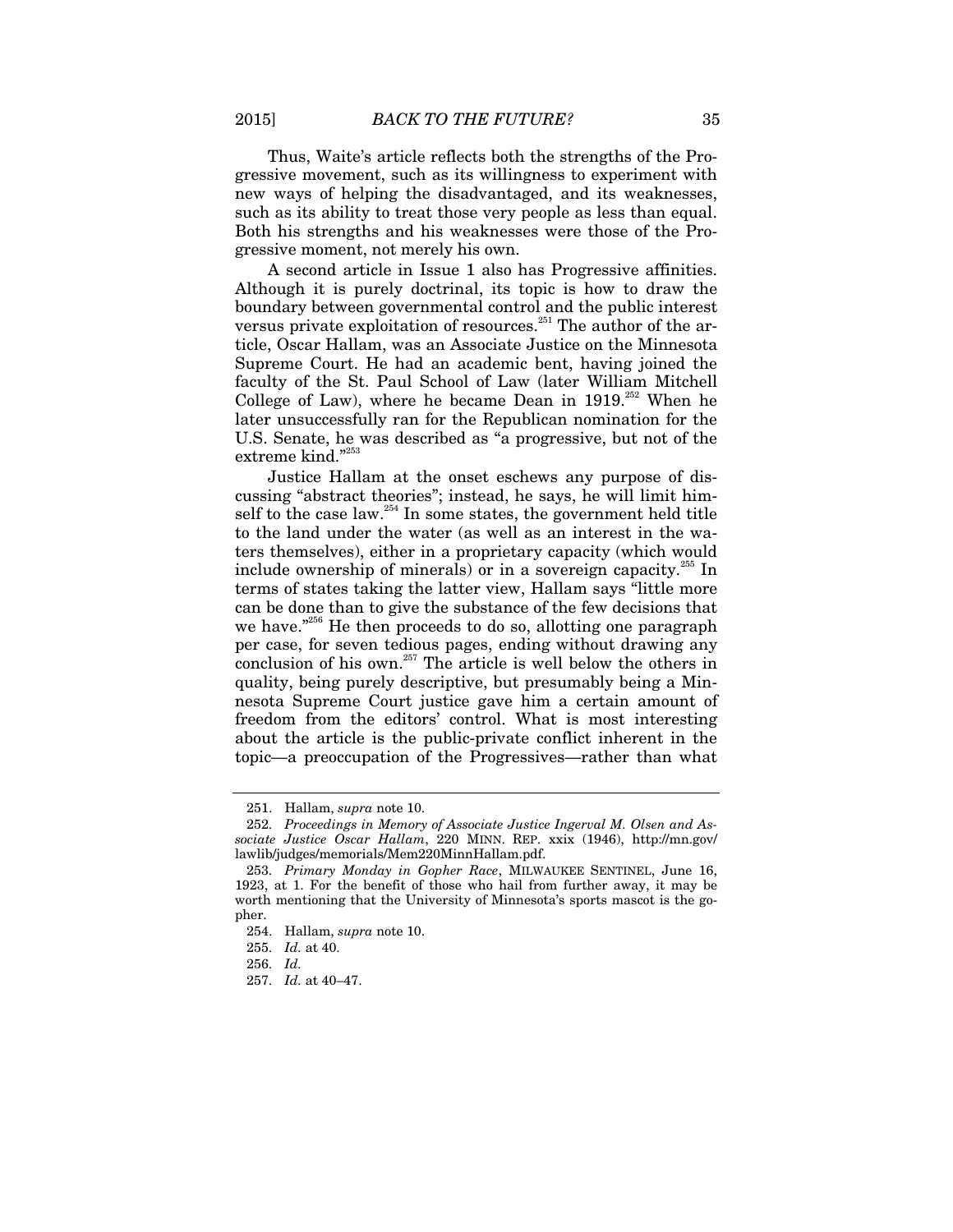Hallam has to say about it.<sup>258</sup>

Some of the student work in Issue 1 also addresses major concerns of the Progressive Era. One student note discusses a Massachusetts case involving an injunction against a union, which was trying to prevent members of a more radical union (the Industrial Workers of the World, also known as Wobblies) from getting jobs.<sup>259</sup> In order to prevent anti-labor injunctions, the state legislature had passed a law declaring that the right to work is not a form of property, on the assumption that equity courts would act only to protect property rights.<sup>260</sup> The state court declared the state law unconstitutional, but the student note argued for a different approach to the case.<sup>261</sup> The author argued that the supposed rule limiting courts to the protection of property interests had been stretched so far as to be meaningless, and that the only test should be irreparable injury.<sup>262</sup> The author concluded that the Massachusetts court was obliged "to protect by injunction the personal right of a group of laborers to work, unless it can be said that they have an adequate remedy at law."<sup>263</sup> The author then questioned whether "a verdict for damages against a labor organization would be a plain, adequate, and complete remedy for being unlawfully deprived

*Development in the Law: Injunctions*, 78 HARV. L. REV. 994, 999 (1965). The irreparable injury test, in turn, was later criticized as too formalistic and subject to manipulation to be useful. *See* DOUGLAS LAYCOCK, THE DEATH OF THE IRREPARABLE INJURY RULE 5–7 (1991). Notably, the index to the book does not contain an entry for "property" or "property rights."

263. *Property Rights Note*, *supra* note 12, at 76.

 <sup>258.</sup> It is unfortunate that Hallam did not delve into the issue more deeply. The general topic of the government's rights and duties involving navigable waters became important with the rise of the environmental movement a half a century later, in the guise of the public trust doctrine. *See* Joseph L. Sax, *The Public Trust Doctrine in Natural Resource Law: Effective Judicial Intervention*, 68 MICH. L. REV. 471, 471 (1970).

<sup>259.</sup> *Property Rights Note*, *supra* note 12.

<sup>260.</sup> *Id.* at 72.

<sup>261.</sup> *Id.*

<sup>262.</sup> *Id.* at 72–76. The student was well ahead of his times, as shown by this discussion of the law almost fifty years later:

During the course of the nineteenth century, American courts extended the range of protectible property interests to include the right to do business free from various sorts of unfair competition and free from picketing. The process has continued during this century, permitting injunctions to become increasingly available to protect what had previously been considered personal rights . . . . An increasing number of jurisdictions—perhaps the majority today—have rejected the rule outright . . . by holding that "equity will protect personal rights by injunction upon the same conditions upon which it will protect property rights by injunction."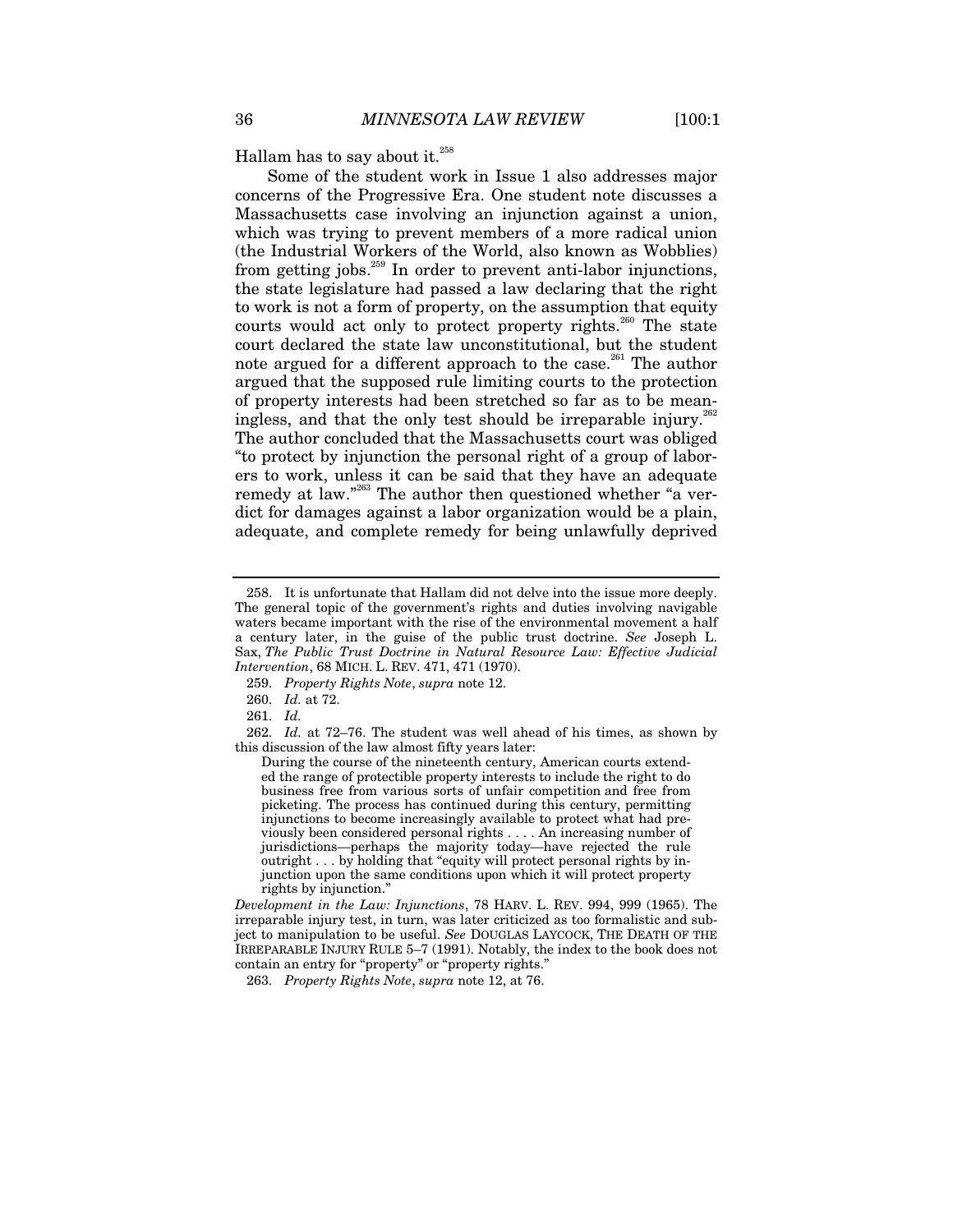of the right to earn a living."264 So far as I can tell, the property requirement for injunctions is now extinct—two of the remedies professors I consulted had never heard of it, and a third thought it might perhaps have been found in nineteenth century treatises without ever being really followed. But the student's willingness to suggest reform of a long-standing rule of law, in a case involving the rights of radical workers, seems notable.

A case note also reflects Progressive thought.<sup>265</sup> It discusses with approval a case holding that a regulatory commission could force one telephone company to connect with another company's phone lines.<sup>266</sup> The case note seems to exemplify the Progressive Era's enthusiasm for regulation in the public interest as opposed to private control.

In at least one way, then, Issue 1 reflected the preoccupations and concerns of its times. But it was also forward looking in its orientation toward law reform, its open discussion of policy, and its avoidance of formalism. This policy orientation is also clearly present in the current issue of the Review, nearly a century later. $267$  Like the student note about telephone interconnection, two of the articles deal with the need to adapt the law to changing technologies.<sup>268</sup> Indeed, another article in the Issue devotes considerable attention to *Lochner*-era cases that so upset the Progressives.<sup>269</sup> Thus, we continue today, in many ways, to pursue an intellectual agenda that now goes back at least a century, of bringing law into tune with technological and social changes through the use of policy analysis.

<sup>264.</sup> *Id.*

 <sup>265.</sup> *See generally* Recent Cases, *Telephones—Physical Connection— Eminent Domain—Police Power*, 1 MINN. L. REV. 95 (1917).

<sup>266.</sup> *Id.*

 <sup>267.</sup> For instance, Katharine Baker argues that discrimination law provides a better method than criminal law for controlling nonconsensual sexual behavior on campus. Katharine K. Baker, *Why Rape Should Not (Always) Be a Crime*, 100 MINN. L. REV. 221 (2015).

<sup>268.</sup> *See* Derek E. Bambauer, *Against Jawboning*, 100 MINN. L. REV. 51 (2015) (contending that the government's use of "jawboning" as an informal regulatory technique should be limited, with particular reference to the Internet); Alexandra B. Klass & Jim Rossi, *Revitalizing Dormant Commerce Clause Review for Interstate Coordination*, 100 MINN. L. REV. 129 (2015) (arguing that the new realities of interstate electricity transmission require changes in the law governing the approval of new power lines).

 <sup>269.</sup> Jane R. Bambauer & Toni M. Massaro, *Outrageous and Irrational*, 100 MINN. L. REV. 281, 323–31 (2015).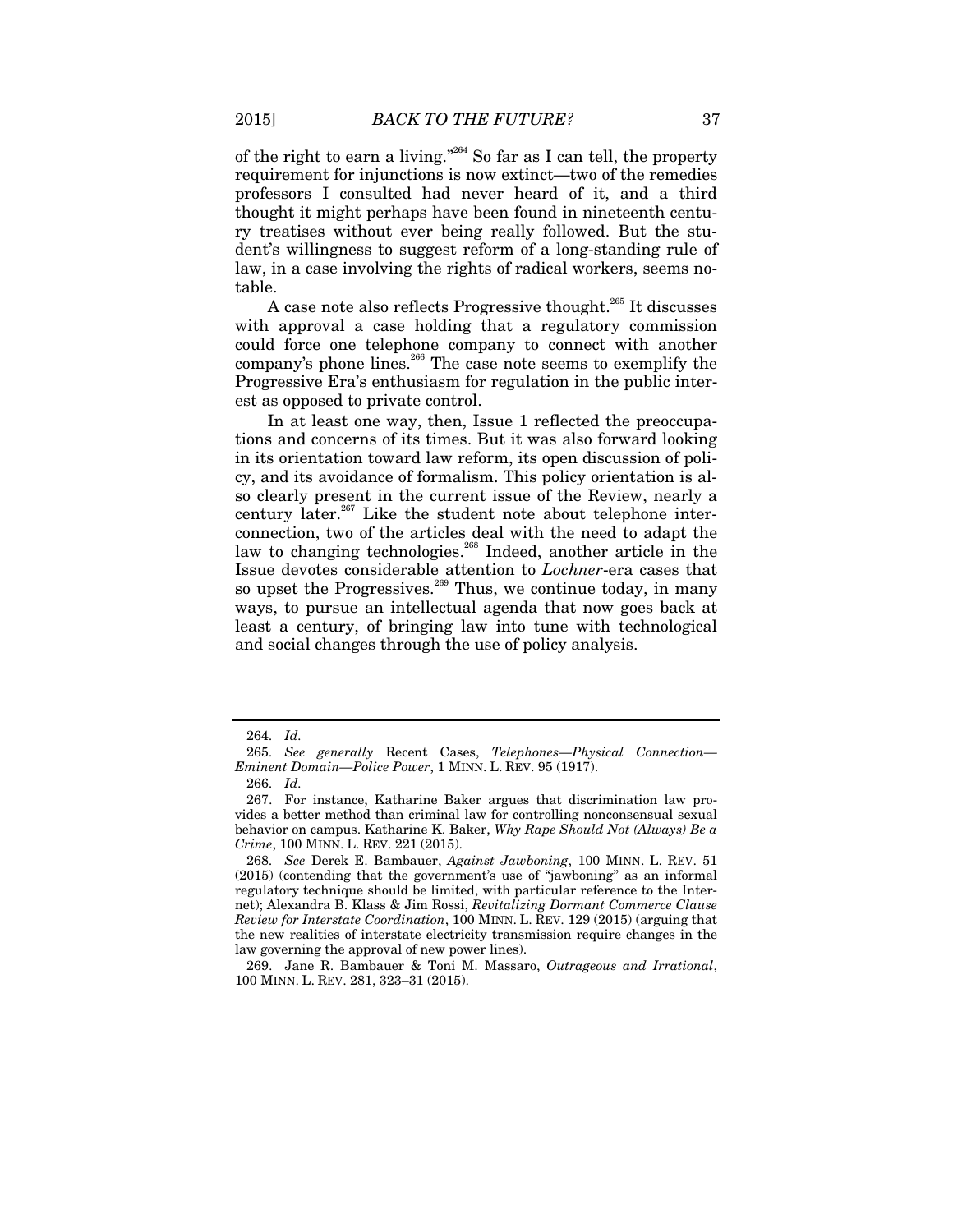#### IV. THE LAW SCHOOL AND THE BROADER WORLD

The year 1917 was, as it turned out, nearly the end of the Progressive Era. For it was not to be long before the United States was drawn into World War I, shifting the nation's priorities and putting reform on the back burner until the New Deal. Issue 1 was not blind to the risk of war, nor was it parochially confined to the domestic sphere in its view of the law.

#### A. THE ROAD TO WORLD WAR I

Europe had been at war since the summer of 1914, with a half a million men killed in the first month of the war alone. $^{270}$ The war ended almost fifty years of peace in Europe. $271$ 

It rapidly became clear that the war was not going to end any time soon, and Wilson adopted a policy of neutrality in the hope that the belligerents would eventually turn to the United States to mediate the conflict.<sup>272</sup> He also feared that war would bring out the worst in American society.<sup>273</sup> Initially, loans to any of the belligerents were banned, but this ban was weakened substantially and then abandoned once it became clear that it would tip the balance of power in favor of the Ger- ${\rm mass.}^{274}$ 

The biggest sore spot concerned the right of the United States to trade with the belligerent parties under international law.<sup>275</sup> Britain imposed an embargo on Germany, with the result that in two years American trade with Germany collapsed, while trade with England, France, and Italy tripled.<sup>276</sup> The German effort to cut off trade with Britain was the main cause for the United States' entrance into the war.<sup>277</sup> Tensions escalated in 1915 when the Germans announced they would sink neutral vessels approaching or leaving the British Isles.<sup>278</sup> Policies on both sides vacillated, as the Germans made fitful efforts to placate the Americans and Wilson continued to pursue a role as a neutral mediator. A series of German attacks on ships disrupted these efforts at reconciliation. The best remembered is a German submarine's sinking, without warning, of the English

276. JOHNSON, *supra* note 196, at 644.

278. CLEMENTS, *supra* note 189, at 123–25.

 <sup>270.</sup> CLEMENTS, *supra* note 189, at 115.

<sup>271.</sup> *Id.* at 114.

<sup>272.</sup> *Id.* at 116.

 <sup>273.</sup> JOHNSON, *supra* note 196, at 643.

 <sup>274.</sup> CLEMENTS, *supra* note 189, at 116–18.

<sup>275.</sup> *Id.* at 119–20.

<sup>277.</sup> *Id.* at 643.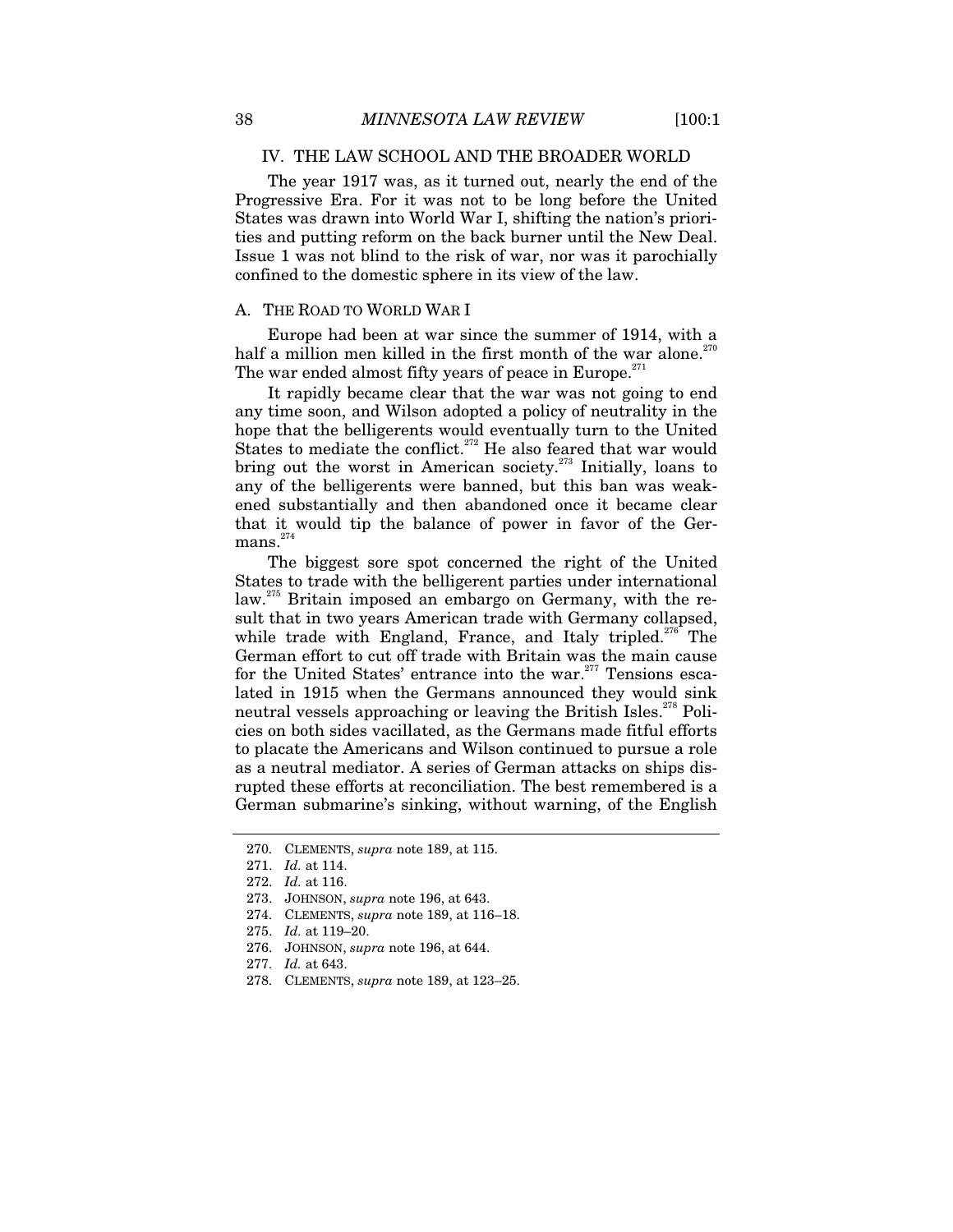passenger ship *Lusitania*, killing 1201 passengers and crew members including 128 Americans.<sup>279</sup> One modern historian calls this "an international crime without precedent or mitigating circumstance."280 Relations somewhat stabilized after the Germans adopted a more limited approach to submarine warfare.<sup>281</sup> But this stability did not last.

Ultimately, the Germans decided that if they could cut off trade to Britain, they could win the war before the United States could effectively intervene.<sup>282</sup> On January 31, 1917, they again announced a policy of sinking all ships near the British Isles.283 This policy had originally been supported by the military but was opposed by the civilian leadership until a conference with the Kaiser.<sup>284</sup> The new German policy led to what has been called "an appalling slaughter of seamen and civilian passengers in the Atlantic sea-lanes."<sup>285</sup> Wilson broke off diplomatic relations with Germany.<sup>286</sup> After learning of the sinking of three American ships, Wilson convened a special session of Congress, which declared war on April 2.

Public opinion in Minnesota began as heavily neutralist, with blame for the war placed on the European political system rather than either side.<sup>287</sup> As one historian put it, "[w]hat most Americans thought they saw in Europe was a conflict between two unprincipled power blocs, neither of which had a sufficient moral edge to warrant risking American neutrality."<sup>288</sup> Rural Minnesotans and urban workers embraced neutrality.<sup>289</sup> By 1916, however, American opinion was more divided.<sup>290</sup> The German-American, Scandinavian, and Irish communities remained strongly anti-interventionist.<sup>291</sup> Those of Anglo-Saxon descent, however, favored intervention on the side of the Al-

- 281. CHRISLOCK, *supra* note 193, at 91.
- 282. CLEMENTS, *supra* note 189, at 137–38.

- 289. *Id.* at 93.
- 290. *Id.* at 91.
- 291. *Id.* at 100.

<sup>279.</sup> *Id.* at 125.

 <sup>280.</sup> JOHNSON, *supra* note 196, at 537.

<sup>283.</sup> *Id.* at 138.

 <sup>284.</sup> CHRISLOCK, *supra* note 193, at 128–29.

 <sup>285.</sup> JOHNSON, *supra* note 196, at 537. Tensions were also increased by publication of a secret telegram from Germany to the Mexican government proposing a joint offensive alliance against the United States. *Id.* at 537–38.

<sup>286.</sup> *Id.*

 <sup>287.</sup> CHRISLOCK, *supra* note 193, at 69.

<sup>288.</sup> *Id.* at 75.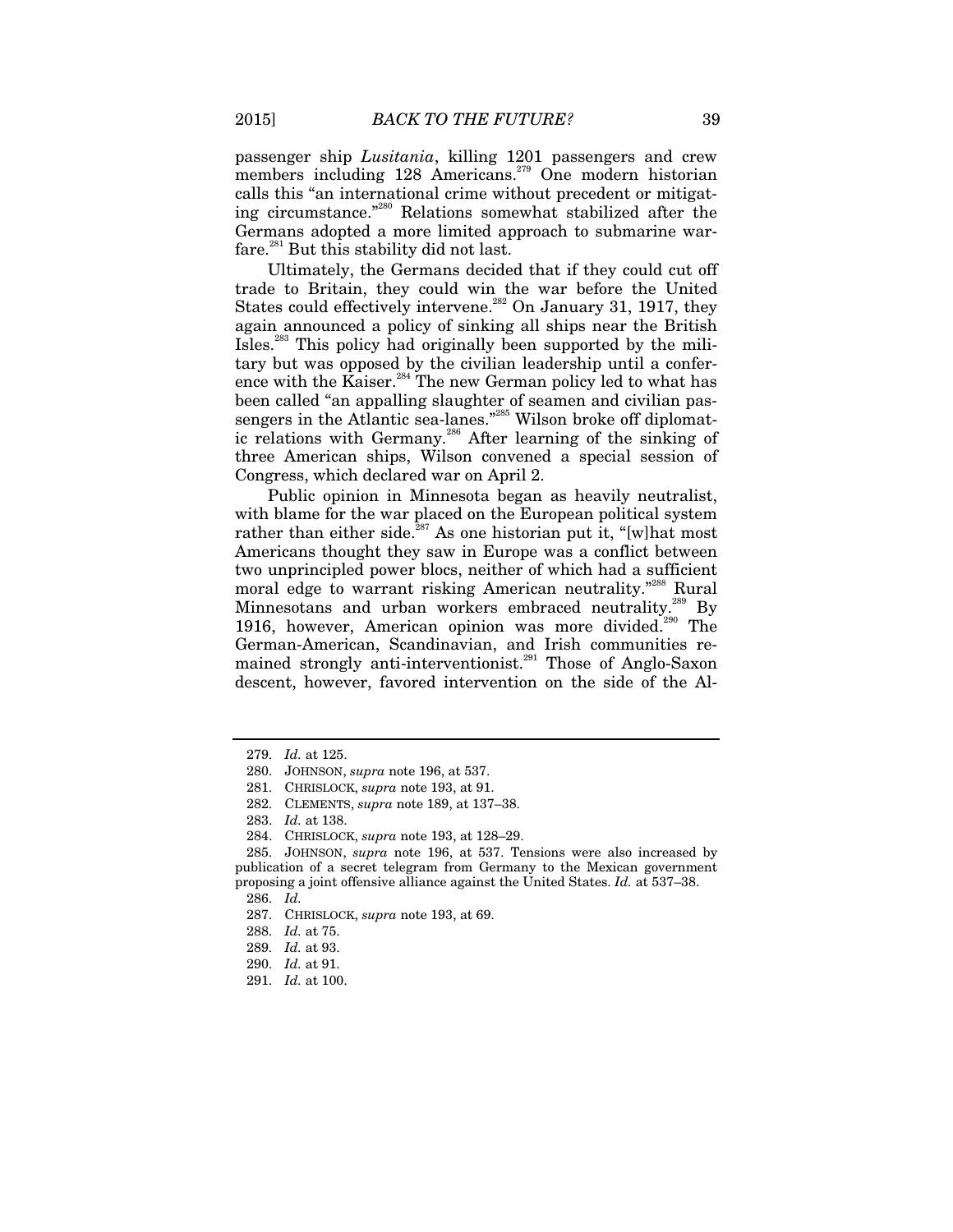lies.292 Thus, in January 2017 when Issue 1 appeared, a divided nation was teetering on the edge of the precipice.

#### B. THE *MINNESOTA LAW REVIEW* AND THE INTERNATIONAL **SPHERE**

The threatening prospect of war did not escape the notice of the law review, and the issue of neutrality was the subject of the lead article in the issue. $293$  C. D. Allin, the author of the article, was a member of the University of Minnesota political science department whose expertise included political theory, political parties, and English constitutional law.<sup>294</sup> He went to college at the University of Toronto, studied for a year as a graduate student at Harvard, and then served as an instructor at Stanford for three years.<sup>295</sup> He continued his graduate studies in Berlin and at Oxford, and before coming to Minnesota had taught at Queen's University, where he published a book on the origins of Australian federalism.<sup>26</sup>

 294. We learn something of his interests from a notice in *The Daily Palo Alto* four years later describing his teaching areas there:

Professor Allin will give a course in Political Theory showing the historical development of political ideas from the classical period to the present, with special reference to such topics as the nature of the state; the right of the individual; the doctrine of sovereignty; and general will and the separation of powers.

 He will also give a course in the Government and Politics of the British Empire, with the organization and workings of the English and Imperial constitutions.

*Professor C. D. Allin To Teach Political Science*, THE DAILY PALO ALTO, Mar. 6, 1923, at 3, http://stanforddailyarchive.com/cgi-bin/stanford?a=d&d=stanford 19230306-01.2.38.

 295. Allin may also have had training in economics. An earlier article in the *Stanford Daily* refers to C. D. Allin as a former instructor of economics there. *Return of Professor Marx*, THE DAILY PALO ALTO, Sept. 7, 1904, at 1, http://stanforddailyarchive.com/cgi-bin/stanford?a=d&d=stanford19040907-01 .2.6&e. But this was probably an error, particularly as the primary subject of the story was someone else.

296. *See* 8 UNIVERSITY OF TORONTO MONTHLY 91 (1907–1908). The same volume also contains a short review of Allin's book on Australian federation by S.J. McLean, which emphasizes the way Allin connected constitutional issues to social dynamics:

Mr. Allin has made a real contribution in the field of political science. His study of the movement in Australia shows that in governmental, as well as more technically juristic matters, the position of Savigny, that continuing institutions are a part of a country's life, not something superimposed, holds good.

S.J. McClean, *The Early Federation Movement of Australia*, *in* 8 UNIVERSITY OF TORONTO MONTHLY 81, 82 (1907–1908).

<sup>292.</sup> *Id.*

 <sup>293.</sup> Allin, *supra* note 8, at 1.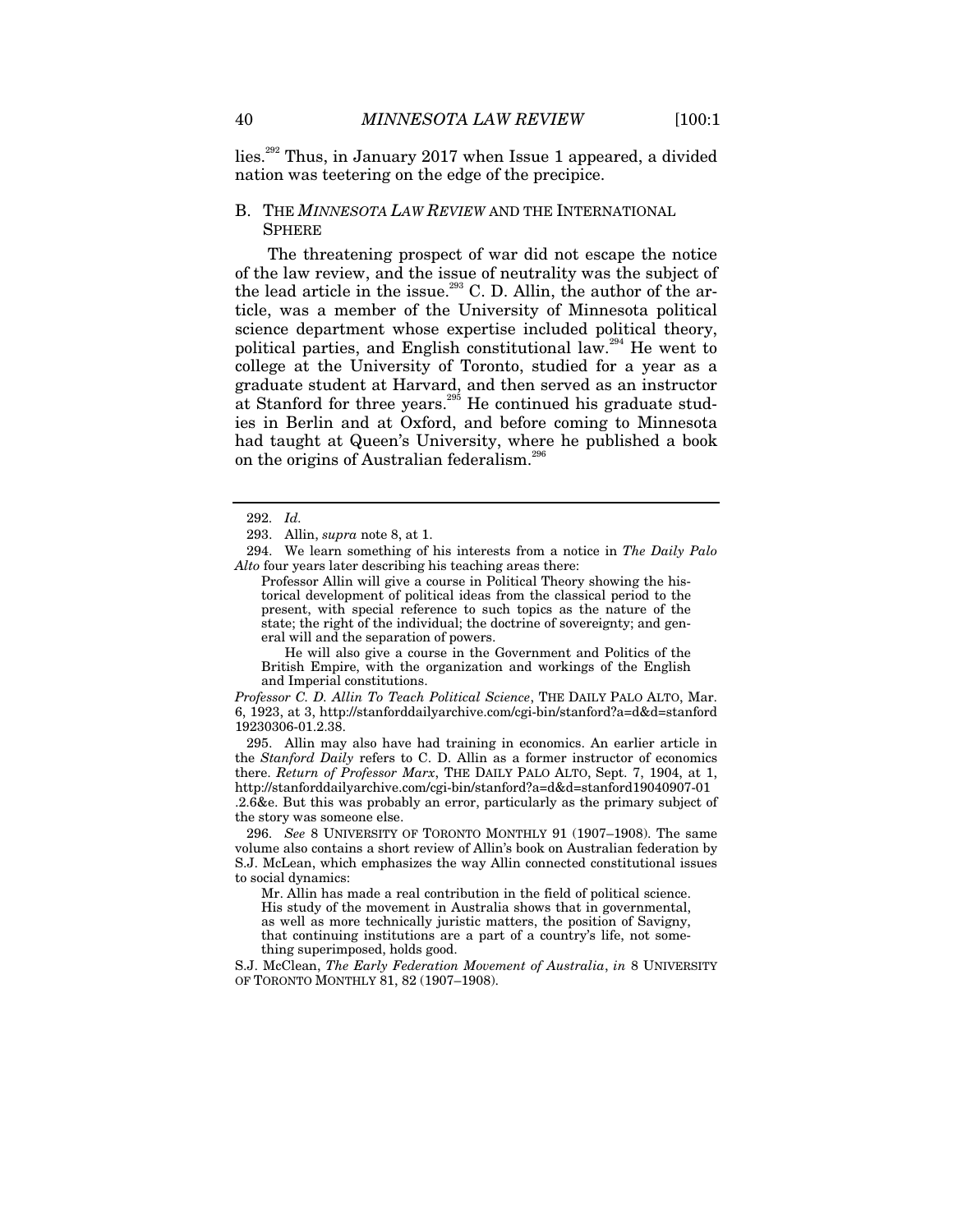Allin's article in Issue 1 concerned a British ship, the Appam, which had been seized by the Germans and taken into an American port. $297$  The question was whether the Germans had forfeited their rights to the ship by taking it to a neutral port and keeping it there.<sup>298</sup> A treaty between the United States and Prussia, originally entered into in 1799, by its terms allowed free access in such cases to neutral ports, but the United States had taken the position that this language was limited to use of neutral ports under escort by the ship that had captured the prize, a view that Allin disputed.<sup>299</sup> It was a closer question, however, whether the captured ship was entitled to long-term refuge in the American port or only to a temporary stop for purposes such as repair or refuge from a storm.<sup>300</sup> Practices by different nations, and even by the United States itself, were not consistent.<sup>301</sup> Allin concluded, however, that the rule limiting the prize to temporary purposes was "considerably in advance of the generally accepted principles of international law," "gaining in favor" but not yet embraced by all of the "family of nations."<sup>302</sup> Given the rule's unclear acceptance by the community of nations, Allin argued that Germany was not bound by the rule in the absence of a public declaration prior to the ship's entry by the United States government.<sup>303</sup>

The district court exercised jurisdiction over the ship on the ground that "the entrance of the Appam into a United States port to escape capture constituted . . . a violation of neu-

David J. Bederman, *The Feigned Demise of Prize*, 9 EMORY INT'L L. REV. 31, 33 (1995) (footnotes omitted).

 <sup>297.</sup> Allin, *supra* note 8. Prize law has little direct practical significance today given changes in methods of warfare, but still has left an imprint on many doctrines in international law:

Regulation of naval prizes is part of the public international law concerned with war and neutrality. One of the prerogatives of warfare has been the capture of the enemy's property and the transfer of its possession and ownership to the apprehending State and its citizens. While the taking of enemy property on land as booty became the subject of international legal regulation (through codification) only early in this century, controls on the seizure of an adversary's ships and cargoes—as well as those of neutral powers—have preoccupied the minds of masters, merchants, and naval officers (along with their lawyers) since the early Middle Ages. The law of naval prize has an extraordinarily rich history, longer and deeper than perhaps any other discrete subject matter in the law of nations.

 <sup>298.</sup> Allin, *supra* note 8.

<sup>299.</sup> *Id.* at 2.

<sup>300.</sup> *Id.* at 3.

<sup>301.</sup> *Id.* at 5.

<sup>302.</sup> *Id.* at 6.

<sup>303.</sup> *Id.*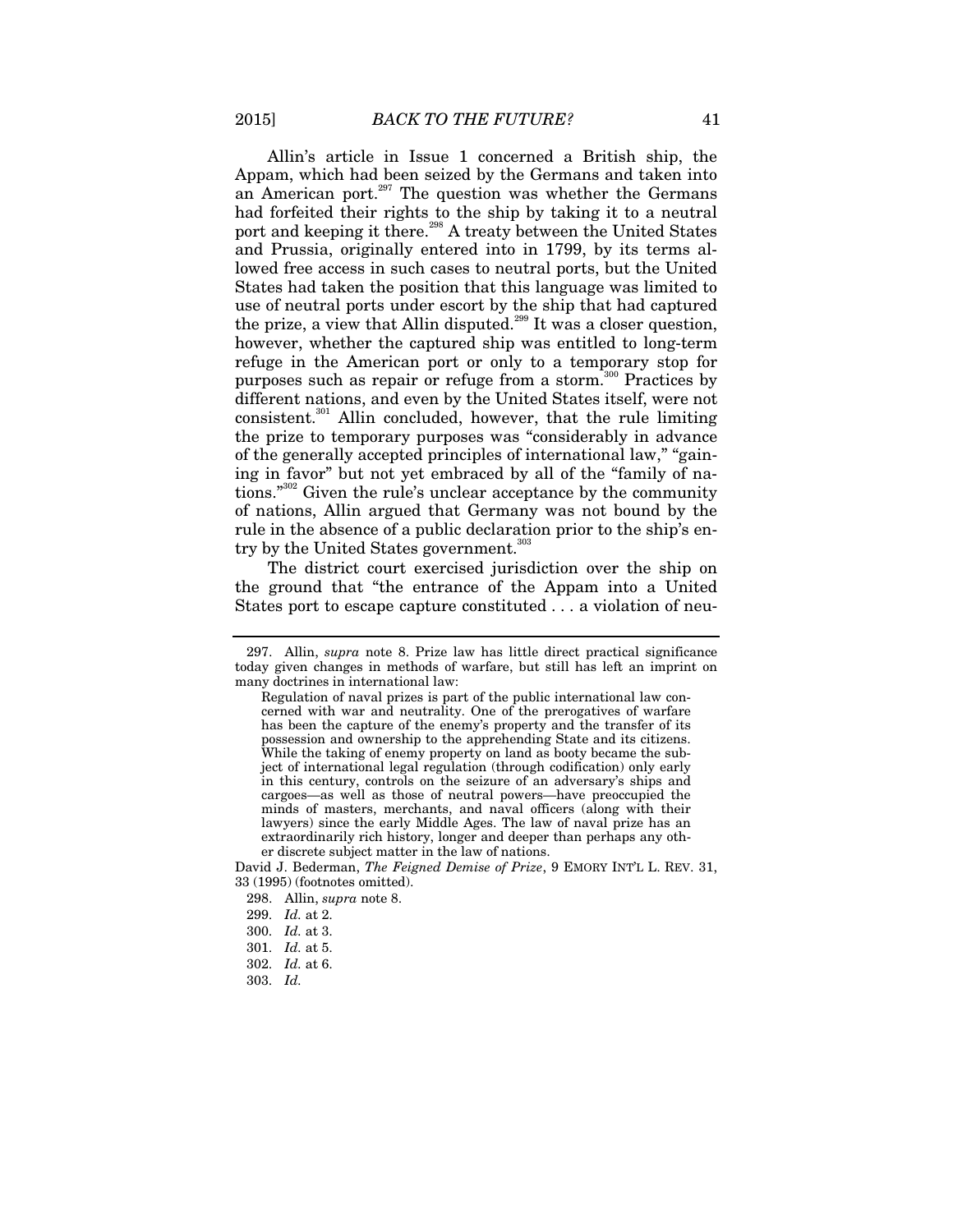trality."304 But Allin observed that no American court had taken such a position and that it was contrary to the view of the State Department.<sup>305</sup> In short, Allin said, the lower court's view was "considerably in advance of the accepted principles of international law."

Allin admitted that the district court's views were "excellent in themselves" and that some of them would probably be incorporated into international law.<sup>307</sup> Still, "it is scarcely possible for a neutral court or government to modify the rules of international law to the disadvantage of one or the other of the parties during the course of a world-wide war."<sup>308</sup> In any event, it was for Congress, not the courts, to bring the neutrality laws of the United States up to date, since the government "has gotten itself into an embarrassing situation by allowing its treaties and neutrality laws to fall so far behind the more enlightened practices of other nations."309 It is not hard to see the contemporary anxiety over maintaining the country's neutral status at work in Allin's argument against what the Germans might regard as an unfriendly act. $310$ 

309. *Id.* The Supreme Court took a different view:

The principles of international law recognized by this government, leaving the treaty aside, will not permit the ports of the United States to be thus used by belligerents. If such use were permitted, it would constitute of the ports of a neutral country harbors of safety into which prizes, captured by one of the belligerents, might be safely brought and indefinitely kept.

Berg v. British & African Steam Navigation Co., 243 U.S. 124, 149 (1917). Indeed, the Court said,

Were the rule otherwise . . . our ports might be filled in case of a general war such as is now in progress between the European countries, with captured prizes of one or the other of the belligerents, in utter violation of the principles of neutral obligation which have controlled this country from the beginning.

*Id.* at 156. The decision was handed down on March 6, after the Germans announced their policy of sinking all ships in the vicinity of England but about a month before the United States declared war.

310. The Harvard Law Review agreed with Allin:

This policy, enunciated again in the principal case, must inevitably result in the destruction at sea of vessels that would otherwise be harbored until the close of war; but, unless disturbed by the Supreme Court, its adoption by us seems certain.

*The Case of the Appam*, 30 HARV. L. REV. 161, 162 (1916) (footnote omitted). However, the Yale Law Journal disagreed:

Inasmuch as the bringing of the Appam into Hampton Roads was in

<sup>304.</sup> *Id.* at 7.

<sup>305.</sup> *Id.* at 8.

<sup>306.</sup> *Id.* at 9.

<sup>307.</sup> *Id.*

<sup>308.</sup> *Id.*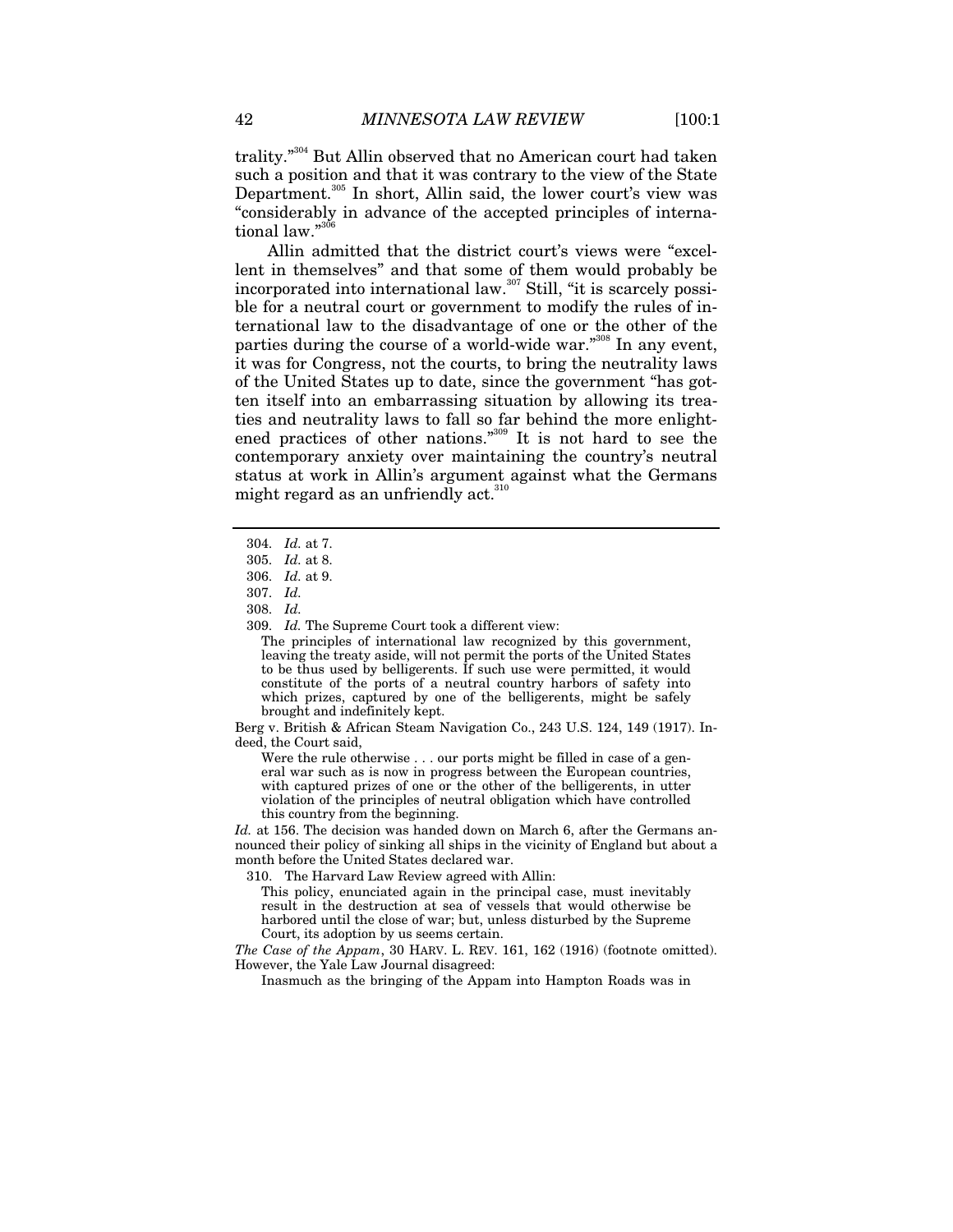Allin's was not the only internationally-oriented article in Issue 1, which also contained a comparative study of an issue in the conflict of laws.<sup>311</sup> The author was Minnesota Professor Ernest Gustav Lorenzen, who had succeeded Vance as dean at George Washington and then taught at the University of Wisconsin.312 Lorenzen was raised in Germany, went to college in the United States, and returned to Germany for a doctorate in law.<sup>313</sup> Despite his German origins, he apparently was passionate in his American patriotism.<sup>314</sup> His interest in European civil law was apparently disdained at Harvard, and Yale had refused to hire him when a faculty member called his views "not only heretical but logically indefensible."315 Lorenzen was seemingly something of a workaholic but said that he had agreed to give up working Sundays for a year after his marriage in honor of his new bride.<sup>316</sup> He left Minnesota for Yale after 1917; apparently the objecting Yale faculty member either became reconciled to his heresies, departed, or was outvoted.<sup>317</sup> Lorenzen was included later in a list of legal realists, $318 \text{ along with }\n\pi$  Vance.

The title of Lorenzen's article, "The Rules of the Conflict of Laws Applicable to Bills and Notes: A Study in Comparative

George Stewart, Jr., Editorial, *Jurisdiction of the United States Courts in the Case of the Appam*, 26 YALE L.J. 148, 150 (1916).

311. Lorenzen, *supra* note 9.

312. STEIN, *supra* note 85, at 50.

313. Arthur L. Corbin, *Ernest Gustav Lorenzen*, 60 YALE L.J. 579 (1951).

314. *Id.* Corbin tells the story of how, when Lorenzen was in Washington and the Capitol suddenly came into view, Lorenzen exclaimed "My Country!" *Id.*

315. STEIN, *supra* note 85, at 50.

316. *Id.* at 51.

317. *Id.* at 66–67. However, Lorenzen's time at Yale may not have been entirely happy. According to Kalman, his teaching was considered too traditionalist, at least by more intellectually adventuresome students, and he decamped for Harvard in 1930. KALMAN, *supra* note 35, at 103. Kalman's account is a little at odds with Corbin's description of Lorenzen's affectionate relationship with the students, but perhaps Corbin was putting a favorable spin on things in his memorial essay. Corbin, *supra* note 313, at 580. In any event, by 1947, Yale initiated and financed a book collecting many of his writings on conflicts. *See* ERNEST G. LORENZEN, SELECTED ARTICLES ON THE CON-FLICT OF LAWS (1947).

 318. Karl N. Llewellyn, *Some Realism About Realism—Responding to Dean Pound*, 44 HARV. L. REV. 1222, 1226–27 (1931).

violation of our neutral rights, and of our established policy, as shown by our rejection of Article XXIII of the Hague Convention relative to giving asylum to a prize, restitution was rightfully made to the original owners. This was done by virtue of the *res* itself being within the control of the District Court of Virginia, and of its general jurisdiction as a district court to take cognizance of questions of prize, exclusive of German prize court proceedings.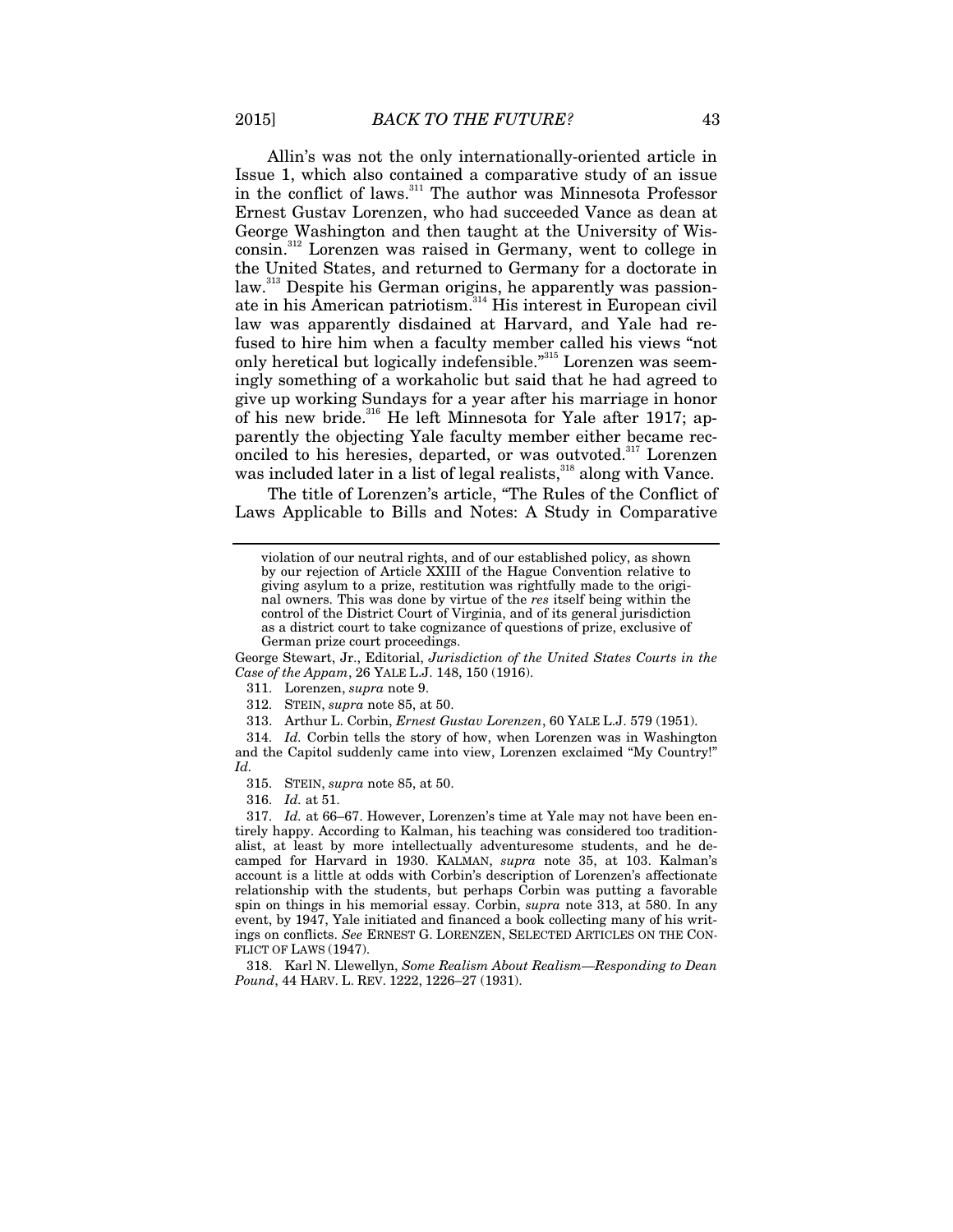Law," is hardly likely to generate excitement among readers today.<sup>319</sup> Two things are notable about the article, however. One is Lorenzen's careful attention to the rules of foreign jurisdictions as a guide (even though they were often contrary to American case law). The other is Lorenzen's focus on practical consequences rather than conceptual purity, contrary to the formalism that generally still reigned at the time.<sup>320</sup>

The article focuses on the situation where the person signing a promissory note or bill lacks capacity to contract—either because of youth or because the person was a married woman in a jurisdiction that disallowed contracts by wives.<sup>321</sup> The conflict of law issue arises when the rules differ between the jurisdiction of the signer's residence or citizenship and the jurisdiction where the transaction occurs. For instance, a seventeenyear-old might be competent to enter a contract in her home country, but might sign a promissory note for a loan in a country where the legal age of contracting is eighteen. Is the promissory note binding on her in either of those jurisdictions or in a third jurisdiction where enforcement might be sought? Lorenzen analyzes how this type of problem is handled in England, the United States, France, Germany, and Italy.<sup>322</sup> He criticizes professors in "the theoretical atmosphere of their study" for adopting an unrealistic position, in contrast with international associations had taken into account "the actual needs of business life."323

Lorenzen then asks what "sound policy" requires in this situation.<sup>324</sup> In passing, he rejects two leading theories of conflicts law, one based on territoriality and the other on the presumed intent of the parties, as not leading to "satisfactory results."<sup>325</sup> He then tries to balance the policies at stake. He concedes that the rule favored by the international associations would be "practicable," in that it would promote the negotiabil-

 <sup>319.</sup> Lorenzen, *supra* note 9.

 <sup>320.</sup> Lorenzen opposed the Restatement of Conflicts because it classified "completely dissimilar situations under a general abstract principle." KALMAN, *supra* note 35, at 27. At Yale, he continued to oppose "the judicial and scholarly practice of lumping together cases in which 'domicile' gave the courts jurisdiction to divorce, tax, and determine inheritance." *Id.* at 23. Instead, he showed that "regardless of what courts said, the judicial definition of 'domicile' varied according to the fact situation involved." *Id.* at 24. Kalman cites him as an early legal realist. *Id.* at 101.

 <sup>321.</sup> Lorenzen, *supra* note 9, at 11.

<sup>322.</sup> *Id.* at 11–18.

<sup>323.</sup> *Id.* at 18.

<sup>324.</sup> *Id.* at 27.

<sup>325.</sup> *Id.* at 29.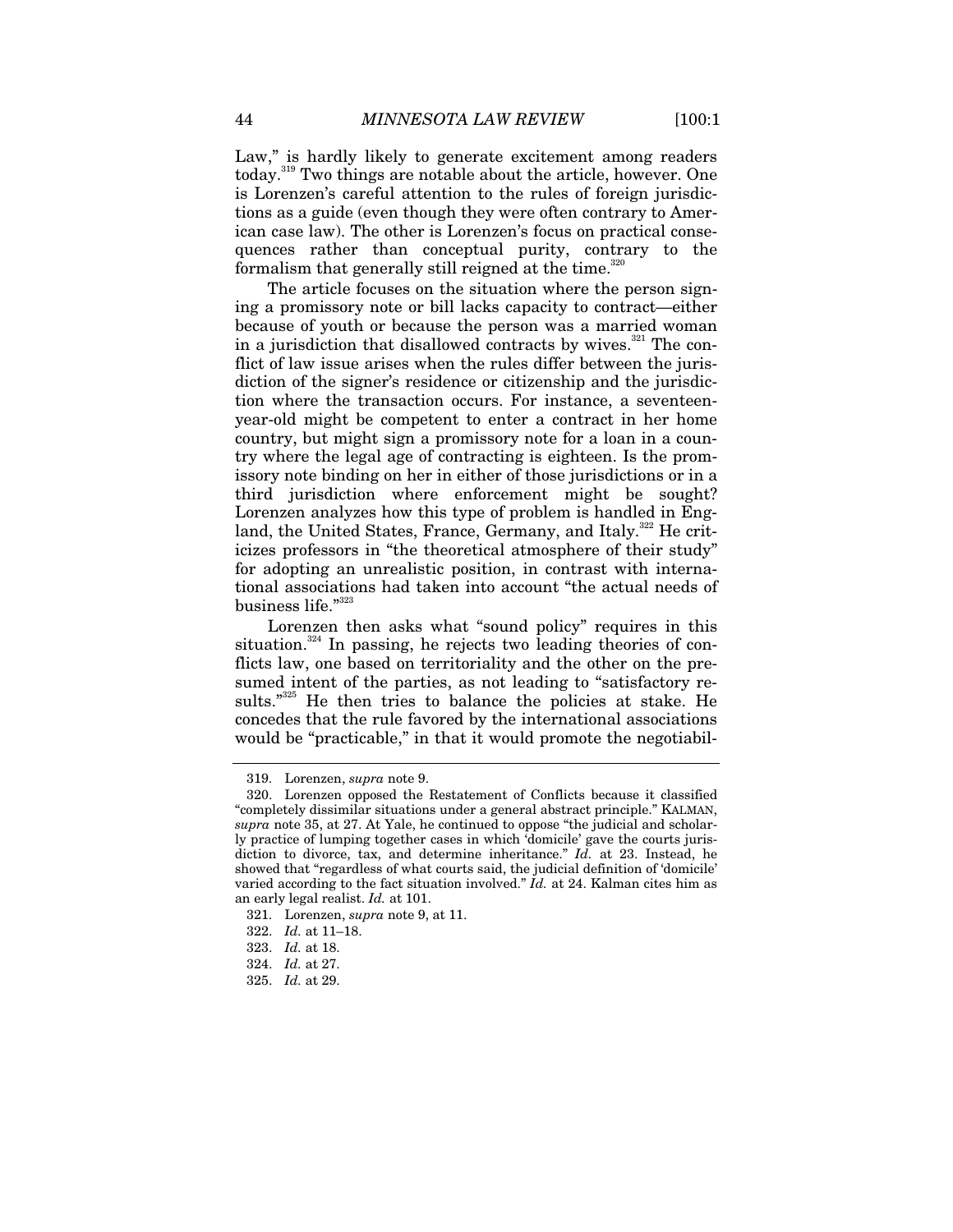ity of bills and notes and would help harmonize the British and American approaches with "the best thought on the subject in continental Europe."326 But on the other hand, the United States alone could not ensure uniform treatment by other countries, and this rule might lead to increased litigation in cases where the domicile (but not the place of contracting) allowed the contract.<sup>327</sup> On balance, Lorenzen concludes that the disadvantages of the proposed rule outweigh the advantages, so that any uniform law on the subject should stick to the place of the contract as the sole test.<sup>328</sup> Thus, Lorenzen looks to practical consequences rather than fundamental principles to resolve the issue, in a distinctly modern way.

In addition to these internationally-oriented lead articles, one student's case comment discussed an issue relating to the war.<sup>329</sup> A corporation was organized in England before the war; all but one of the shareholders were German.<sup>330</sup> The corporation filed suit after war broke out to recover money that was due before the war.331 The House of Lords ruled that "to allow the suit would be to permit the payment of money to the King's enemies."332 Although the English court went further than American courts had in piercing the corporate veil, the student author approved.333 In the author's view, the court was right to

RESTATEMENT (SECOND) OF CONFLICT OF LAWS § 187 cmt. d., illus. 7 (AM. LAW INST. 1971). Section 188 provides a rather open-ended test (place of the most significant contact) for contracts cases, but suggests that contracts should be upheld where possible, so that the case would probably come out the same way even without a choice of law clause in the contract. *See id.* at § 188 cmt. e, illus. 2. It seems somewhat surprising that the capacity of married women to contract continued to provide a source of examples as late as the Second Restatement.

<sup>326.</sup> *Id.* at 30.

<sup>327.</sup> *Id.* at 31.

<sup>328.</sup> *Id.* The Second Restatement of Conflict of Laws allows the parties to opt in favor of domiciliary law. Illustration 7 to section 187 states:

H and W, husband and wife, are domiciled in state X. In state Y, W enters into a contract with C, who is domiciled and doing business in that state, in which C agrees to sell goods to H on credit in return for a guaranty from W in the amount of \$1,000.00. The contract recites that it shall be governed by X law. Under the local law of X, married women have full contractual capacity. Under the local law of Y, however, they lack capacity to bind themselves as sureties for their husbands. In an action by C against W, the contract will not be held invalid for lack of contractual capacity on the part of W.

 <sup>329.</sup> Recent Cases, *Corporations—Nature and Theory of—Enemy Character*, 1 MINN. L. REV. 89 (1917).

<sup>330.</sup> *Id.*

<sup>331.</sup> *Id.*

<sup>332.</sup> *Id.*

<sup>333.</sup> *Id.*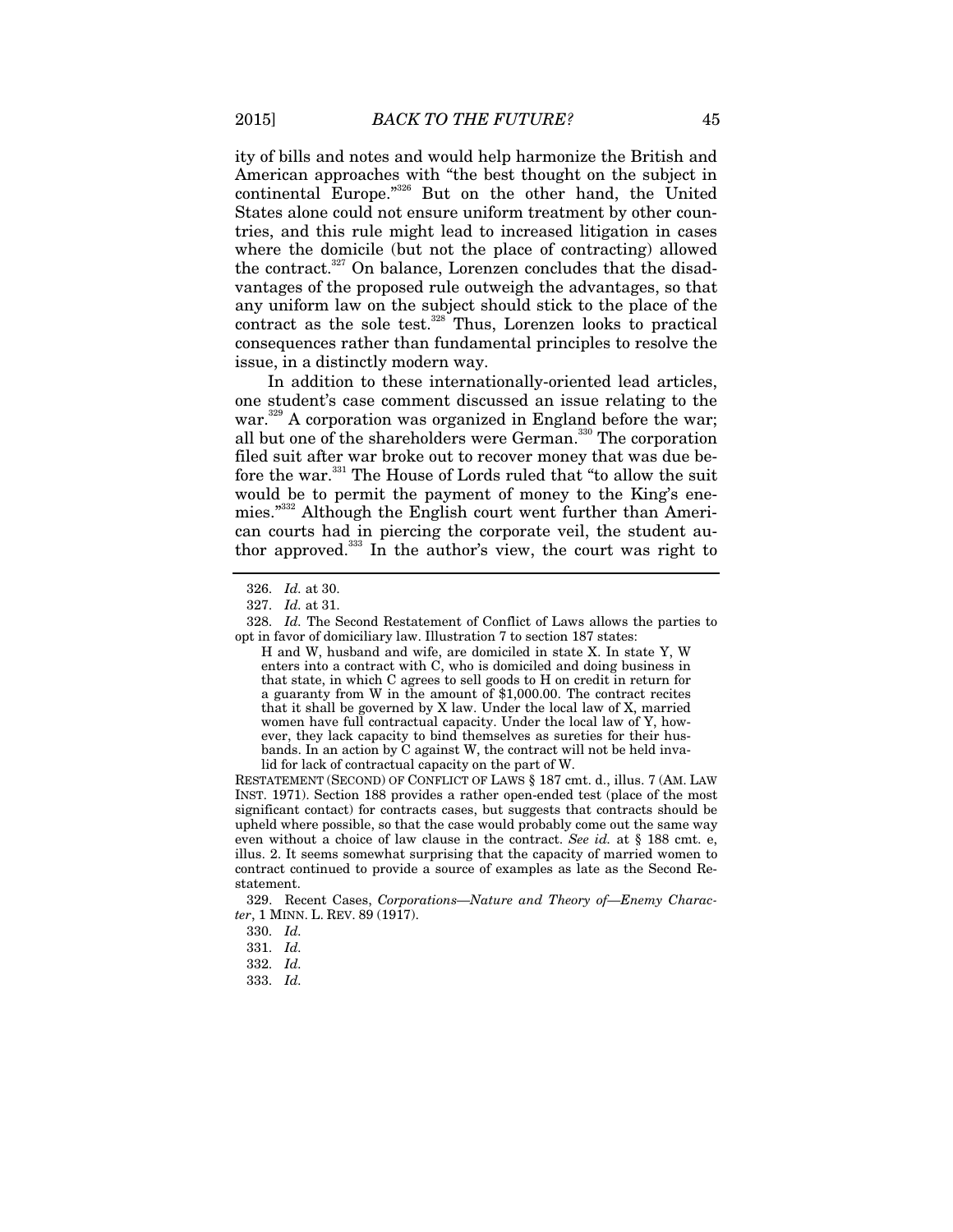override the "technical theory of the separate entity of the corporation" and to hold that the corporation's nationality was "that of the men who controlled and directed its affairs."<sup>334</sup> "To hold the contrary," said the author, "would be to allow a mere legal fiction to outweigh the palpable fact."335 Not very formalist!

It is worth noting that, although his work does not appear in Issue 1, Dean Vance also took an interest in international law. In two pamphlets, one published in 1915 and the other just a month after Issue 1, he advocated creation of a World Court.336 He defended this idea on the basis of the role that the U.S. Supreme Court had played in unifying the nation and resolving disputes between state governments. $337$  Although he admitted that such a court would not be successful when vital matters of nation security were in conflict, he considered that it could do much to resolve lesser disputes.<sup>338</sup>

#### **CONCLUSION**

This Article has recounted the "life and times" of Issue 1. Apart from the sheer interest of exploring a bygone era in the life of the legal academy, there are some broader morals to the story. One is that the usual picture of the development of legal thought is too simplistic, positing an era of unremitting formalism followed by the dazzling counterpoint of legal realism in around the time of the New Deal. Signs of realism began to emerge earlier, and not just at Columbia or Yale. The idea that law can be a tool of social policy did not suddenly burst forth in the New Deal era. It was already percolating in the law school world a dozen years before the 1929 crash.

There are also some lessons that are commonplace in the study of history, but always still a bit jarring. One is about the

338. *Id.*

<sup>334.</sup> *Id.*

<sup>335.</sup> *Id.*

 <sup>336.</sup> *See* William R. Vance, Dean of the Law School, Univ. of Minn., The Vision of a World Court (Aug. 10, 1916), *in* 28 JUDICIAL SETTLEMENT OF IN-TERNATIONAL DISPUTES (1917); William R. Vance, Dean of the Law School, Univ. of Minn., The Supreme Court of the United States as an International Tribunal (June 16, 1915), *in* 23 JUDICIAL SETTLEMENT OF INTERNATIONAL DISPUTES 7–8 (1915).

 <sup>337.</sup> The Supreme Court analogy is the general theme of the 1915 pamphlet. The 1917 pamphlet argues that, while much of the World Court's influence would come through its moral authority, it would need to have at its disposal "a small military and naval force that would perform functions analogous to those of marshals and bailiffs in our municipal courts." Vance, The Vision of a World Court, *supra* note 336, at 7.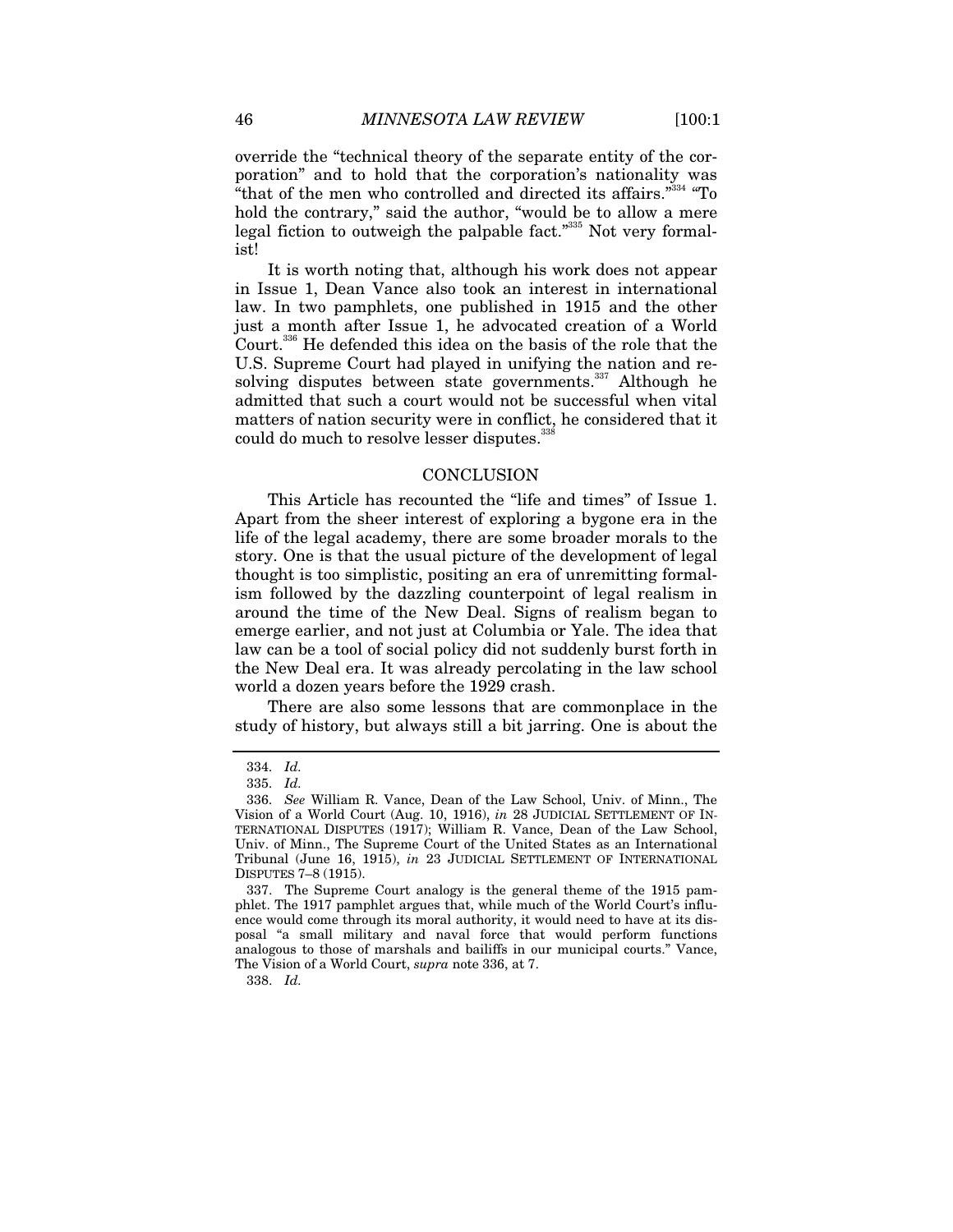contingency and erratic evolution of institutions. We learn that student law reviews, which are now so deeply entrenched in the American academy, arose in a haphazard way and did not reach their final form (complete student control) everywhere until much later. We also learn how much scholarly thought is shaped by its time period, with the developments first of the Progressive Era and then of the slide toward involvement in World War I, setting the intellectual agenda. It is easy to see that in retrospect; it is harder to realize that someday, future scholars will describe our own work as merely "typical early twenty-first-century scholarship." Our own values may someday appear as forward looking in some ways and yet as backward in others as Judge Waite's views on non-marital children, children's rights, and eugenics.

Yet at the same time we learn that the intellectual perspective of the time is not as foreign to us as we might have expected. Lorenzen's effort to balance conflicting policies is reminiscent of many articles today. Issue 1 contains interdisciplinary scholarship (in the form of Allin's contribution as a political scientist); advocacy of social change (by Judge Waite); and an international/comparative law orientation (Allin and Lorenzen). No one who reads modern law reviews will find this mix of articles terribly surprising. This can be seen as a tribute to the forward-thinking authors and editors of Issue 1, and it may also be a sign that Minnesota was an early haven for what would later become recognized as the Realist movement.

When we debate legal formalism today, we might learn something through a closer look at how it was actually practiced in an earlier era and what its critics actually saw as its weaknesses, as opposed to relying on second-half caricatures of both perspectives. And by understanding something of the contingency of current practices and how they have evolved, we may help open our eyes to possibilities for further change. If law schools have changed so much since the days of Dean Pattee, when the law school was the last refuge for academically failing athletes, perhaps they can change again, in equally surprising and unexpected directions.

As the *Minnesota Law Review* moves toward its second century, it has been enlightening to look back at the beginning of its first century. Taken as a whole, the first issue was an auspicious start for the Review. It began nearly a century<sup>339</sup> of

 <sup>339.</sup> See *supra* note 2 for an explanation of why Volume 100 actually appeared ninety-eight rather than one hundred years after Volume 1.